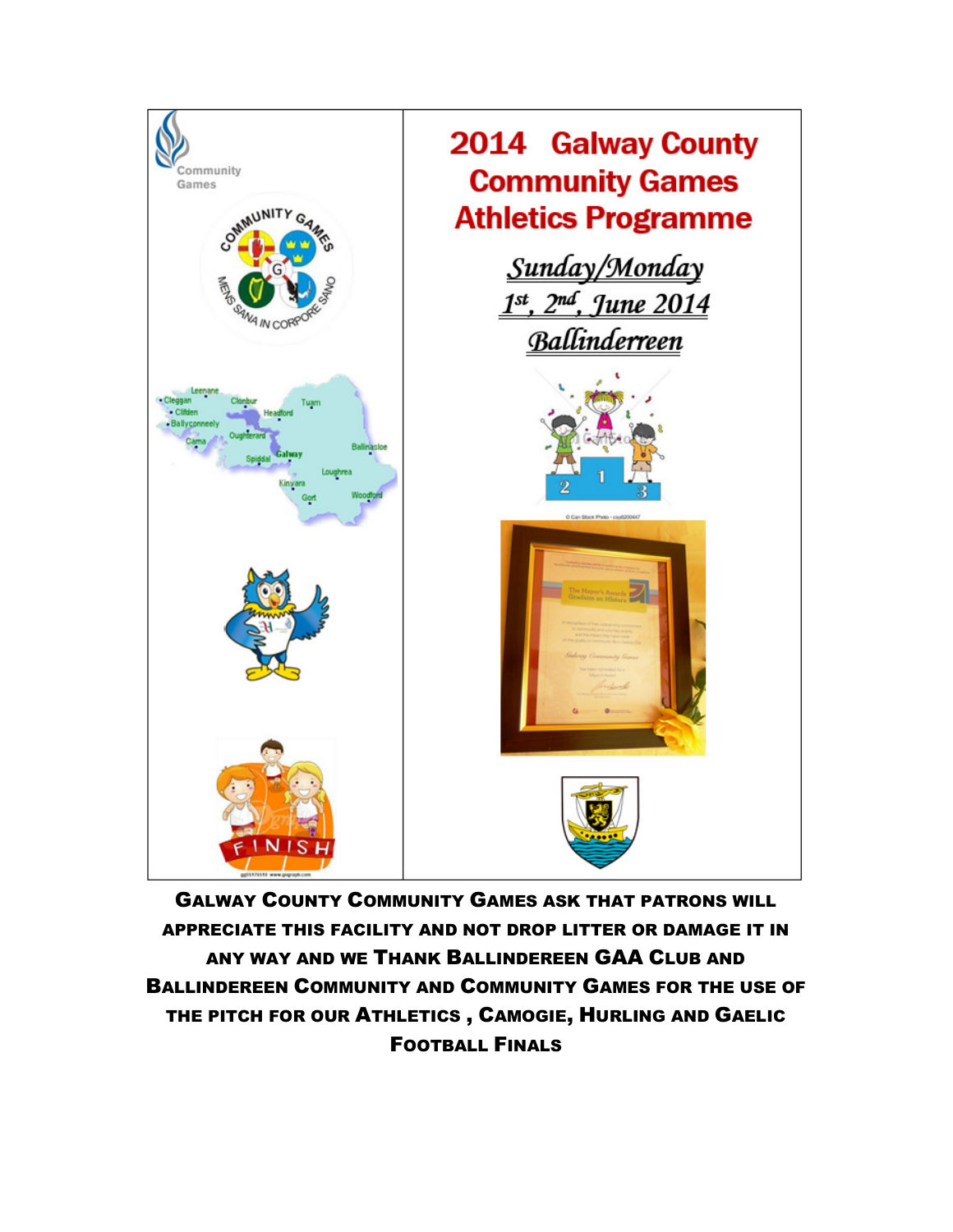

# **That all Players are Children That all Officials & Coaches are Volunteers, That Referees are Human, That these are not All Ireland Finals, Show Respect to Players, Officials, Coaches and Volunteers First Priority is having Fun**





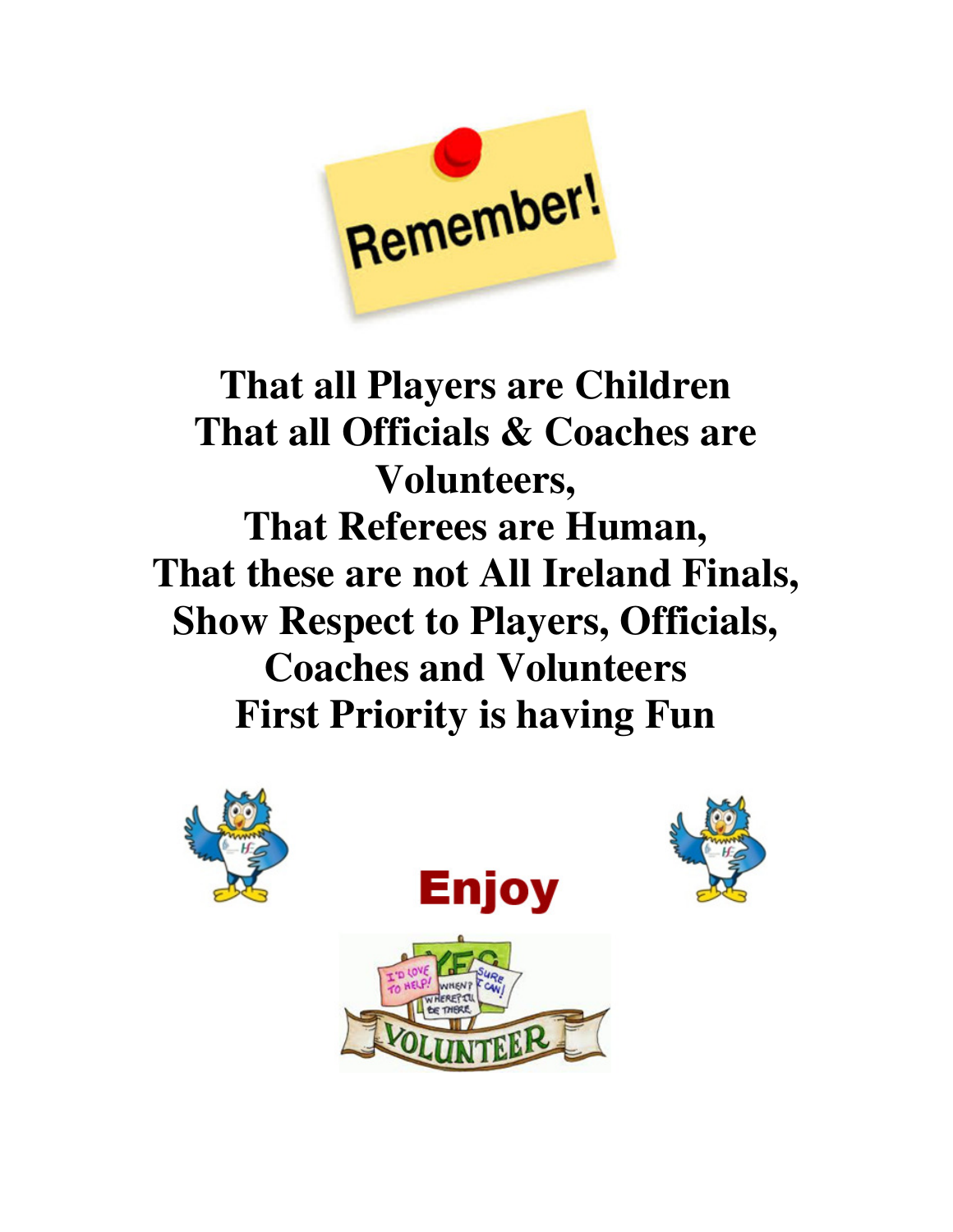For Attention; Parents

National HSE Community Games Finals

**Cycling** 

August 15th to 17th August 2014

Athletics, Track & Field, Relays 7 Marathon

August 22<sup>nd</sup> to 24<sup>th</sup> August 2015

in Athlone Institute of Technology

**I will need an ID Photo, for your child if they win through today to represent County at the National Finals,** 

**Please send to Breda Power, Ardskeaghmore, Cummer, Tuam, Co. Galway or email to breda2epower@eircom,net on or before** 

2<sup>8th,</sup> June 2014

**However If you have taken part at National Finals in the past 2 years and already have an ID Badge, then I do not need any of the above.** 

**However National H.Q. have informed me that if a Child or Manager had previously had a National ID Badge and it is out of date since 2013, and they have qualified for this year 2014, then they will have to submit a new ID Photo in order to update their ID Badges for this year.** 

**Also County will also need Athletic Managers to look after the Athletes during the National Finals.** 

**Managers must be Garda Vetted and must supply an ID photos if they have not worked at National Finals Priviously. Names can be given to me at County Finals** 

Breda Power, Co Secretary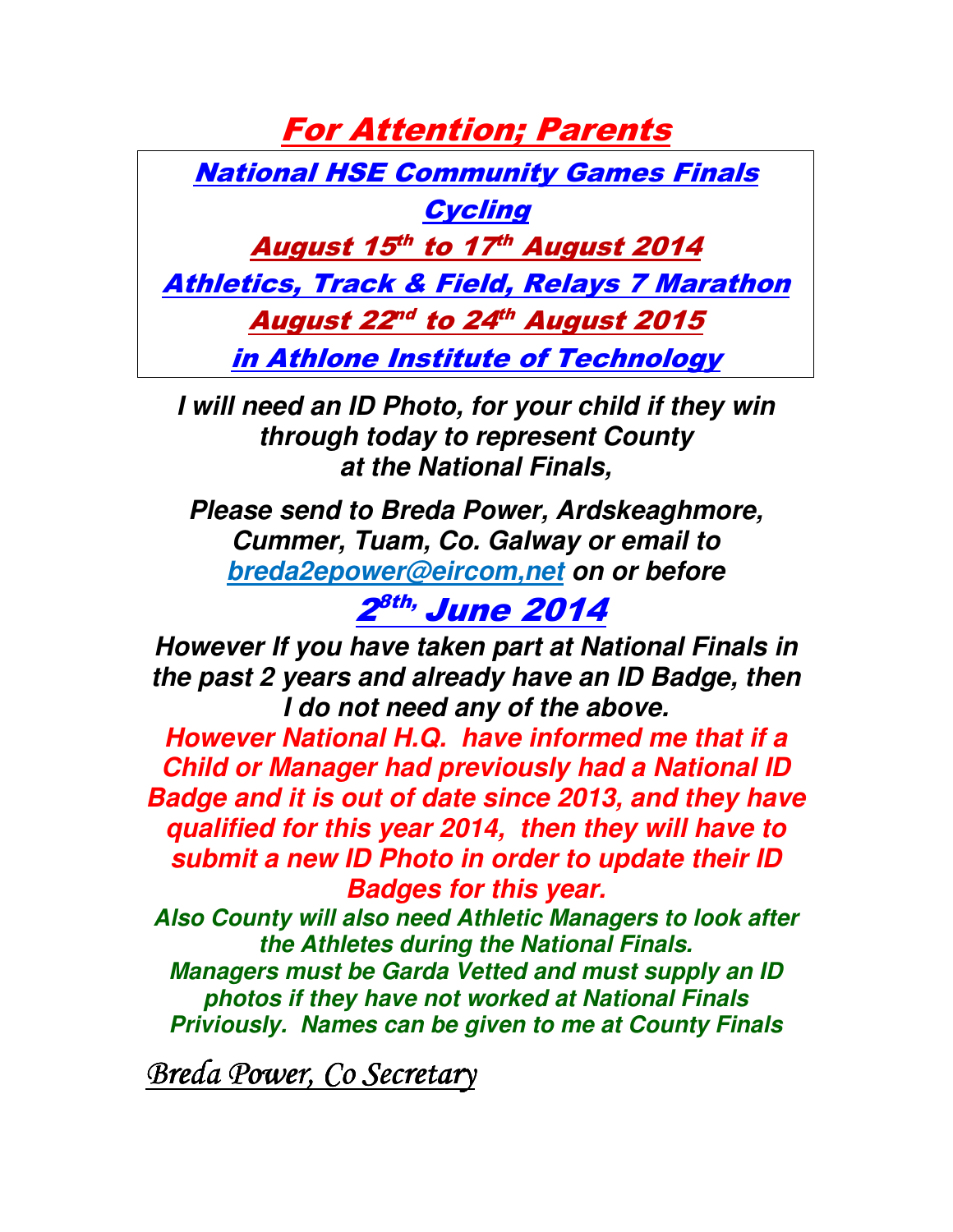## June 2014

FRIENDS, COLLEAGUES AND PARTICIPANTS IN GALWAY COMMUNITY GAMES

**ON BEHALF OF GALWAY COMMUNITY GAMES YOU ARE ALL WELCOME HERE TODAY FOR THE GALWAY COUNTY FINALS IN THE ATHLETICS EVENTS. WE WILL NEED THE SUPPORT OF ALL AREAS TO ASSIST AND CO-OPERATE WITH US. IT IS OUR WISH THAT EACH AND EVERYONE OF YOU ENJOY THE DAY AND THAT ALL THE YOUNG COMPETITORS REMEMBER THAT THIS IS A COMMUNITY GAMES COMPETITION. IT IS HOPED THAT YOU COMPETE IN THE TRUE SPIRIT OF THE COMMUNITY GAMES MOVEMENT, IN ACCORDANCE WITH THE COMMUNITY GAMES PLEDGE. I WOULD URGE THAT YOU READ THE PLEDGE AND REMEMBER THE WORDS AS YOU COMPETE, MORE THAN THAT WE WISH YOU A FUN DAY AND THE BEST OF LUCK IN ALL YOUR EVENTS.** 

**CONNAUGHT FINALS**

**THIS YEAR THE CONNAUGHT FINALS ARE HOSTED BY GALWAY AND THEY WILL TAKE PLACEIN TUAM, ON SATURDAY /SUNDAY 5 TH 7 6 TH JULY 2014**

**AS A COUNTY COMMITTEE WE HAVE WORKED VERY HARD TO MAKE TODAY POSSIBLE AND WE THANK ALL THE AREAS WHO HAVE VOLUNTEERED PERSONNEL TO ASSIST US IN MANY OF THE TASKS NECESSARY TO ORGANISE THE FINALS.** 

WE ASK THAT ALL THESE PEOPLE BE TREATED WITH RESPECT, ABUSE OR BAD LANGUAGE WILL NOT BE TOLERATED. WE GET THESE FACILITIES IN THE BALLINDERRIN COMMUNITY PITCHES, ON THE CONDITION THAT ONLY OFFICIALS AND COMPETITORS ARE ALLOWED ON TO THE PITCH . THANKS TO ALL OUR VOLUNTEERS TODAY.

**Appreciation is extended to all the Local Area Secretaries Committees, all Referees, Umpires, Co-ordinators, Delegates, Team Managers, Parents, Teachers, and all who have made the 2014Galway community Games such a Great Success. A special word of thanks and encouragement to all the hundreds of young people in the 37 affiliated Galway Areas who took part in all the varied activities promoted BY THE COMMUNITY GAMES MOVEMENT.**

**WE THANK ALL THE AREAS WHO GAVE US THE USE OF THEIR FACILITIES IN RUNNING OFF THE VARIOUS COUNTY FINALS,, ALSO ALL TODAY'S OFFICIALS AND VOLUNTEERS. THE COUNTY BOARD, NATIONAL HQ, MICHELLE FOR HER HUGE EFFORT IN CO-ORDINATING THE PROGRAMME AND EVERYONE WHO HAS GIVEN OF THEIR TIME AND ENERGY TO INSURE THAT THE CHILDREN OF THE COUNTY ENJOY BEING PART OF THE COMMUNITY GAMES MOVEMENT.**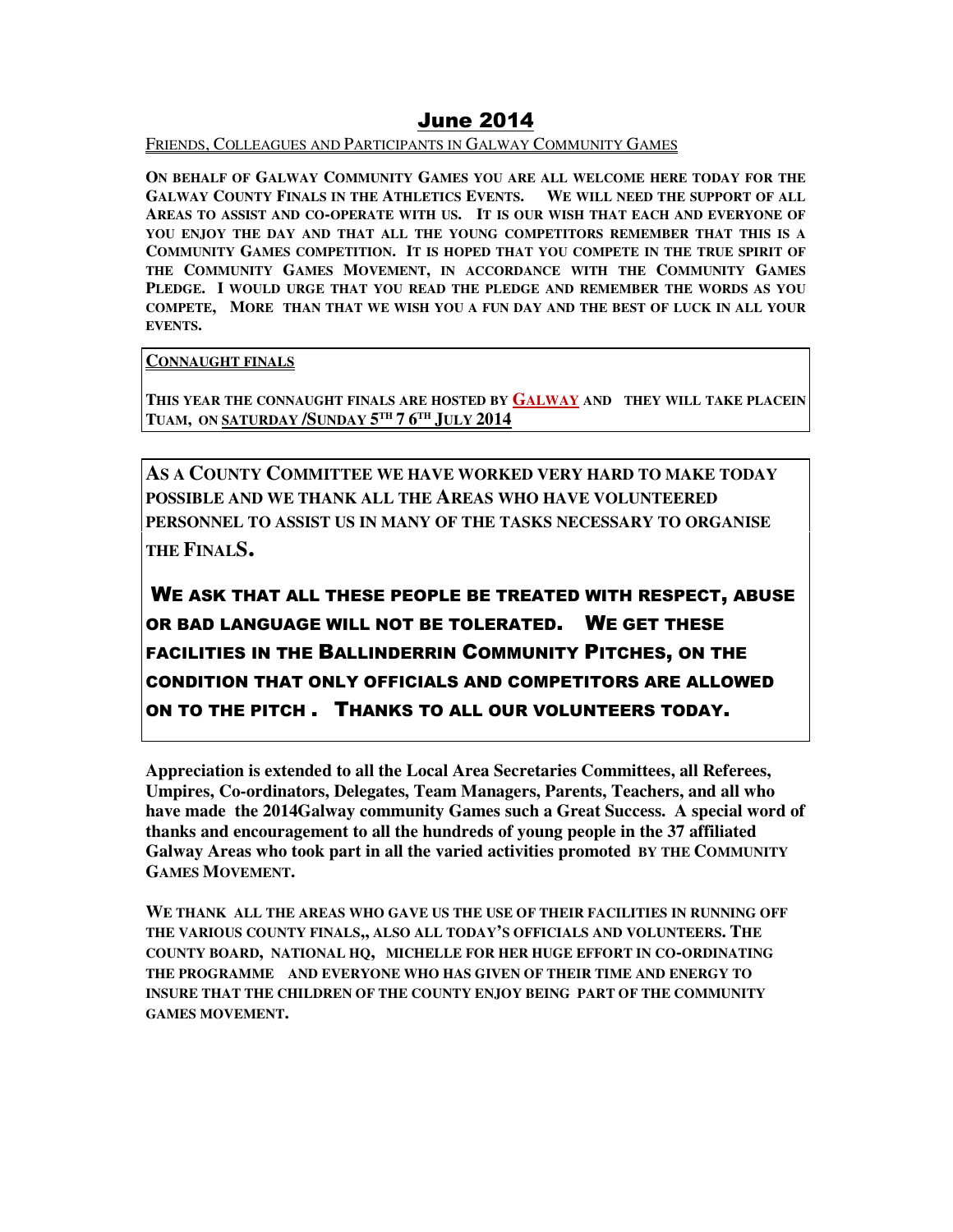## **COMMUNITY GAMES PLEDGE**



**We pledge ourselves to the ideals of the Community Games in a spirit of friendly rivalry. We shall strive to participate with honest endeavour. Our aim shall not be victory at any price but shall genuinely seek to unite our community in a friendly sporting competition. By competing fairly and**  honestly, we, the children of this children of this **community, shall attempt to make our (village, town, community etc.) a happier place in which to live.** 



**Sé aidhm na gCluichí Phóbail cairdeas fearúlacht agus cothrom na féinne a chothú agus a mhúnlú imeasc an phobail uilig, Dearbhaimidne, páistí na hÉireann, go ndéanfaimid ár ndícheall a bheithdílis do ídealacha na gCluichí Phobail.** 

 **Cé gur mhian linn go léir an chraobh a bhaint amach, mar sin féin tuigfimid gur tábhachtaí go mór spiorad coir, macánta ionraic a chothú tríd na gCluichí seo. Measaimid-ne má éiríonn linn cuspóir na gCluichí seo a bhaint amach gur sásta agus gur aontaíthe an pobal a bheidh again uilig in ár gceanntair féin, in ár mbailte féin, in ár gcathair in ár gCondaethe féin. Ní neart go cur le chéile.**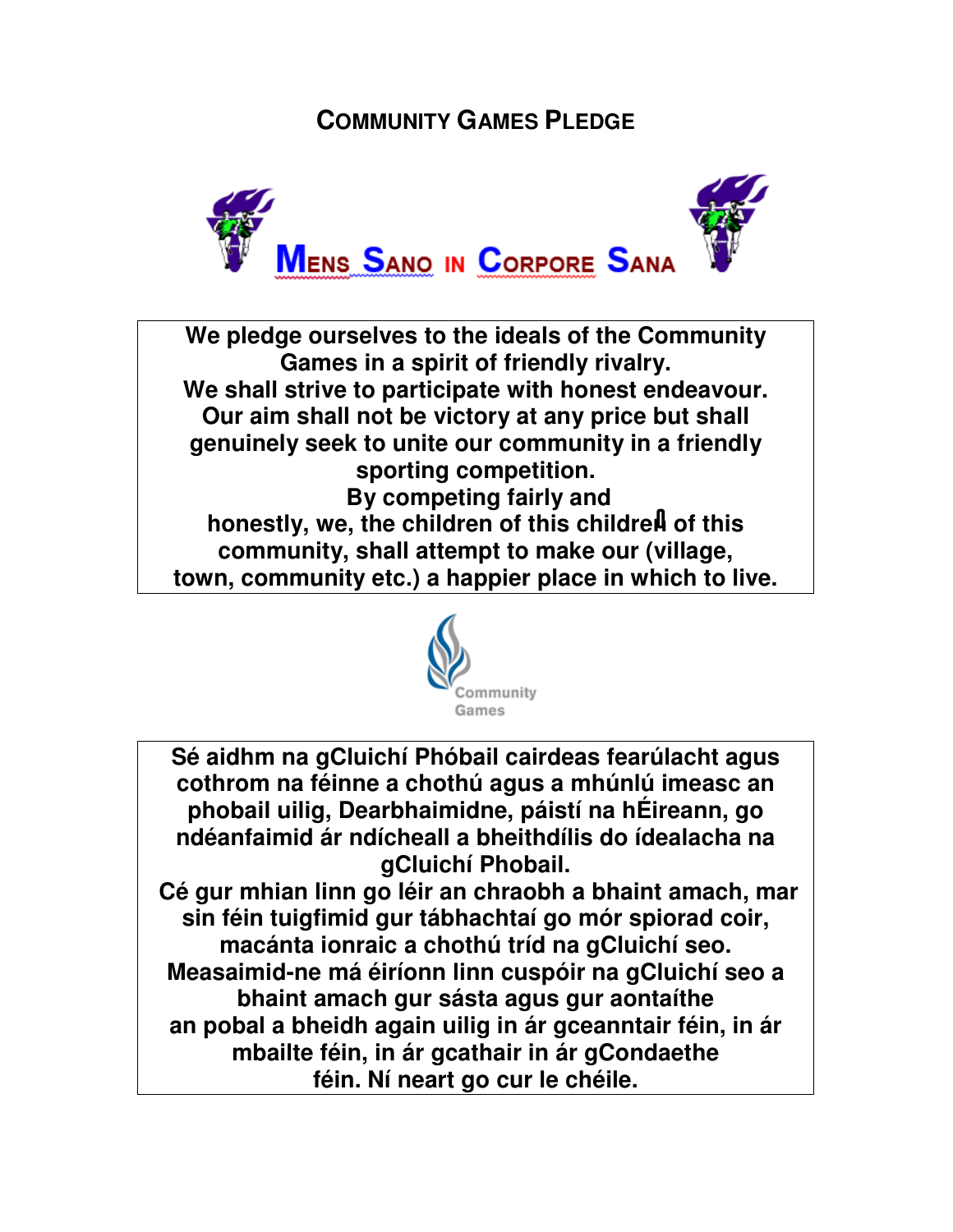## Parents, Guardians, Area Committees

## Non Resident

Non Resident **This is where the Participant does not stay in Athlone, but comes in on the day for their competition. It is the responsibility of the Parent/Guardian to take them to the National Finals and insure they are in time . The Fee for Non Resident is €30.00. for Registration.** A Manager travelling with a non Resident Team, must also pay the €30.00 so that they get an Non- Resident ID Badge

## **IMPORTANT NOTICE**

**These National Finals in Athletics will be held from**  Friday 22<sup>nd</sup>, to Sunday 24<sup>th</sup>,<sup>th</sup> August 2014.

**If for any reason the competitor will be not be available on these dates to represent the County, please inform the County Secretary TODAY, SO THAT THE ATHLETE WHO COMES SECOND IN THE EVENT WILL HAVE THE OPPORTUNITY OF REPRESENTING GALWAY**



Can Stock Photo - csp7154503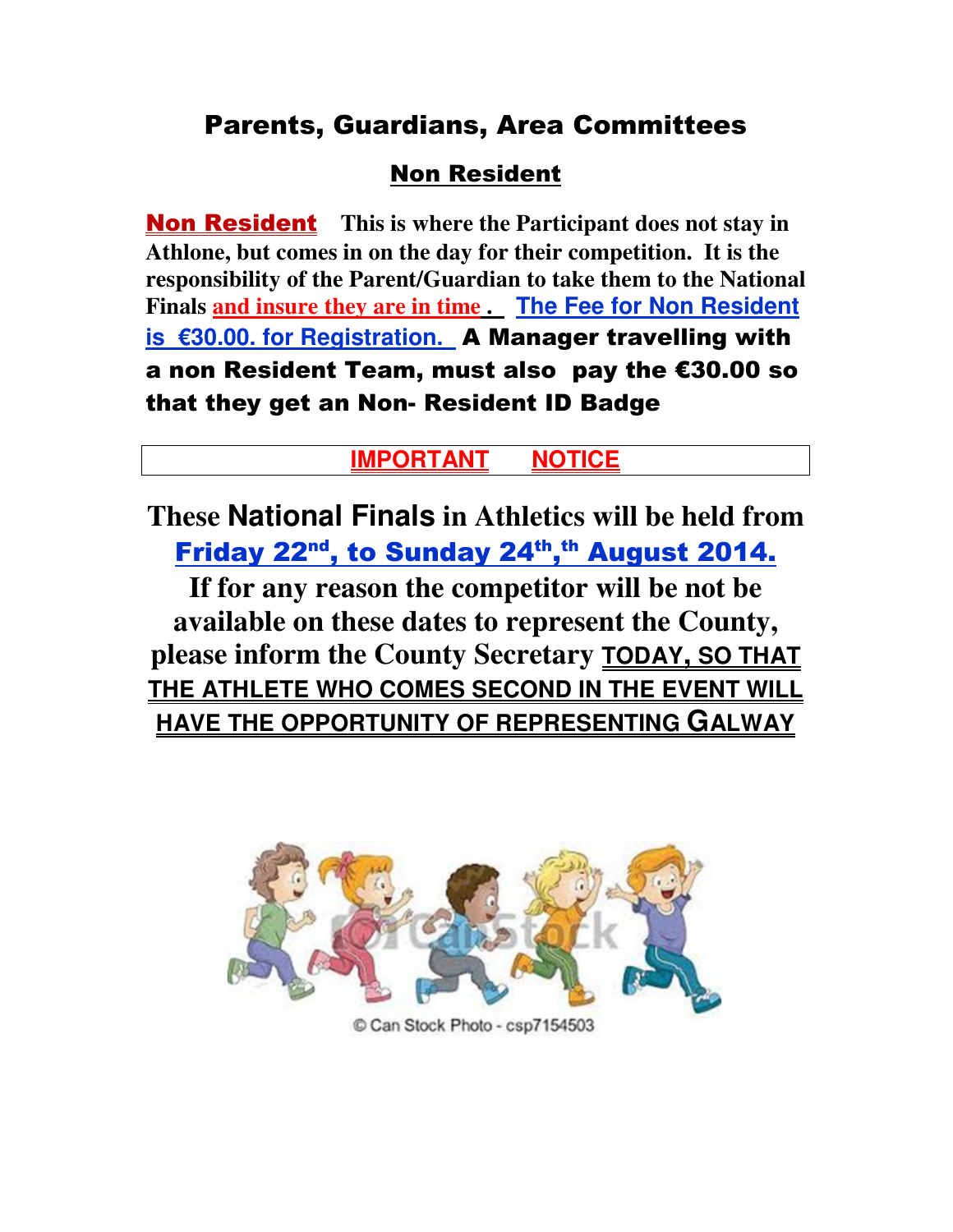



## GALWAY AREA DRAW 2014

|                         | <b>Connemara Thiar</b><br>$\mathbf{T}$ . | 17              | <b>Bearna/Na Forbacha</b> |
|-------------------------|------------------------------------------|-----------------|---------------------------|
| $\overline{2}$          | <b>Oranmore/Maree</b>                    | 18              | <b>Moylough/Mt Bellew</b> |
| $\overline{\mathbf{3}}$ | Woodford                                 | 19              | Gort                      |
| 4                       | <b>Ballinderreen</b>                     | 20              | <b>Castlegar</b>          |
| 5                       | <b>Clarinbridge</b>                      | 21              | <b>Ballinalsoe</b>        |
| 6                       | <b>Moycullen</b>                         | 22              | <b>Athenry</b>            |
| 7                       | <b>Skehanagh/M</b>                       | 23              | Oughterard                |
| 8                       | <b>Craughwell</b>                        | 24              | <b>Aran Islands</b>       |
| 9                       | Milltown/Kilconly/K                      | 25 <sub>2</sub> | <b>Ardrahan</b>           |
| 10                      | <b>Headford/Claren</b>                   | 26              | <b>Corofin/B/S</b>        |
| 11                      | <b>Cahelistrane/K</b>                    | 27              | <b>Kilbeacanty</b>        |
| 12 <sup>7</sup>         | <b>Kinvara</b>                           | 28              | <b>Tuam</b>               |
| 13 <sup>°</sup>         | <b>Carrabane</b>                         | 29              | Newbridge/ B/T            |
| 14 <sup>1</sup>         | <b>Bullaun/New Inn</b>                   | 30              | Claregalway/Lackagh       |
| 15 <sub>1</sub>         | Knocknacarra                             | 31              | Laurencetown/K/C          |
| 16                      | <b>Killimor</b>                          |                 |                           |

| <b>Pledge in English</b> | Newbridge/Ballygar/T         |
|--------------------------|------------------------------|
| Pledge in Irish          | <b>Connemara Thiar Theas</b> |
| <b>Bowl of Light</b>     | Gort                         |

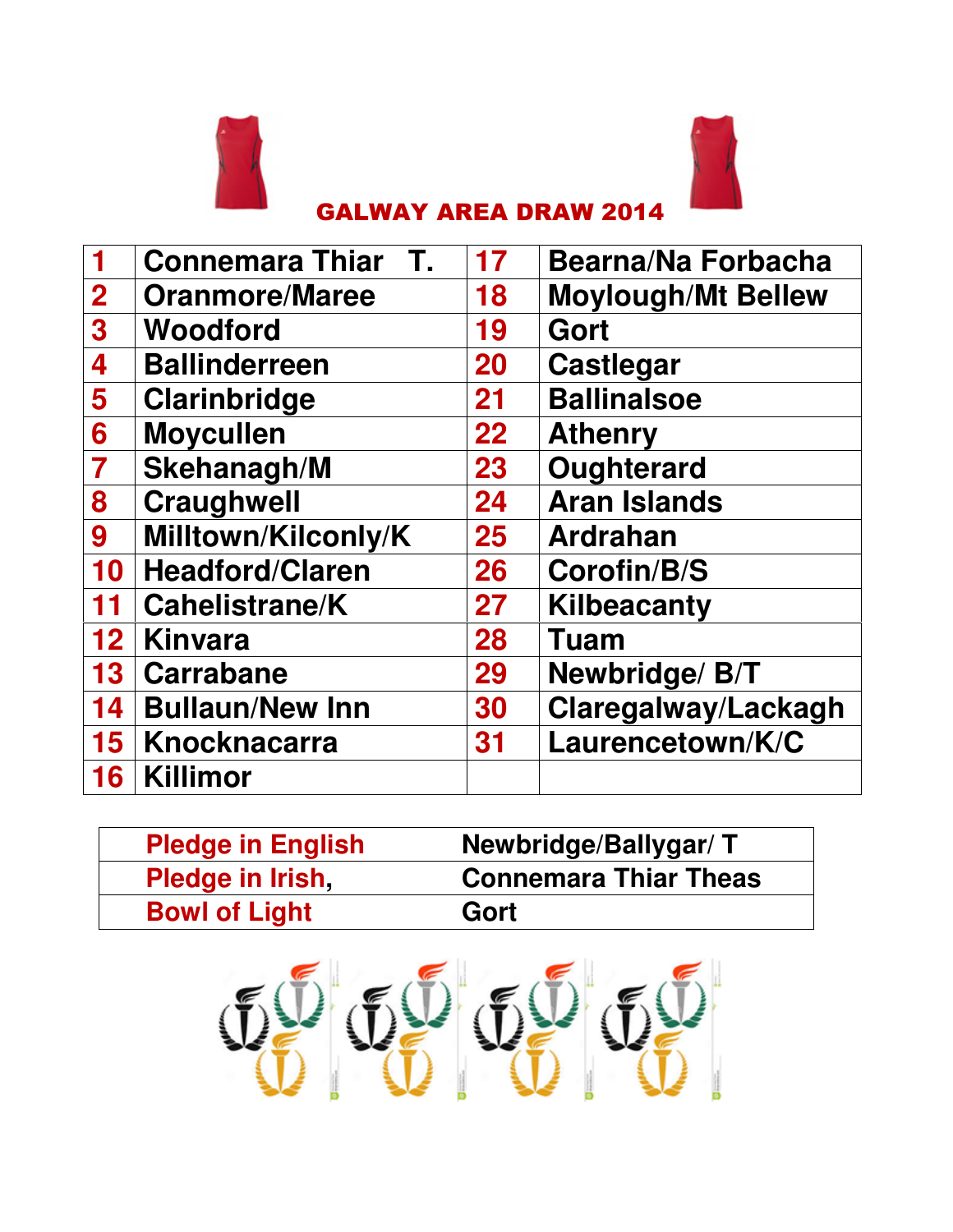## **GALWAY COUNTY COMMUNITY GAMES EXECUTIVE OFFICER BOARD 2014**

**President** → **Mary Kelly Chairman** → **Tony Lee Vice Chairman**→ **Kevin Larkin Secretary** → **Breda Power Treasurer** → **Catherine Kilkelly RTD Officer** → **Carmel Grealy PRO Peter Lyons Youth Officer** → **Fiona Joyce N.E.C. Delegate** → **Breda Power Sub NEAC Del,** → **Pat Hansberry Asst. Secretary/Reg** → **Michelle Power Asst. Treasurer** → **Marian Connolly** 



## Amhrán na bhFiann

**Sinne Fianna Fáil, Atá faol gheall ag Éirinn**, **Buíon dá slua Thar tolnn do ráinig chugainn Faoi mhód bheigh saor, Sean-tír ár sinsear feasta Ní fhágar faoin tiorán ná faoin tráill. Anocht a théam sa bhearna baoil Le gean ar Ghaeil chun báis nó saoil Le gunna scréach faoi lámhach na pbiléar, Seo libh canaig amhrán na bhFiann**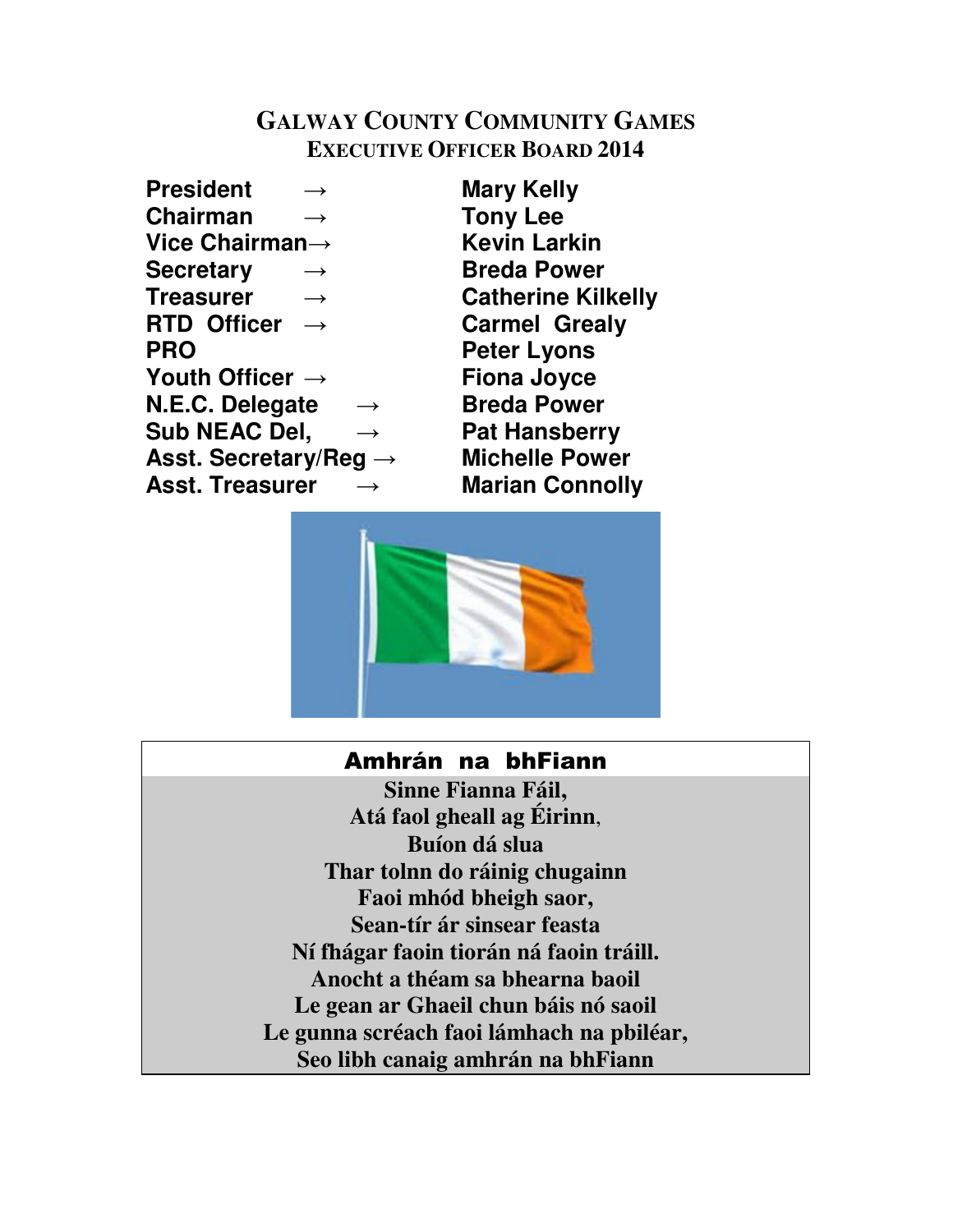## ATHLETICS

**ATHLETICS CO-ORDINATORS MEMBERS OF THE GALWAY** 

 **COUNTY OFFICER BOARD** 

**TRACK REFEREE TONY LEE** 

---------------------------------- ----------------------------------

**ONLY OFFICIALS AND COMPETING ATHLETES WILL BE ALLOWED ONTO THE FIELD OF COMPETITION. THIS IS TO ENSURE THAT THE LONG PROGRAMME OF EVENTS IS CARRIED OUT QUICKLY, EFFICIENTLY AND WITH EQUAL FAVOUR TOWARDS ALL. FAILURE TO COMPLY WITH THESE REGULATIONS WILL RESULT IN THE DISQUALIFICATION OF THE ENTIRE AREA.** 

**MANAGERS ARE ASKED TO HAVE THEIR ATHLETES AT THE ASSEMBLY POINT WHEN REQUIRED. THERE WILL BE NO DELAYING FOR STARTS WITHOUT SERIOUS REASON.** 

**IT IS ADVISABLE TO HAVE SEPARATE MANAGERS FOR BOYS AND GIRLS AS THE HEATS OF THE SPRINT RACES WILL BE HELD SIMULTANEOUSLY ON BOTH SIDES OF THE TRACK IN ORDER TO EXPEDITE THE EARLY PART OF THE PROGRAMME.** 

**TWO IMPARTIAL AND EXPERIENCED REFEREES HAVE BEEN APPOINTED, ONE FOR TRACK COMPETITIONS, AND ONE FOR FIELD EVENTS. IN THE CASE OF ANY OBJECTIONS OR DISPUTES THEIR DECISION SHALL BE FINAL.** 



We especially ask that you do not drop litter, please put in a plastic bag or Bin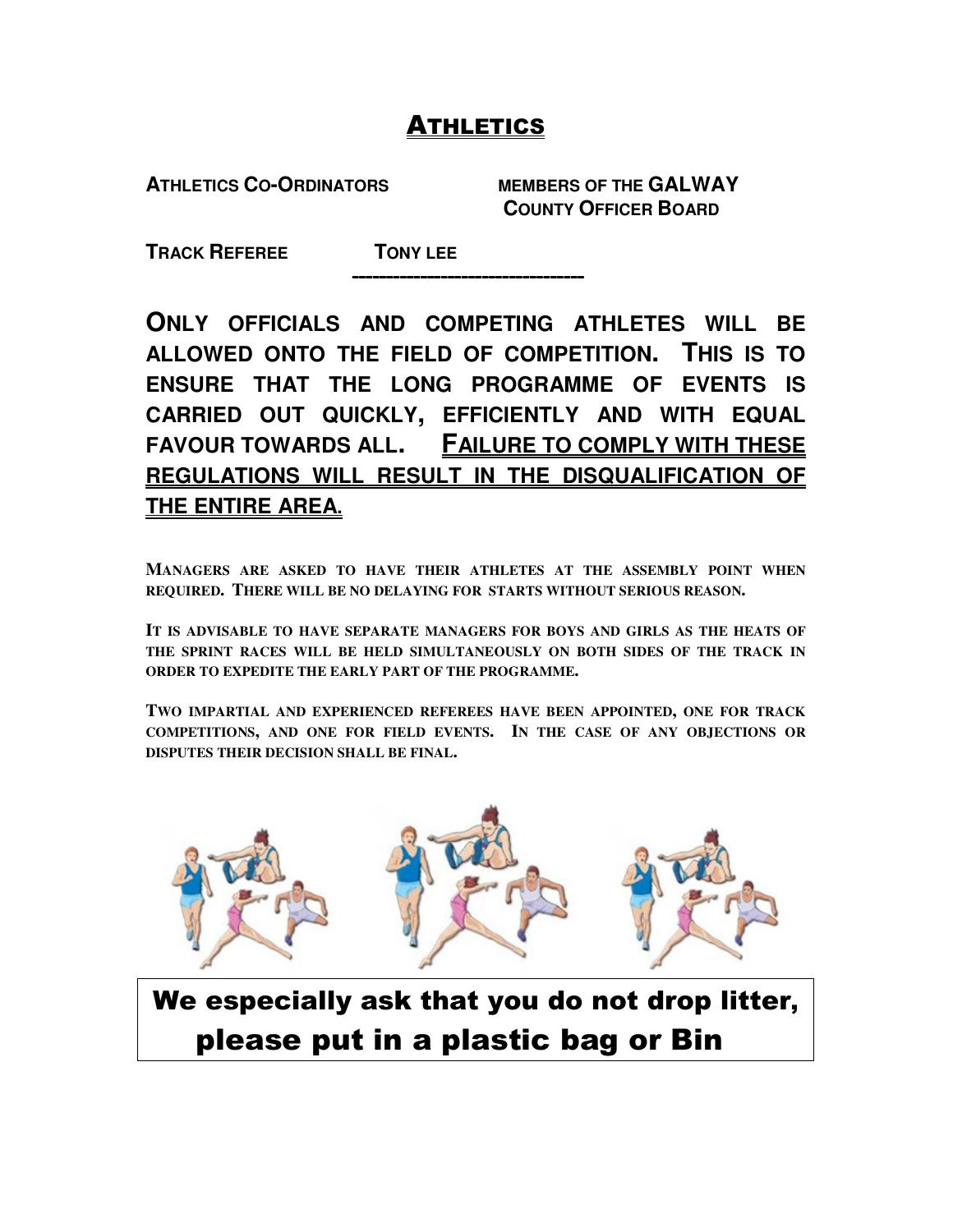## Athletics Programme of Events Sunday 1st June 2014

**Opening Ceremony @ 11.00am Competitions commence @ 12.00noon** 

#### Athletics Order of Events

Event No. Activity

| $\mathbf{1}$            |                              | U/12 & $u/14$ Cycling Boys & Girls | <b>Heats &amp; Finals</b> |
|-------------------------|------------------------------|------------------------------------|---------------------------|
| $\boldsymbol{2}$        | U/10 Relay                   | <b>Boys &amp; Girls</b>            | <b>Heats</b>              |
| $\mathbf{3}$            | U/8<br>60 <sub>m</sub>       | <b>Boys &amp; Girls</b>            | <b>Heats</b>              |
| $\overline{\mathbf{4}}$ | 80 <sub>m</sub><br>U/8       | <b>Boys &amp; Girls</b>            | <b>Heats</b>              |
| 5                       | 100m,<br>U/10                | Boys & Girls,                      | <b>Heats</b>              |
| 6                       | U/12 100m,                   | <b>Boys &amp; Girls</b>            | <b>Heats</b>              |
| 7,                      | 100m,<br>U/14                | Boys & Girls,                      | <b>Heats</b>              |
| 8                       | U/10<br><b>200m</b>          | <b>Boys &amp; Girls</b>            | <b>Heats</b>              |
| 9                       | 600 <sub>m</sub><br>U/12     | <b>Boys &amp; Girls</b>            | <b>Heats</b>              |
| 10                      | 800 <sub>m</sub><br>$U/14$ , | <b>Boys &amp; Girls</b>            | <b>Heats</b>              |
| 11                      | <b>60m</b><br>U8             | <b>Boys &amp; Girls</b>            | <b>Semi Finals</b>        |
| 12                      | U/8<br>80 <sub>m</sub>       | <b>Boys &amp; Girls</b>            | <b>Semi Finals</b>        |
| 13                      | 100m,<br>U/10                | Boys & Girls,                      | <b>Semi Finals</b>        |
| 14                      | $U/12$ 100m,                 | <b>Boys &amp; Girls</b>            | <b>Semi Finals</b>        |
| 15                      | $U/14$ 100m,                 | <b>Boys &amp; Girls,</b>           | <b>Semi Finals</b>        |
| 16                      | 200 <sub>m</sub><br>U/10     | <b>Boys &amp; Girls</b>            | <b>Semi Finals</b>        |
| 17                      | 600m<br>U/12                 | <b>Boys &amp; Girls</b>            | <b>Semi Finals</b>        |
| 18                      | U/14<br>800 <sub>m</sub>     | <b>Boys &amp; Girls</b>            | <b>Semi Finals</b>        |
| 19                      | U/10<br><b>Relay</b>         | <b>Mixed</b>                       | <b>Semi Finals</b>        |
| 20                      | U/12<br><b>Relay</b>         | <b>Boys &amp; Girls</b>            | <b>Semi Finals</b>        |
| 21                      | $U/13$ Relay                 | <b>Mixed</b>                       | <b>Finals</b>             |
| 22                      | U/14 Relay                   | <b>Boys</b>                        | <b>Finals</b>             |
| 23                      | $U/14$ Relay                 | <b>Girls</b>                       | <b>Semi Finals</b>        |
| 24                      | $U/15$ Relay                 | <b>Mixed</b>                       | <b>Finals</b>             |
|                         |                              |                                    |                           |

## DEPENDING ON ENTRIES WE MAY HAVE TO CHANGE SOME SEMI FINALS INTO FINALS, PLEASE LISTEN TO MC, AS CHANGES WILL BE ANNOUNCED





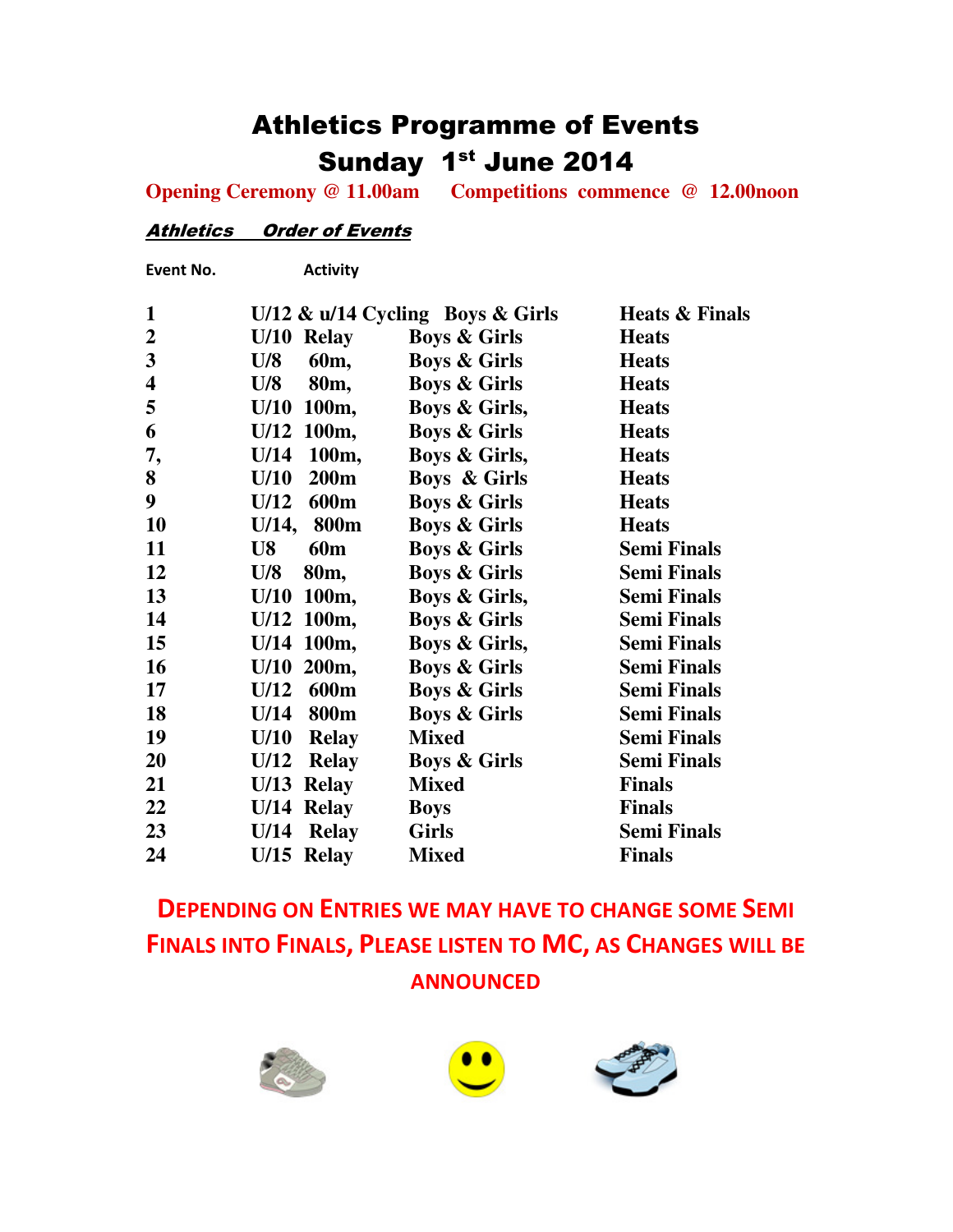## Monday 2<sup>nd</sup>, June Competitions Commence @ 11.30am Please note All U/16 Competitions will be held on Monday 2nd June

## Athletics Order of Events

| <b>Event No.</b> | <b>Activity</b>            |                                      |                           |
|------------------|----------------------------|--------------------------------------|---------------------------|
| 1,               | <b>60m Hurdles</b><br>U/10 | Boys & Girls                         | <b>Heats</b>              |
| 2,               | U/10, 60m Hurdles,         | <b>Boys &amp; Girls</b>              | <b>Semi Finals</b>        |
| 3,               | U/10, 60m Hurdles,         | <b>Boys &amp; Girls</b>              | <b>Final</b>              |
| 4,               | U/14, 80m Hurdles,         | <b>Boys &amp; Girls</b>              | <b>Heats</b>              |
| 5,               | U/14, 80m Hurdles,         | <b>Boys &amp; Girls</b>              | <b>Semi Finals</b>        |
| 6,               | U/14, 80m Hurdles,         | <b>Boys &amp; Girls</b>              | <b>Final</b>              |
| $\overline{7}$   | $U/16$ 100m                | <b>Boys &amp; Girls</b>              | <b>Semi Finals/Finals</b> |
| 8                | U/8, 60m,                  | <b>Boys &amp; Girls</b>              | <b>Finals</b>             |
| 9                | U/8, 80m,                  | <b>Boys &amp; Girls</b>              | <b>Finals</b>             |
| <b>10</b>        | U/10, 100m,                | <b>Boys &amp; Girls</b><br>$\bullet$ | <b>Finals</b>             |
| 11               | $U/12$ , 100m,             | <b>Boys &amp; Girls</b>              | <b>Finals</b>             |
| 12               | U/14, 100m,                | Boys & Girls,                        | <b>Finals</b>             |
| 13,              | U/16, 100m,                | Boys & Girls,                        | <b>Semi F/Finals</b>      |
| 14               | U/10, 200m,                | Boys & Girls,                        | <b>Finals</b>             |
| 15               | U/12, 600m                 | Boys & Girls,                        | <b>Finals</b>             |
| <b>16</b>        | $U/14$ , 800m,             | Boys & Girls,                        | <b>Finals</b>             |
| 17,              | $U/16$ , 1,500m            | Boys & Girls,                        | <b>Finals</b>             |
| <b>18</b>        | U/10, Relay                | <b>Mixed</b>                         | Final                     |
| 19,              | $U/12$ , Relay,            | Boys & Girls,                        | <b>Finals</b>             |
| 20,              | U/14, Relay,               | <b>Girls</b>                         | <b>Finals</b>             |
| 21               | U/16 Relay                 | <b>Boys &amp; Girls</b>              | <b>Final</b>              |

**TAKES PLACE ON BACK PITCH (PLEASE LISTEN TO M.C FOR COMPETITORS BEING CALLED**

|  |  | (1) $U/12$ ------------------- LONG PUCK ------------------BOYS ------------        | FINAL. |
|--|--|-------------------------------------------------------------------------------------|--------|
|  |  | (2) U/14 ------------------- LONG PUCK ----------------GIRLS ---------------- FINAL |        |
|  |  | (3) U/12 ----------------------BALL THROW ------ BOYS & GIRLS ------------ FINAL    |        |

**(5) U/14 -----------------SHOT PUTT ------------ BOYS & GIRLS -------- FINAL**

DATE AND VENUE FOR COMPETITIONS FOR DISCUS, HIGH JUMP AND JAVELIN WILL BE HELD IN DANGAN AND LONG JUMP IN CRAUGHWELL. AREAS WILL BE NOTIFIED OF DATE

It is important that you Listen to M.C for All EVENTS to be called out in case there is a change to the above,

The above is a guideline and it will depend on entries as to whether a heat turns into a Semi Finals or a Semi Final changes to a Final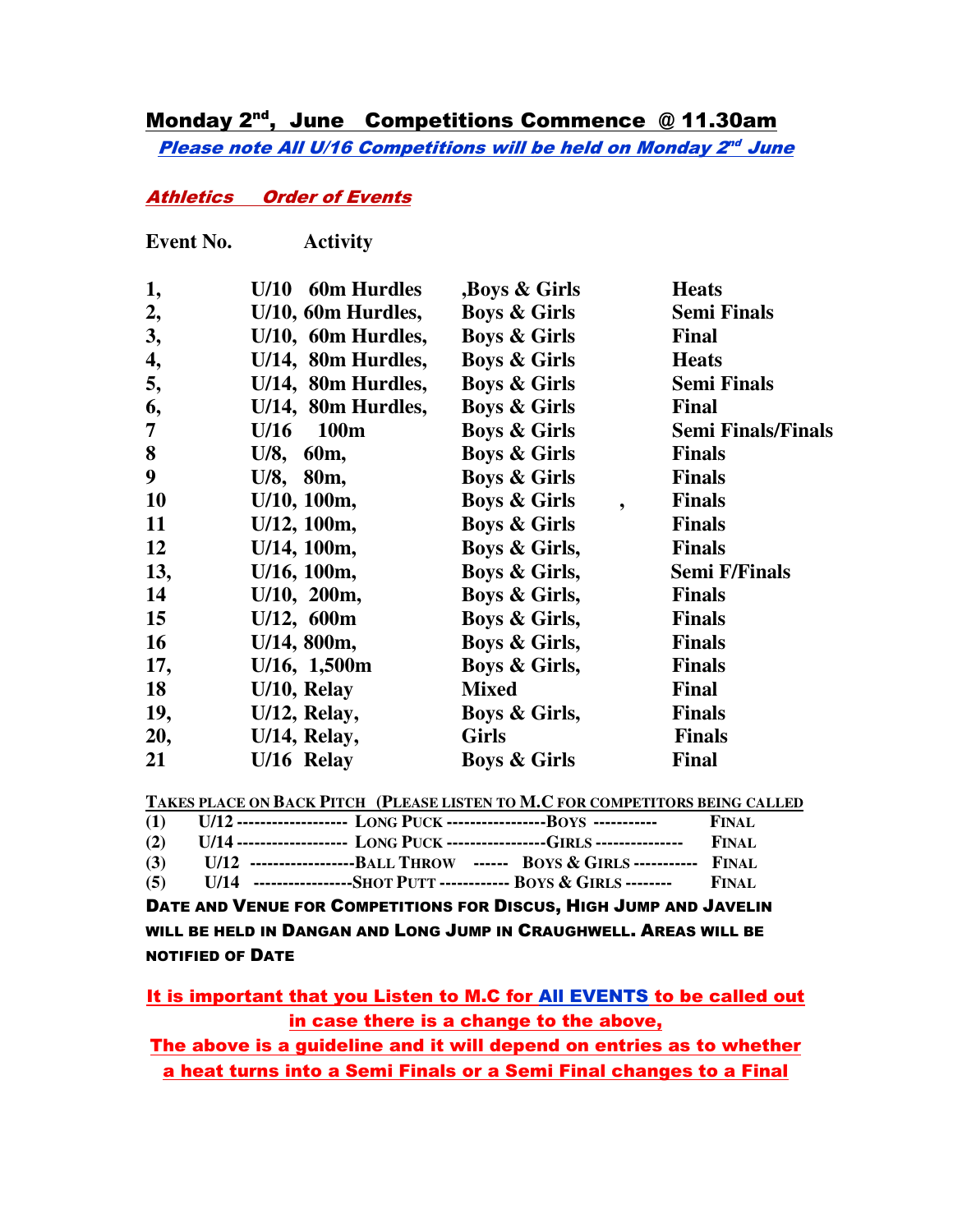|    |                    |   | <b>GIRLS UNDER 8 60M</b> |                       |   |
|----|--------------------|---|--------------------------|-----------------------|---|
|    |                    |   |                          |                       |   |
| 2  | Keeva Goodwin      | A | 28                       | Ava Hynes             | A |
| 3  | <b>Tess Larkin</b> | A | 29                       | Fiona McDonagh        | A |
| 4  | <b>Emily Quinn</b> | A | 30                       | Katie Fahy            | А |
| 5  | Tara Keane         | A | 31                       | Fllen Hanlon          | А |
| 6  | Sophie Darcy       | A | $\overline{2}$           | Anna Ruane            | B |
| 7  | Melissa Diskin     | A | 4                        | Sarah Finn            | B |
| 8  | Jenny Cloonan      | A | 6                        | Laoise Maughan        | B |
| 11 | Anna Joyce         | A | 7                        | Keelin Cosgrove       | B |
| 12 | Sinead Mongan      | A | 11                       | Emma Heneghan         | B |
| 13 | Alison Morrissey   | A | 14                       | Laoise McGrath        | B |
| 14 | Hannah Nevin       | A | 18                       | Katie Ryan            | B |
| 18 | Gemma Glynn        | A | 21                       | Clodagh Killeen       | B |
| 19 | Amanda Melvin      | A | 22                       | Abbey O'Grady         | B |
| 20 | Rachel King        | A | 24                       | Ella Ni Fhatharta     | B |
| 21 | Kayla McKeon       | A | 25                       | Rebecca Gardiner      | B |
| 22 | Alison McGreevy    | A | 28                       | <b>Holly Williams</b> | B |
| 23 | Holly Vaughan      | A | 29                       | Megan Crehan          | B |
| 24 | Hazel O'Toole      | A | 30                       | Maebh Ni Loingsigh    | B |
| 25 | Aisling Dolphin    | A | 31                       | Rebecca Bleahen       | B |
| 27 | Caoimhe E Fahey    | A |                          |                       |   |

| HEAT <sub>1</sub> | ST<br>٠         | $2^{ND}$ | 3 <sup>RD</sup> |  |
|-------------------|-----------------|----------|-----------------|--|
| HEAT <sub>2</sub> | 1 <sub>ST</sub> | $2^{ND}$ | 3 <sup>RD</sup> |  |
| HEAT <sub>3</sub> | 1 ST            | $2^{ND}$ | 3 <sup>RD</sup> |  |
| HEAT <sup>4</sup> | 1 ST            | $2^{ND}$ | 3 <sup>RD</sup> |  |
|                   |                 |          |                 |  |

| SEMI -<br>FINAL 1 | 1 ST | 2ND | 3RD |  |
|-------------------|------|-----|-----|--|
|                   |      |     |     |  |
| SEMI -<br>FINAL 2 | 1 ST | 2ND | 2RD |  |
|                   |      |     |     |  |
|                   |      |     |     |  |

| 'AL<br>the contract of the contract of the | I ST<br>- | $\gamma$ <sub>ND</sub> | 2RD |  |
|--------------------------------------------|-----------|------------------------|-----|--|
|                                            |           |                        |     |  |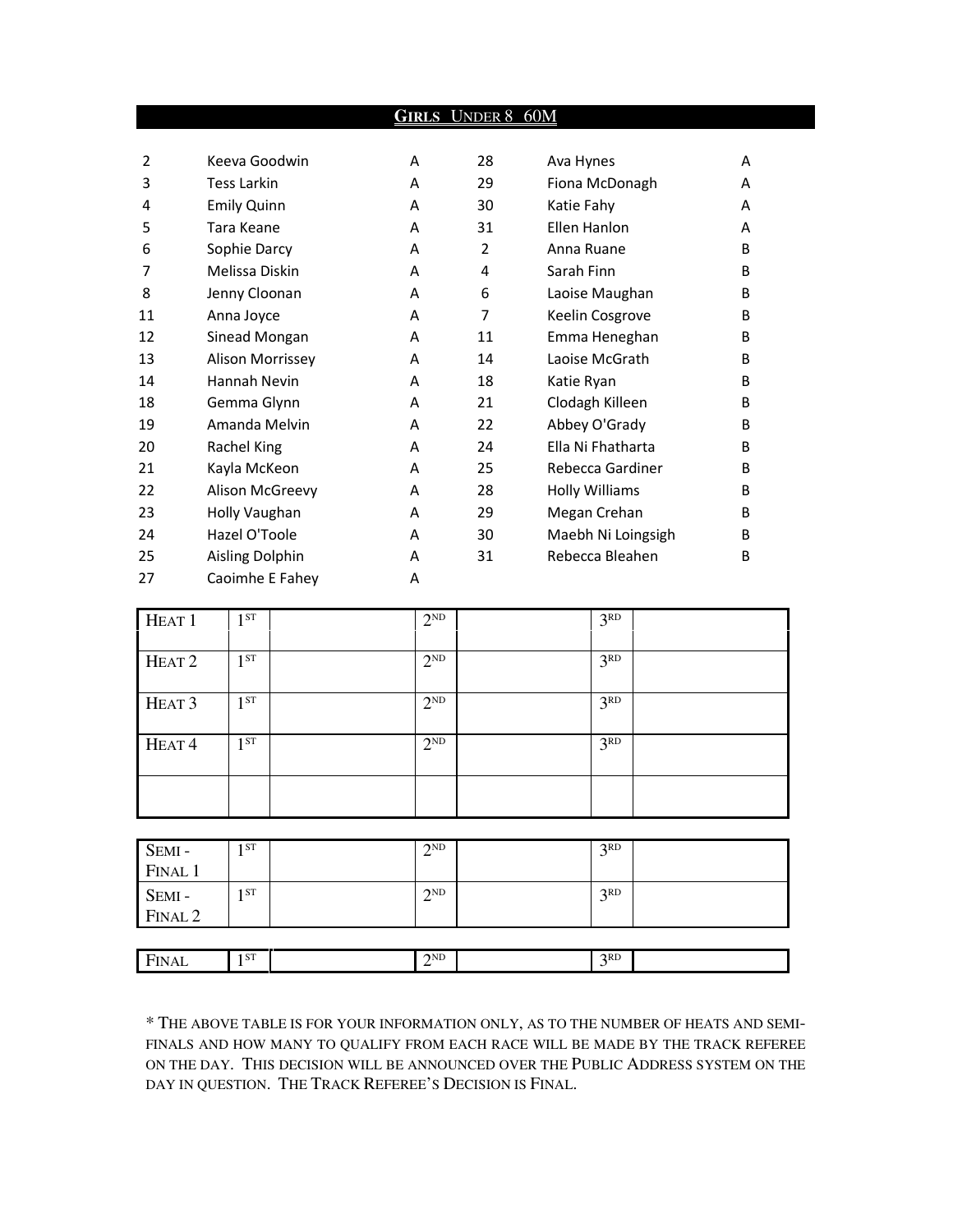## GIRLS UNDER 8 80M

| $\overline{2}$ | Aofie Burke           | A | 28 | Abaigh Roarty          | A |
|----------------|-----------------------|---|----|------------------------|---|
| 3              | <b>Roisin Power</b>   | A | 29 | Maeve Larkin           | A |
| 4              | <b>Holly Dunne</b>    | A | 30 | Realtin Stara          | A |
| 8              | Grace Lynch           | A | 31 | Mariam Meladi          | A |
| 11             | Katie Larkin          | A | 3  | Ava Kilcar             | B |
| 12             | Siobhan Geaney        | A | 4  | <b>Orlaith Mannion</b> | B |
| 13             | Leah Treacy           | A | 8  | Isabel Schukat         | B |
| 14             | Caoimhe Kelly         | A | 11 | Kara O'Connor          | B |
| 15             | Kate lally            | A | 14 | <b>Aisling Corry</b>   | B |
| 18             | Laoise Burke          | A | 15 | Maeve Flannery         | B |
| 19             | <b>Emily Stanford</b> | A | 21 | Ciara Power            | B |
| 20             | Caoimhe Madden        | A | 23 | Lara Buckley           | B |
| 21             | Aoibheann Fitzpatrick | A | 25 | Katie O'Hara           | B |
| 22             | Emma Coll             | A | 28 | <b>Heather Higgins</b> | B |
| 23             | Emma Buckley          | A | 29 | Keeva Heavey           | B |
| 25             | Beibhinn Walsh        | Α | 31 | Ruth Kilkenny          | B |

| HEAT <sub>1</sub> | 1 <sup>ST</sup> | $2^{ND}$ | 3 <sup>RD</sup> |  |
|-------------------|-----------------|----------|-----------------|--|
| HEAT <sub>2</sub> | 1 <sup>ST</sup> | $2^{ND}$ | 3 <sup>RD</sup> |  |
| HEAT <sub>3</sub> | 1ST             | $2^{ND}$ | 3 <sup>RD</sup> |  |
| HEAT <sup>4</sup> | 1 <sup>ST</sup> | $2^{ND}$ | 3 <sup>RD</sup> |  |
|                   |                 |          |                 |  |

| SEMI-<br>FINAL 1            | ST.             | 2ND      | 2RD             |  |
|-----------------------------|-----------------|----------|-----------------|--|
| SEMI-<br>FINAL <sub>2</sub> | ST <sub>1</sub> | 2ND<br>↩ | R <sub>CD</sub> |  |

| $\overline{\phantom{0}}$<br>. | $C$ <sup>T</sup><br>1 S L | 2ND | 2RD |  |
|-------------------------------|---------------------------|-----|-----|--|
| ∼<br>. .<br>-                 |                           | -   |     |  |
|                               |                           |     |     |  |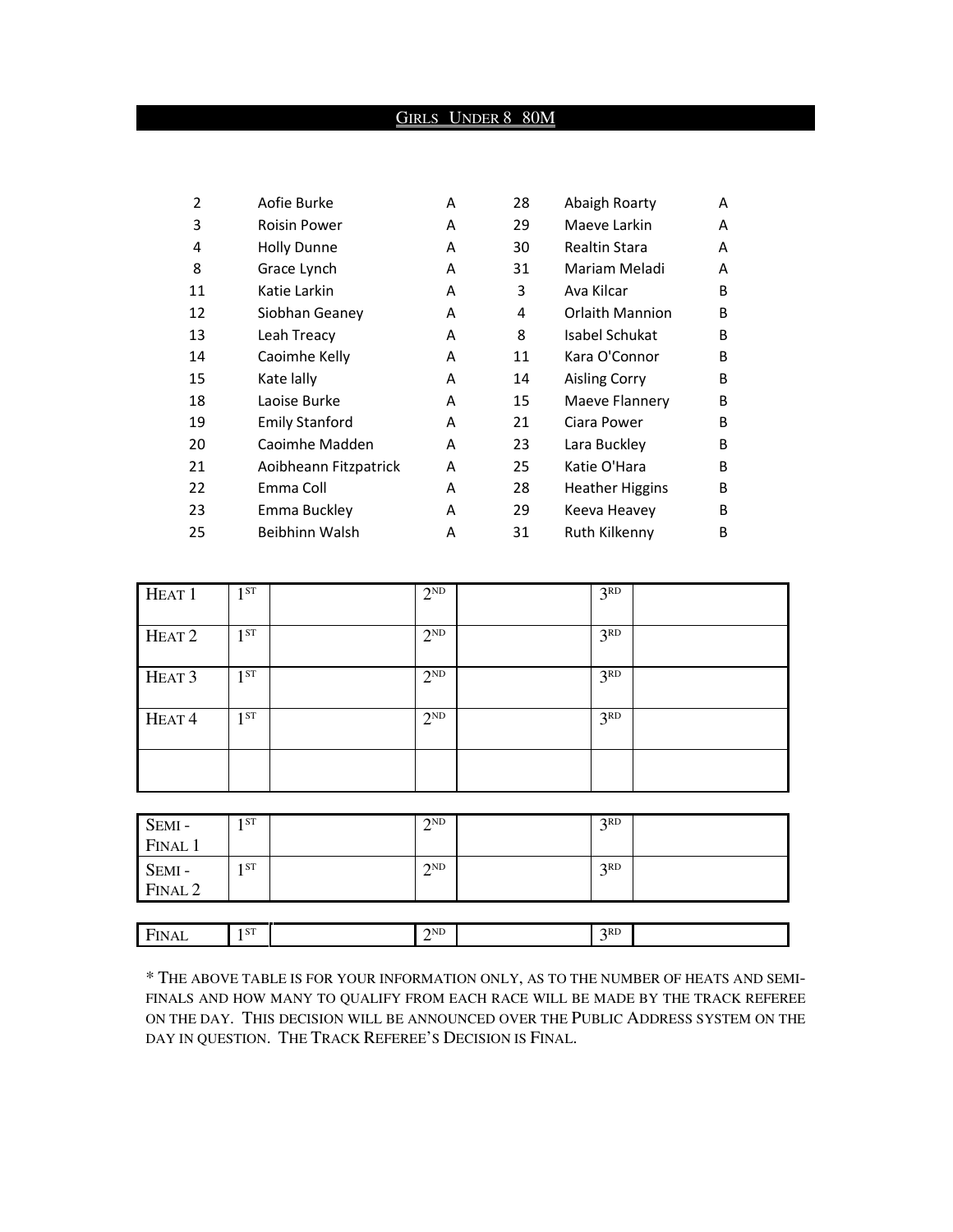|                |                   |   | BOYS UNDER 8 60M |                         |   |
|----------------|-------------------|---|------------------|-------------------------|---|
|                |                   |   |                  |                         |   |
| $\overline{2}$ | Cillian Cannon    | A | 25               | Michael Gardiner        | A |
| 3              | <b>Ben Porter</b> | A | 26               | Diarmuid Laheen         | A |
| 4              | Darragh Lyons     | A | 28               | Darragh Kenny           | A |
| 5              | Sean Lavan        | A | 29               | Cian Downey             | A |
| 6              | Sean Walsh        | A | 30               | Conor Dooley            | A |
| 8              | <b>Ben Moran</b>  | A | 31               | Ryan Murray             | A |
| 9              | Dara Costello     | A | $\overline{2}$   | Colm Burke              | B |
| 11             | Eanna Kyne        | A | 4                | Ruari Delaney           | B |
| 12             | Padraig Conole    | A | 6                | Ronan Jennings          | B |
| 13             | Brendan Fahy      | A | 9                | Cathal Dolan            | B |
| 14             | Darragh Fahy      | A | 14               | Finnan Keane            | B |
| 15             | Liam Murphy       | A | 15               | <b>Scott Dillon</b>     | B |
| 18             | Shayne Duffy      | A | 18               | Daniel Lyons            | B |
| 19             | Shane Naughton    | A | 21               | <b>Conor McGuinness</b> | B |
| 20             | Sean Flynn        | A | 24               | Dominic Conneely        | B |
| 21             | Fionn Ryan        | A | 26               | Ultan Tighe             | B |
| 22             | Eoin Hannon       | A | 29               | Eamon O'Brien           | B |
| 23             | Dara Lowry        | A | 31               | Martin Tully            | B |
| 24             | Cian Dillane      | A |                  |                         |   |

| HEAT <sub>1</sub> | 1 <sup>ST</sup> | $2^{ND}$ | 3 <sup>RD</sup> |  |
|-------------------|-----------------|----------|-----------------|--|
| HEAT <sub>2</sub> | 1 <sup>ST</sup> | $2^{ND}$ | 3 <sup>RD</sup> |  |
| HEAT <sub>3</sub> | 1 <sup>ST</sup> | $2^{ND}$ | 3 <sup>RD</sup> |  |
| HEAT <sup>4</sup> | $1^{ST}$        | $2^{ND}$ | 3 <sup>RD</sup> |  |
|                   |                 |          |                 |  |

| SEMI -<br>FINAL 1 | 1 ST | $\gamma$ <sub>ND</sub> | 2RD<br>◡ |  |
|-------------------|------|------------------------|----------|--|
|                   |      |                        |          |  |
|                   | 1 ST | 2ND                    | 2RD<br>◡ |  |
| SEMI-<br>FINAL 2  |      |                        |          |  |
|                   |      |                        |          |  |

| $\overline{\phantom{0}}$<br><b>AL</b> | 1 <sup>CT</sup><br>. | 2ND<br><b>__</b> | 2RD |  |
|---------------------------------------|----------------------|------------------|-----|--|
|                                       |                      |                  |     |  |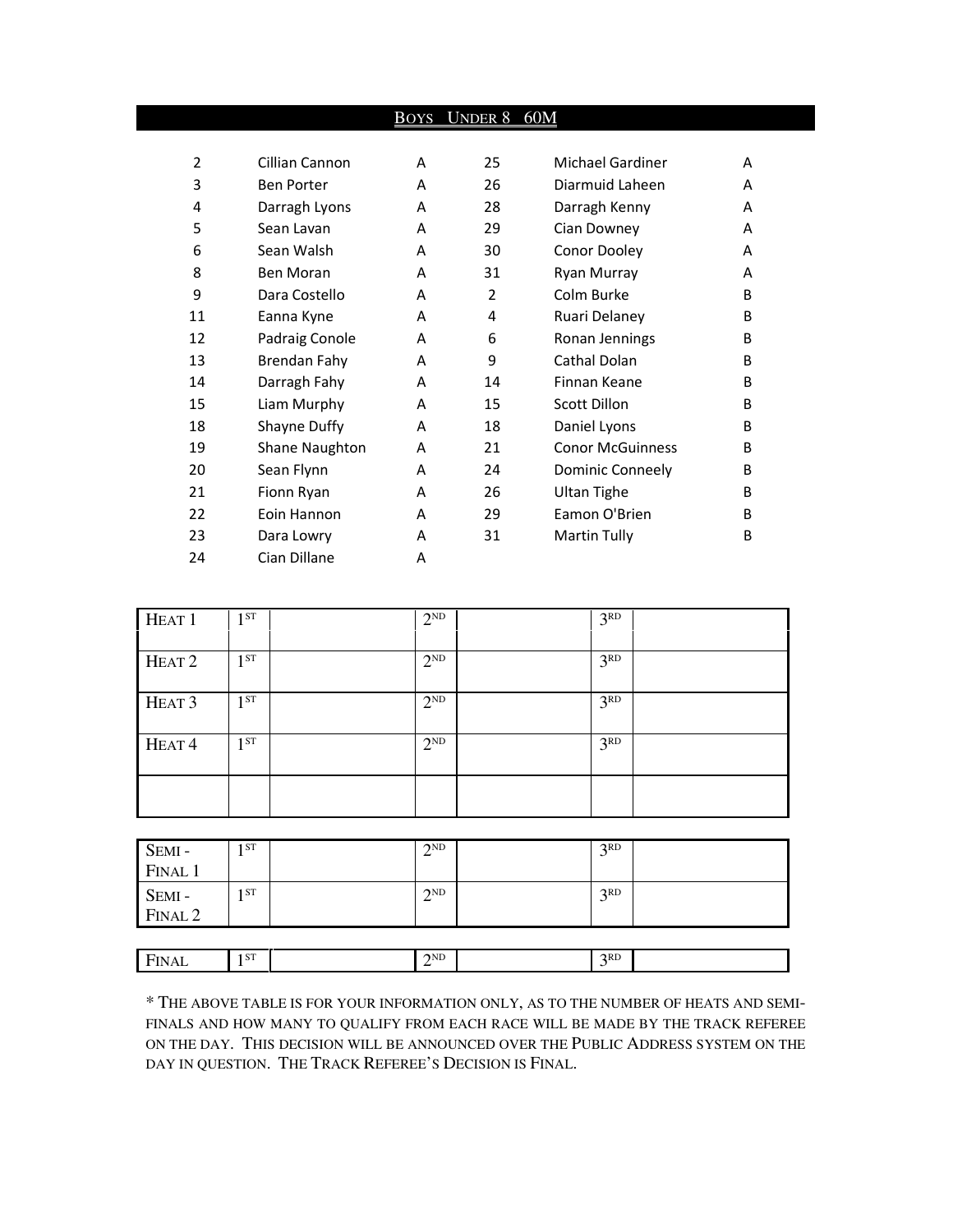|    |                        | Boys | UNDER 8 80M |                       |   |
|----|------------------------|------|-------------|-----------------------|---|
|    |                        |      |             |                       |   |
| 2  | Alan Burke             | A    | 23          | Jamie Merrigan        | A |
| 3  | Killian Fallon         | A    | 25          | Iarla Callanan        | A |
| 4  | Lucas Sheedy           | A    | 28          | Ean Rattigan          | A |
| 5  | Michael Fallon         | A    | 29          | Eoghan Naughton       | A |
| 7  | Cian Ruane             | A    | 30          | Ronan Duggan          | A |
| 8  | Cormac McFadden        | A    | 31          | Lorcan Higgins        | A |
| 9  | Cameron Steel          | A    | 4           | Kevin Cassidy         | B |
| 11 | <b>Richard McGrath</b> | A    | 8           | <b>Rian Comer</b>     | B |
| 12 | Xsaviour Forde         | A    | 13          | <b>Shane Murray</b>   | B |
| 13 | Eoin Spellman          | A    | 14          | Diarmuid MacCarthaigh | B |
| 14 | Keegan Connaire        | A    | 18          | <b>Fionn Colleran</b> | B |
| 18 | Adam Huberman          | A    | 25          | <b>Brian Callinan</b> | B |
| 19 | Liam Linnane           | A    | 28          | Cathal Ryan           | B |
| 20 | Patrick Bradbury       | A    | 29          | Oisin Crehan          | B |
| 21 | Jamie Coyne            | A    | 30          | Mark Geary            | B |
| 22 | Adam O'Halloran        | A    |             |                       |   |

| HEAT <sub>1</sub> | 1 <sub>ST</sub> | $2^{ND}$ | 3 <sup>RD</sup> |  |
|-------------------|-----------------|----------|-----------------|--|
| HEAT <sub>2</sub> | 1 <sub>ST</sub> | $2^{ND}$ | 3 <sup>RD</sup> |  |
| HEAT <sub>3</sub> | 1 <sub>ST</sub> | $2^{ND}$ | 3 <sup>RD</sup> |  |
| HEAT <sup>4</sup> | 1 <sub>ST</sub> | $2^{ND}$ | 3 <sup>RD</sup> |  |
|                   |                 |          |                 |  |

| SEMI-<br>FINAL 1  | 1 ST | $\gamma$ <sub>ND</sub> | 3 <sup>RD</sup> |  |
|-------------------|------|------------------------|-----------------|--|
| SEMI -<br>FINAL 2 | 1 ST | 2ND<br>∠               | 3 <sup>RD</sup> |  |
|                   |      |                        |                 |  |

 $2^{ND}$ 

FINAL 1<sup>ST</sup>

 $\mathbb{S}^{\mathsf{T}}$  2

| * THE ABOVE TABLE IS FOR YOUR INFORMATION ONLY, AS TO THE NUMBER OF HEATS AND SEMI- |
|-------------------------------------------------------------------------------------|
| FINALS AND HOW MANY TO OUALIFY FROM EACH RACE WILL BE MADE BY THE TRACK REFEREE     |
| ON THE DAY. THIS DECISION WILL BE ANNOUNCED OVER THE PUBLIC ADDRESS SYSTEM ON THE   |
| DAY IN QUESTION. THE TRACK REFEREE'S DECISION IS FINAL.                             |

 $3<sup>RD</sup>$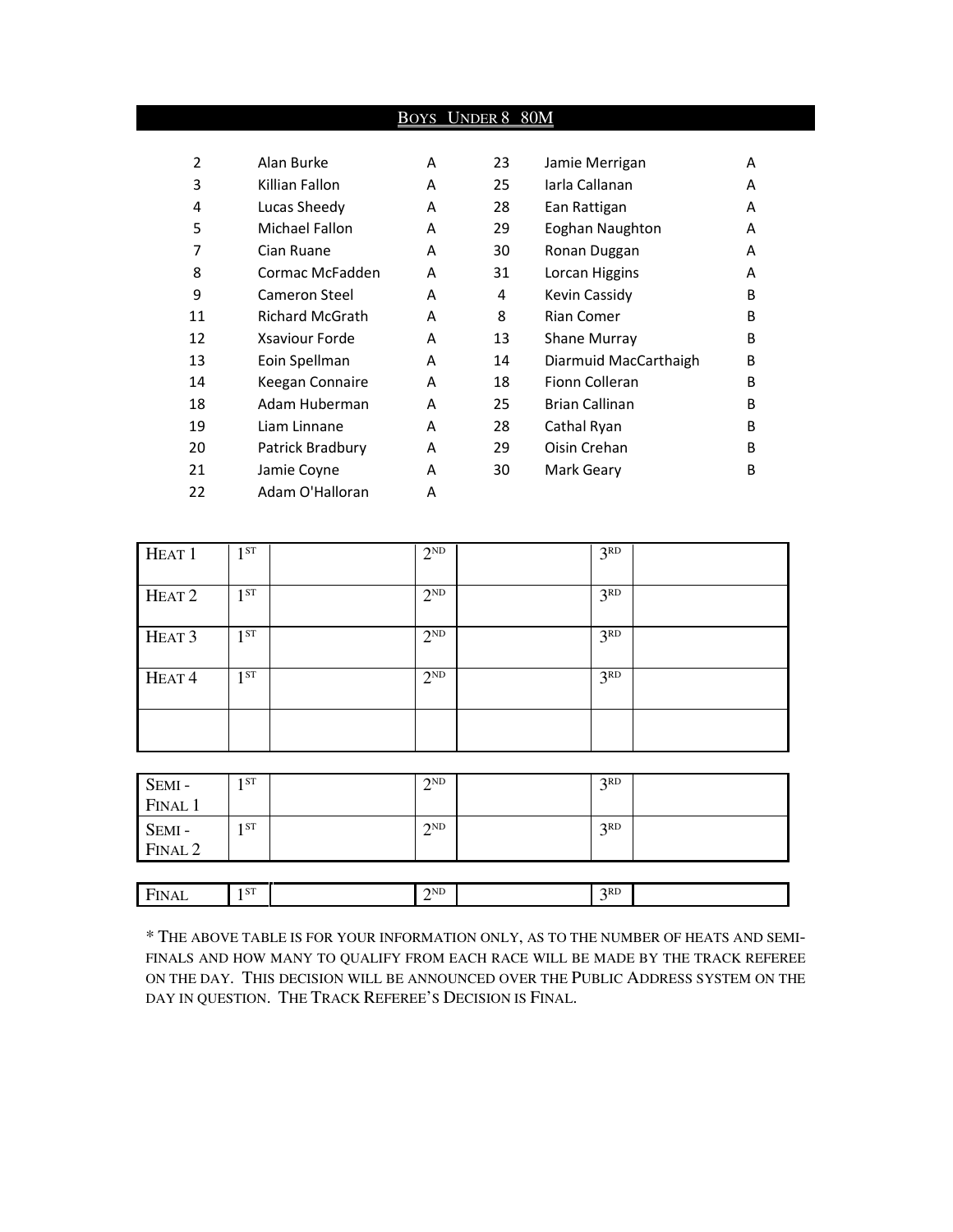|                |                      | Girls | <b>UNDER 10 100M</b> |                     |   |
|----------------|----------------------|-------|----------------------|---------------------|---|
|                |                      |       |                      |                     |   |
| $\overline{2}$ | Aoife Riordan        | A     | 29                   | Sophie Trayers      | A |
| 3              | Marie porter         | A     | 30                   | Emma Burke          | A |
| 4              | Sophie Farrell       | A     | 31                   | Lucy Finnerty       | A |
| 5              | Hannah Jennings      | A     | 2                    | Ella Lyons          | B |
| 6              | Karly Tierney        | A     | 5                    | Siobhan Carr        | B |
| 7              | Giara Jordan         | A     | 6                    | Eimear Burke        | B |
| 8              | Sarah Byrne          | A     | 7                    | Aoibhe kenny        | B |
| 11             | Aisling Joyce        | A     | 8                    | Chloe Hallinan      | B |
| 12             | Sadhbh Connolly      | A     | 14                   | Sarah Cullinane     | B |
| 13             | Holly Keane          | A     | 15                   | Maeve McHugh        | B |
| 14             | Ciara McGrath        | A     | 18                   | <b>Ruth Mannion</b> | B |
| 15             | Kate Thompson        | A     | 20                   | Aisling Kelly       | B |
| 18             | <b>Aisling Duffy</b> | A     | 24                   | Jessica Boland      | B |
| 19             | Keira Bergin         | A     | 28                   | <b>Emily Kenny</b>  | B |
| 20             | Maebh Madden         | A     | 29                   | Gwyneth Heavey      | B |
| 21             | Mya Kelly            | A     | 30                   | Grace Carr          | B |
| 22             | Sadhbh McDonagh      | A     | 31                   | Emer Fahy           | B |
| 24             | Cleonna Dillane      | A     |                      |                     |   |
| 26             | Abbey Mahon          | A     |                      |                     |   |
| 28             | Eabha Smith          | А     |                      |                     |   |

| HEAT <sub>1</sub> | 1ST  | $2^{ND}$ | 3 <sup>RD</sup> |  |
|-------------------|------|----------|-----------------|--|
| HEAT <sub>2</sub> | 1ST  | $2^{ND}$ | 3 <sup>RD</sup> |  |
| HEAT <sub>3</sub> | 1ST  | $2^{ND}$ | 3 <sup>RD</sup> |  |
| HEAT <sup>4</sup> | 1 ST | $2^{ND}$ | 3 <sup>RD</sup> |  |

| SEMI -<br>FINAL 1 | . ST | 2ND<br>∠        | 3RD |
|-------------------|------|-----------------|-----|
|                   |      |                 |     |
| SEMI -<br>FINAL 2 | I ST | 2 <sub>ND</sub> | 3RD |
|                   |      |                 |     |
|                   |      |                 |     |

| $\overline{\phantom{0}}$<br><br>the contract of the contract of the | CT<br>. | $\gamma$ ND<br>the control of the control of | 2RD |  |
|---------------------------------------------------------------------|---------|----------------------------------------------|-----|--|
|                                                                     |         |                                              |     |  |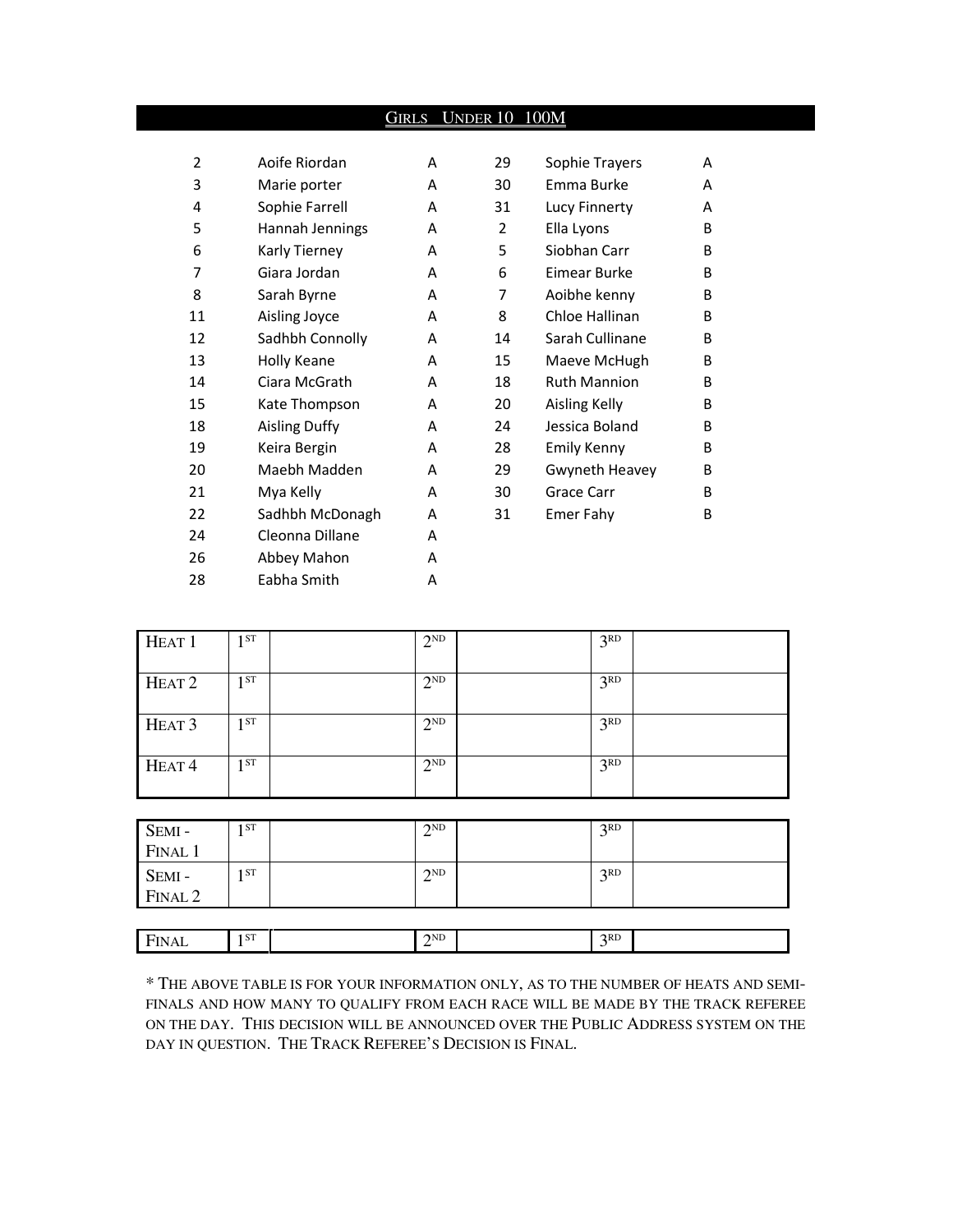## GIRLS UNDER 10 200M

| $\overline{2}$ | Aisling Burke      | A | 25 | Sharon Dolphin  | A |
|----------------|--------------------|---|----|-----------------|---|
| 4              | Ciara Maloney      | A | 26 | Siofra Kelly    | A |
| 5              | Aoibhe Carr        | A | 27 | Siobhan Mullins | A |
| 6              | Lauren Beatty      | A | 29 | Ava Trayers     | A |
| 7              | Saoirse Coleman    | A | 30 | Eabha Brennan   | A |
| 8              | Jade Moorhead      | A | 31 | Aoibheann Tully | A |
| 9              | Aoibheann Costello | A | 6  | Caitlin Davoren | B |
| 11             | Gillian McGrath    | A | 8  | Erin Kelly      | B |
| 12             | Ellen Bermingham   | A | 13 | Sophie Burke    | B |
| 13             | Sarah Martin       | A | 14 | Emma Fahy       | B |
| 14             | Emma Kearney       | A | 15 | Daakpe Glavee   | B |
| 15             | Aoibhe Joyce       | A | 18 | Niamh Healy     | B |
| 18             | Luisne Keane       | A | 22 | Leonore Church  | B |
| 20             | Jennifer Kelly     | A | 25 | Alisha Quinn    | B |
| 21             | Ava McKeon         | A | 30 | Amy Carr        | B |
| 22             | Aoibhe Murray      | A |    |                 |   |
| 23             | Roise mcGauley     | A |    |                 |   |

| 25 | Sharon Dolphin  | А |
|----|-----------------|---|
| 26 | Siofra Kelly    | А |
| 27 | Siobhan Mullins | А |
| 29 | Ava Trayers     | А |
| 30 | Eabha Brennan   | А |
| 31 | Aoibheann Tully | А |
| 6  | Caitlin Davoren | В |
| 8  | Erin Kelly      | в |
| 13 | Sophie Burke    | В |
| 14 | Emma Fahy       | в |
| 15 | Daakpe Glavee   | В |
| 18 | Niamh Healy     | В |
| 22 | Leonore Church  | В |
| 25 | Alisha Quinn    | в |
| 30 | Amy Carr        | в |
|    |                 |   |

| HEAT <sub>1</sub> | ST<br>٠   | $2^{ND}$ | 3 <sup>RD</sup> |  |
|-------------------|-----------|----------|-----------------|--|
| HEAT <sub>2</sub> | 1 ST      | $2^{ND}$ | 3 <sup>RD</sup> |  |
| HEAT <sub>3</sub> | ST<br>٠   | $2^{ND}$ | 3 <sup>RD</sup> |  |
| HEAT <sup>4</sup> | <b>ST</b> | $2^{ND}$ | 3 <sup>RD</sup> |  |
|                   |           |          |                 |  |

| SEMI -<br>FINAL 1 | I ST | 2ND                    | 2RD<br>◡ |  |
|-------------------|------|------------------------|----------|--|
| SEMI -<br>FINAL 2 | 1 ST | $\gamma$ <sub>ND</sub> | 2RD<br>◡ |  |

| $\blacksquare$<br>-1.777<br>.<br>-<br>┒∟<br>$   -$ | ST | 2ND<br>- | 2RD |  |
|----------------------------------------------------|----|----------|-----|--|
|                                                    |    |          |     |  |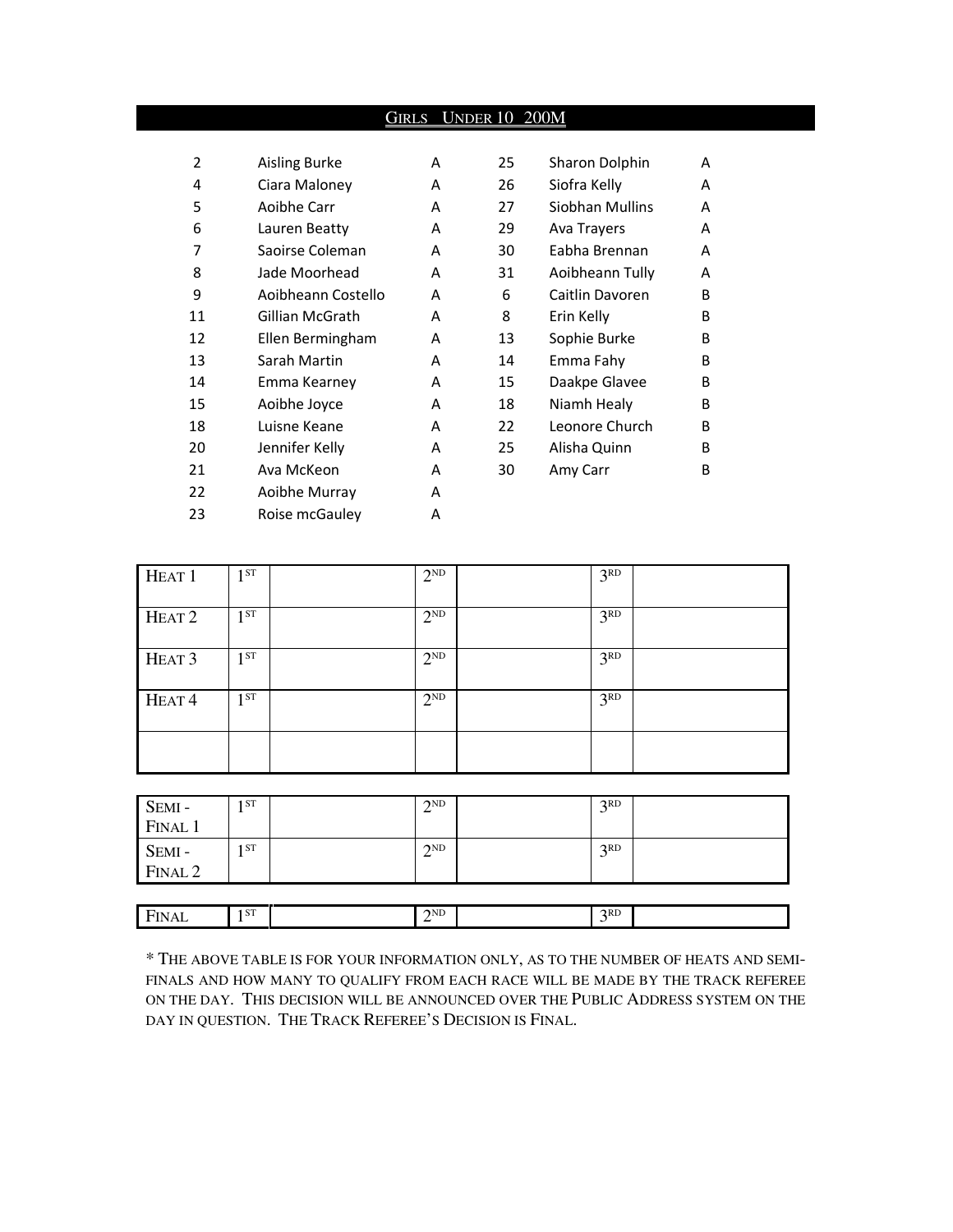## BOYS UNDER 10 100M

| 2  | Gavin Smith            | A | 27 | Eoin Fahey          | A |
|----|------------------------|---|----|---------------------|---|
| 3  | John Luke Reynolds     | A | 28 | Sean Flanaghan      | A |
| 4  | <b>Stephen Mannion</b> | A | 29 | Sean Lohan          | A |
| 5  | Cian Lavan             | A | 30 | Cillian Trayers     | A |
| 6  | Mark Kearns            | A | 31 | T. J. Higgins       | A |
| 7  | Michael Ryan           | A | 3  | Dylan Reynolds      | B |
| 8  | Lucas Schukat          | A | 4  | Ciaran Bailey       | B |
| 9  | Liam Walsh             | A | 5  | Mark Walsh          | B |
| 11 | Conor Kyne             | A | 7  | Jack Jordan         | B |
| 12 | Cathal Mongan          | A | 13 | <b>Colm Randles</b> | B |
| 13 | Oscar O'Gorman         | A | 14 | John Cosgrove       | B |
| 14 | Leon Connaire          | A | 18 | Rory O'Reilly       | B |
| 15 | Paddy Ryan             | A | 24 | Patrick Conneely    | B |
| 16 | <b>Mathew Cunniffe</b> | A | 25 | Sean H Slevin       | B |
| 18 | lan Fahy               | A | 28 | Douydas Jurjonas    | B |
| 19 | Tiernan Walsh          | A | 30 | Jamie Girvan        | B |
| 21 | Charlie Naughton       | A | 31 | Michael Tully       | B |
| 22 | Calum Healy            | A |    |                     |   |
| 23 | James Lowry            | A |    |                     |   |
| 24 | Ross O' Dioran         | A |    |                     |   |
| 25 | Sean Cunninbgham       | A |    |                     |   |

| HEAT <sub>1</sub> | 1 <sup>ST</sup> | $2^{ND}$ | 3 <sup>RD</sup> |
|-------------------|-----------------|----------|-----------------|
| HEAT <sub>2</sub> | 1 <sup>ST</sup> | $2^{ND}$ | 3 <sup>RD</sup> |
| HEAT <sub>3</sub> | 1 <sup>ST</sup> | $2^{ND}$ | 3 <sup>RD</sup> |
| HEAT <sup>4</sup> | $1^{ST}$        | $2^{ND}$ | 3 <sup>RD</sup> |
|                   |                 |          |                 |
| SEMI-<br>FINAL 1  | $1^{ST}$        | $2^{ND}$ | 3 <sup>RD</sup> |
| SEMI-<br>FINAL 2  | 1 <sup>ST</sup> | $2^{ND}$ | 3 <sup>RD</sup> |
|                   |                 |          |                 |
| FINAL             | 1 <sub>ST</sub> | $2^{ND}$ | 3 <sup>RD</sup> |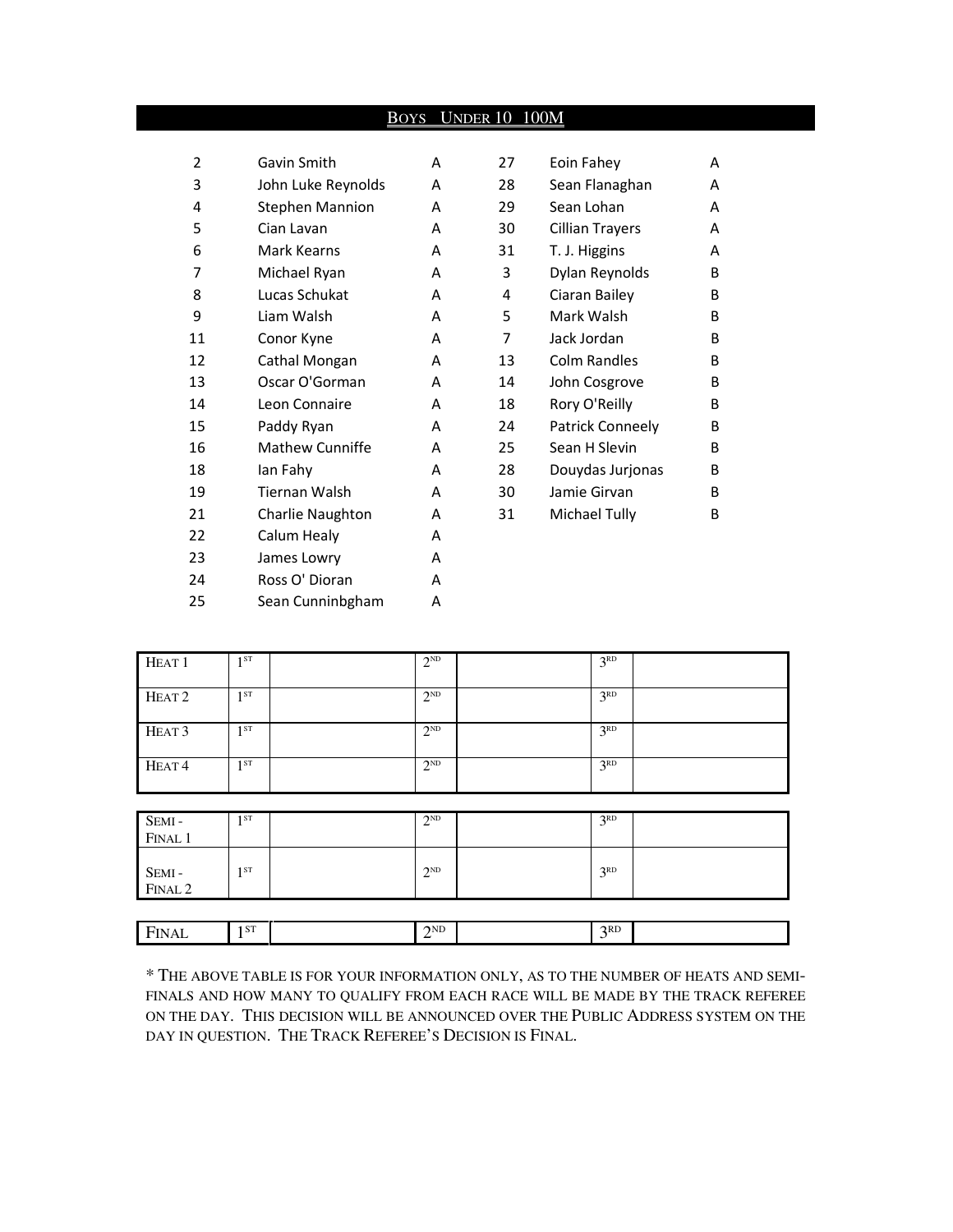|    |                        | <u>Boys</u> | <b>UNDER 10 200M</b> |                          |   |
|----|------------------------|-------------|----------------------|--------------------------|---|
|    |                        |             |                      |                          |   |
| 3  | Evan Flaherty          | A           | 27                   | Harry Lynch              | A |
| 4  | Michael Leahy          | A           | 28                   | Cian Farragher McCormack | A |
| 5  | Mark Egan              | A           | 29                   | Declan O'Brien           | A |
| 6  | Padraic McNeela        | A           | 30                   | Eanna O Loingsigh        | A |
| 7  | Sean Hansberry         | A           | 31                   | Mark Kilkenny            | A |
| 8  | Evan Moran             | A           | 3                    | Ben Tuohy                | B |
| 9  | Darragh Walsh          | A           | 4                    | David Mannion            | B |
| 11 | <b>Finbar Jennings</b> | A           | 5                    | Evan Martin              | B |
| 12 | Padraig Pearl          | A           | 6                    | Sean O'Connor            | B |
| 13 | Padraigh Finnegan      | A           | $\overline{7}$       | Darragh Diskin           | B |
| 14 | Fearghus Deeley        | A           | 8                    | Evan Hallinan            | B |
| 15 | Lorcan Sampictru       | A           | 14                   | Dean Keane               | B |
| 16 | <b>Brian Horan</b>     | A           | 15                   | Matthew Thompson         | B |
| 18 | Cian Fallon            | A           | 18                   | Daithi Colleran          | B |
| 20 | <b>Gearoid King</b>    | A           | 20                   | Darragh King             | B |
| 21 | Shane Fitzpatrick      | A           | 25                   | Sean P Slevin            | B |
| 22 | Mark O'Halloran        | A           | 30                   | <b>Barry Higgins</b>     | B |
| 23 | Cailim McDonagh        | A           | 31                   | <b>Thomas McCann</b>     | B |
| 24 | Darragh Judge          | A           |                      |                          |   |
| 25 | Daniel Cunningham      | A           |                      |                          |   |

| HEAT <sub>1</sub> | 1ST      | $2^{ND}$ | 3 <sup>RD</sup> |  |
|-------------------|----------|----------|-----------------|--|
| HEAT <sub>2</sub> | 1ST      | $2^{ND}$ | 3 <sup>RD</sup> |  |
| HEAT <sub>3</sub> | $1^{ST}$ | $2^{ND}$ | 3 <sup>RD</sup> |  |
| HEAT <sup>4</sup> | 1 ST     | $2^{ND}$ | 3 <sup>RD</sup> |  |
|                   |          |          |                 |  |

| SEMI -<br>FINAL 1       | 1 ST | 2 <sub>ND</sub><br>∠ | 2RD<br>J |  |
|-------------------------|------|----------------------|----------|--|
|                         |      |                      |          |  |
| <b>SEMI-</b><br>FINAL 2 | 1 ST | 2ND<br>∠             | 2RD<br>ر |  |
|                         |      |                      |          |  |

**FINAL** 1<sup>ST</sup>  $2^{ND}$  $3<sup>RD</sup>$ \* THE ABOVE TABLE IS FOR YOUR INFORMATION ONLY, AS TO THE NUMBER OF HEATS AND SEMI-

FINALS AND HOW MANY TO QUALIFY FROM EACH RACE WILL BE MADE BY THE TRACK REFEREE ON THE DAY. THIS DECISION WILL BE ANNOUNCED OVER THE PUBLIC ADDRESS SYSTEM ON THE DAY IN QUESTION. THE TRACK REFEREE'S DECISION IS FINAL.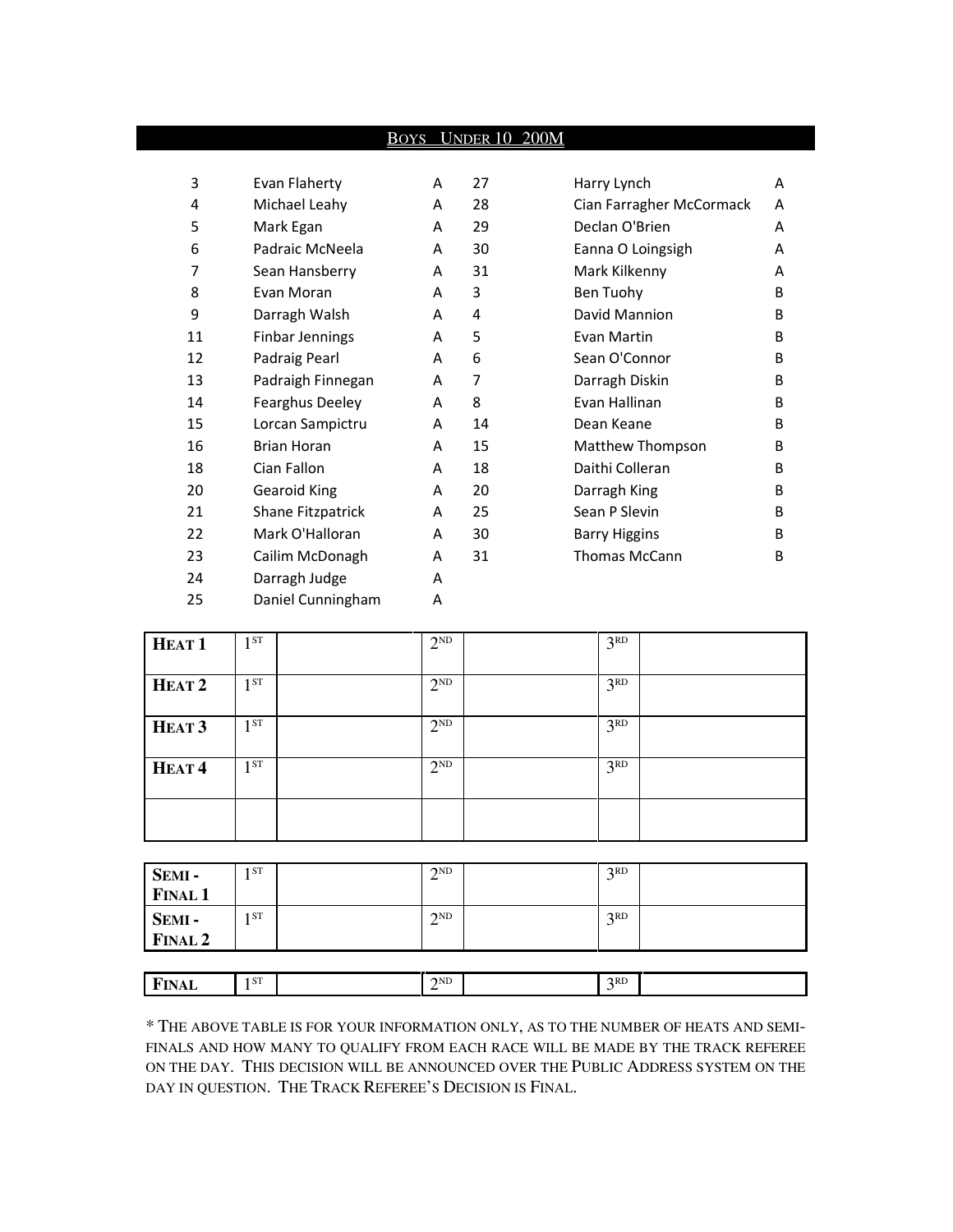#### **GIRLS UNDER 10 60M HURDLES**

| $\overline{2}$ | Caoimhe Kelly        | А | 28 | Emily Mojzisikova      | А |
|----------------|----------------------|---|----|------------------------|---|
| 3              | Caoimhe Farrell      | А | 29 | Roisin McDonagh        | А |
| 4              | Ava Monaghan         | А | 30 | Aoibhe O'Flynn         | А |
| 11             | Anna Larkin          | А | 2  | <b>Aisling Black</b>   | B |
| 13             | Eabha Doherty        | А | 3  | Sinead Power           | B |
| 14             | Jolie Mcmahon        | А | 14 | Moya Connaire          | B |
| 18             | Emma Duffy           | А | 18 | <b>Roisin McDermot</b> | B |
| 21             | Caoimhe Ni Thuairisg | А | 21 | <b>Roisin Grealy</b>   | B |
| 25             | Shauna Gardiner      | А | 29 | Aoife Hynes            | B |

| SEMI-              | 1ST             | $2^{ND}$ | 3 <sup>RD</sup> |  |
|--------------------|-----------------|----------|-----------------|--|
| <b>FINAL 1</b>     |                 |          |                 |  |
| SEMI-              | 1 <sub>ST</sub> | $2^{ND}$ | 2RD             |  |
| <b>FINAL 2</b>     |                 |          |                 |  |
| SEMI-              | 1ST             | $2^{ND}$ | 3 <sup>RD</sup> |  |
| FINAL <sub>3</sub> |                 |          |                 |  |
|                    |                 |          |                 |  |
| <b>FINAL</b>       | 1 ST            | $2^{ND}$ | 3 <sup>RD</sup> |  |

## **GIRLS UNDER 14 80M HURDLES**

| 4  | Maria Lynch      | А |
|----|------------------|---|
| 8  | Mia Waters       | А |
| 14 | Aisling Kenny    | А |
| 18 | Tracey Ryan      | А |
| 22 | Sarah Gilhooley  | А |
| 25 | Eadaoin Gardiner |   |

| Cliona Ni Chochlainn<br>A |
|---------------------------|
| B                         |
| B                         |
| B                         |
| Shauna Donaldson<br>B     |
|                           |

| SEMI-              | 1 ST<br>ı. | $2^{ND}$ | 3 <sup>RD</sup> |  |
|--------------------|------------|----------|-----------------|--|
| <b>FINAL 1</b>     |            |          |                 |  |
| SEMI-              | 1 ST       | $2^{ND}$ | 3 <sup>RD</sup> |  |
| <b>FINAL 2</b>     |            |          |                 |  |
| SEMI-              | 1 ST<br>ı. | $2^{ND}$ | 3 <sup>RD</sup> |  |
| FINAL <sub>3</sub> |            |          |                 |  |
|                    |            |          |                 |  |
| <b>FINAL</b>       | $1^{ST}$   | $2^{ND}$ | 3 <sup>RD</sup> |  |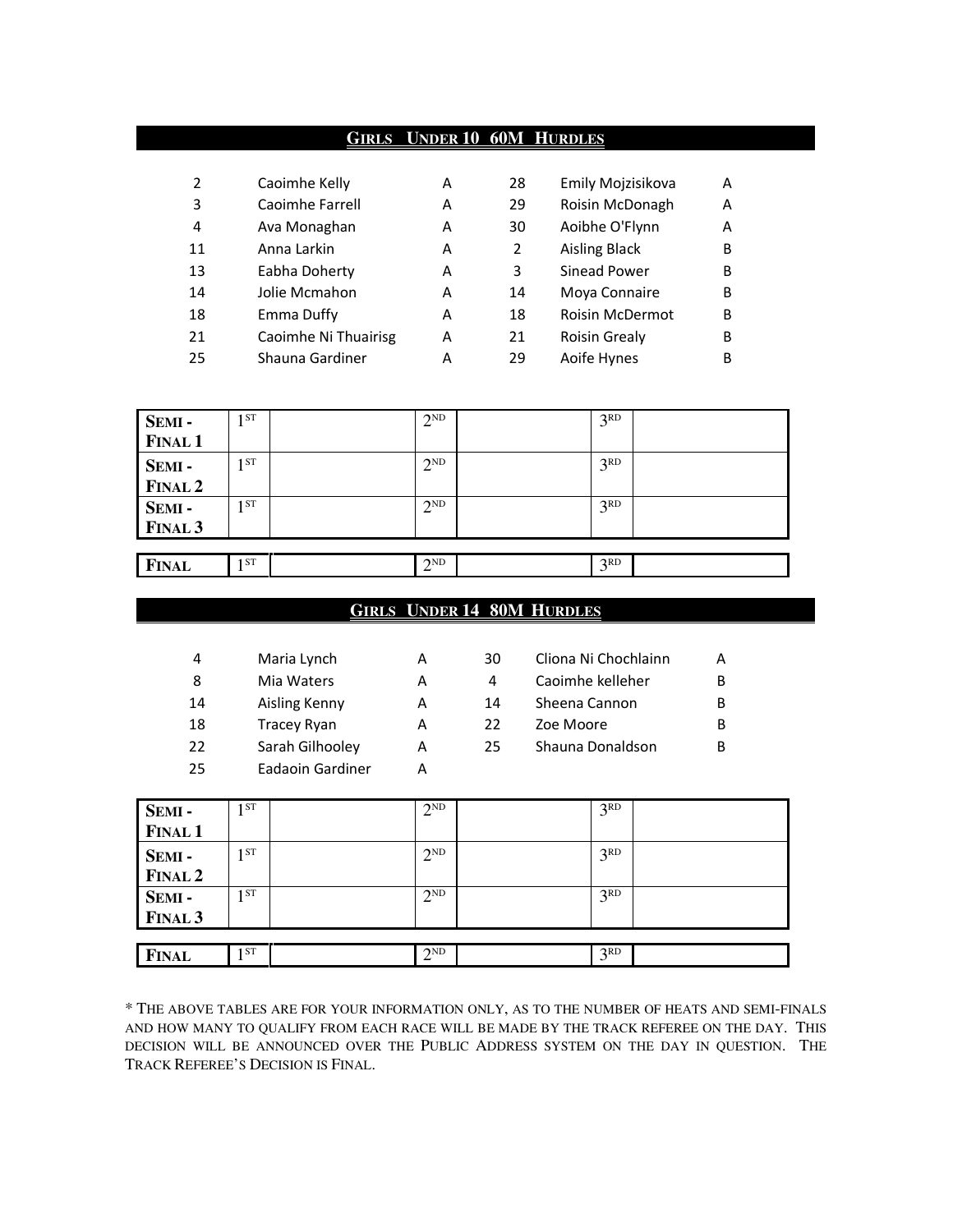## **BOYS UNDER 10 60M HURDLES**

| 2  | Rory Burke     | А | 22 | <b>Adam Molloy</b>   | А |
|----|----------------|---|----|----------------------|---|
| 8  | Calum Brady    | А | 25 | <b>Tadgh Holland</b> | А |
| 9  | JJ Sheridan    | A | 27 | <b>Sean Mullins</b>  | A |
| 11 | Aonghus Cooke  | А | 29 | Jack Connolly        | А |
| 14 | Cormac Cooney  | А | 30 | Sean Duggan          | А |
| 18 | Ciaran Mulhern | A | 14 | Cathal Duffy         | B |
| 21 | Joseph Tierney | А | 21 | Eoin Connell         | B |

| SEMI-          | ST              | $2^{ND}$ | 3 <sup>RD</sup> |  |
|----------------|-----------------|----------|-----------------|--|
| <b>FINAL 1</b> |                 |          |                 |  |
| SEMI-          | 1 ST            | $2^{ND}$ | 3 <sup>RD</sup> |  |
| FINAL 2        |                 |          |                 |  |
| SEMI-          | 1 <sub>ST</sub> | $2^{ND}$ | 3 <sup>RD</sup> |  |
| <b>FINAL 3</b> |                 |          |                 |  |
|                |                 |          |                 |  |
| <b>FINAL</b>   | ST              | $2^{ND}$ | 3 <sup>RD</sup> |  |
|                |                 |          |                 |  |

## **BOYS UNDER 14 80M HURDLES**

| q  | Niall Costello   |    | Brandon Lee        | A  |
|----|------------------|----|--------------------|----|
| 11 | Jonathan McGrath | 25 | Diarmuid Finnegan  | A  |
| 14 | Mark O'Regan     | 14 | <b>Brian Carty</b> | B. |

| SEMI-             | 1 ST | $2^{ND}$ | 2RD      |  |
|-------------------|------|----------|----------|--|
| <b>FINAL 1</b>    |      |          |          |  |
| SEMI -<br>FINAL 2 | 1 ST | $2^{ND}$ | 2RD      |  |
|                   |      |          |          |  |
| <b>FINAL</b>      | 1 ST | $2^{ND}$ | 2RD<br>J |  |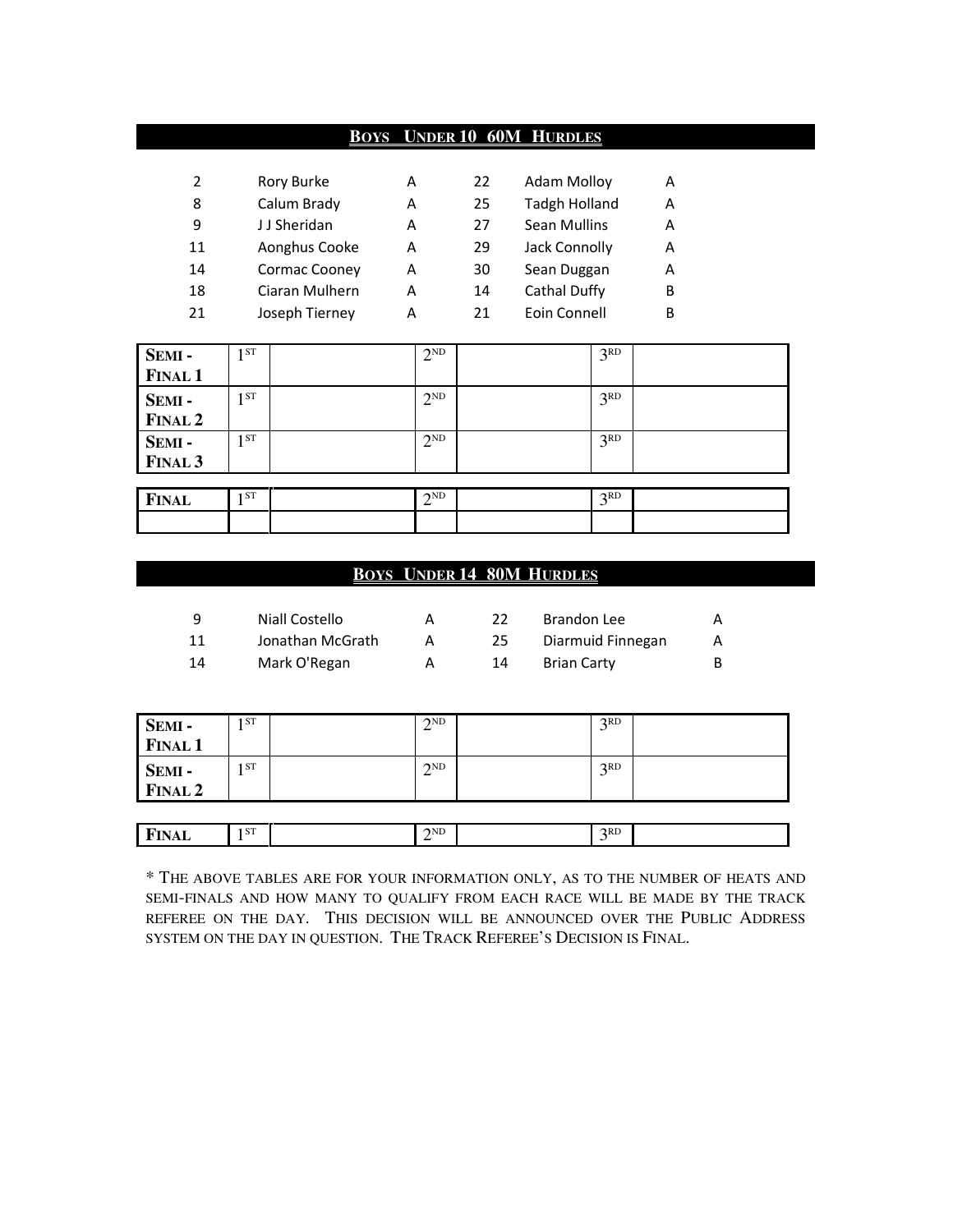## **GIRLS UNDER 12 100M**

| $\overline{2}$ | Caoilfhinn O'Donoghue | A | 30 | Sinead Duggan        | A |
|----------------|-----------------------|---|----|----------------------|---|
| 3              | Alisha Larkin         | A | 31 | Ailbhe Hanlon        | A |
| 4              | Ella Farrell          | A | 2  | Hannah Whelan        | B |
| 6              | Illem Davoren         | A | 3  | Aoibhin Farrell      | B |
| 7              | Dianna Harte          | A | 4  | <b>Roisin Dalton</b> | B |
| 8              | Aoife Kelly           | A | 7  | Emma Callanan        | B |
| 9              | Emma Walsh            | A | 8  | Emma jane Moran      | B |
| 11             | Roisin Brogan         | A | 14 | Aoibhe Deeley        | B |
| 12             | Sofia Magnetti        | A | 15 | Orlaith Cahill       | B |
| 14             | Denise Deeley         | A | 16 | Maria Quinn          | B |
| 15             | Hanna King            | A | 18 | Ciara Flynn          | B |
| 16             | Lilly Cunniffee       | A | 21 | Rachel Cawley        | B |
| 18             | Julieanna Boyle       | A | 22 | Ciara McDonagh       | B |
| 19             | <b>Tara Nolan</b>     | A | 25 | Caoimhe Lynskey      | B |
| 21             | Emma Mitchell         | A | 27 | Orla Mullins         | B |
| 22             | Freya Bohan           | A | 28 | Kayleigh Halligan    | B |
| 23             | Beibhinn Creighton    | A | 29 | Aimee Carty          | B |
| 24             | Amy Ni Fhatharta      | A | 30 | Chellene Trill       | B |
| 25             | Aoife Murphy          | A | 31 | <b>Emily Hanlon</b>  | B |
| 27             | Sophie Lynskey        | A |    |                      |   |
| 28             | Aoife O'Rourke        | A |    |                      |   |
| 29             | Ciara Hannon          | A |    |                      |   |
|                |                       |   |    |                      |   |

| HEAT <sub>1</sub> | 1 <sub>ST</sub> | $2^{ND}$ | 3 <sup>RD</sup> |  |
|-------------------|-----------------|----------|-----------------|--|
| HEAT <sub>2</sub> | $1^{ST}$        | $2^{ND}$ | 3 <sup>RD</sup> |  |
| HEAT <sub>3</sub> | 1ST             | $2^{ND}$ | 3 <sup>RD</sup> |  |
| HEAT <sup>4</sup> | 1ST             | $2^{ND}$ | 3 <sup>RD</sup> |  |
|                   |                 |          |                 |  |

| SEMI -<br>FINAL 1        | 1 ST | 2ND | 2RD |  |
|--------------------------|------|-----|-----|--|
| <b>SEMI -</b><br>FINAL 2 | 1 ST | 2ND | 2RD |  |

| ш<br>в<br>.<br>. | 1 ST | 2ND<br>- | 2RD |  |
|------------------|------|----------|-----|--|
|                  |      |          |     |  |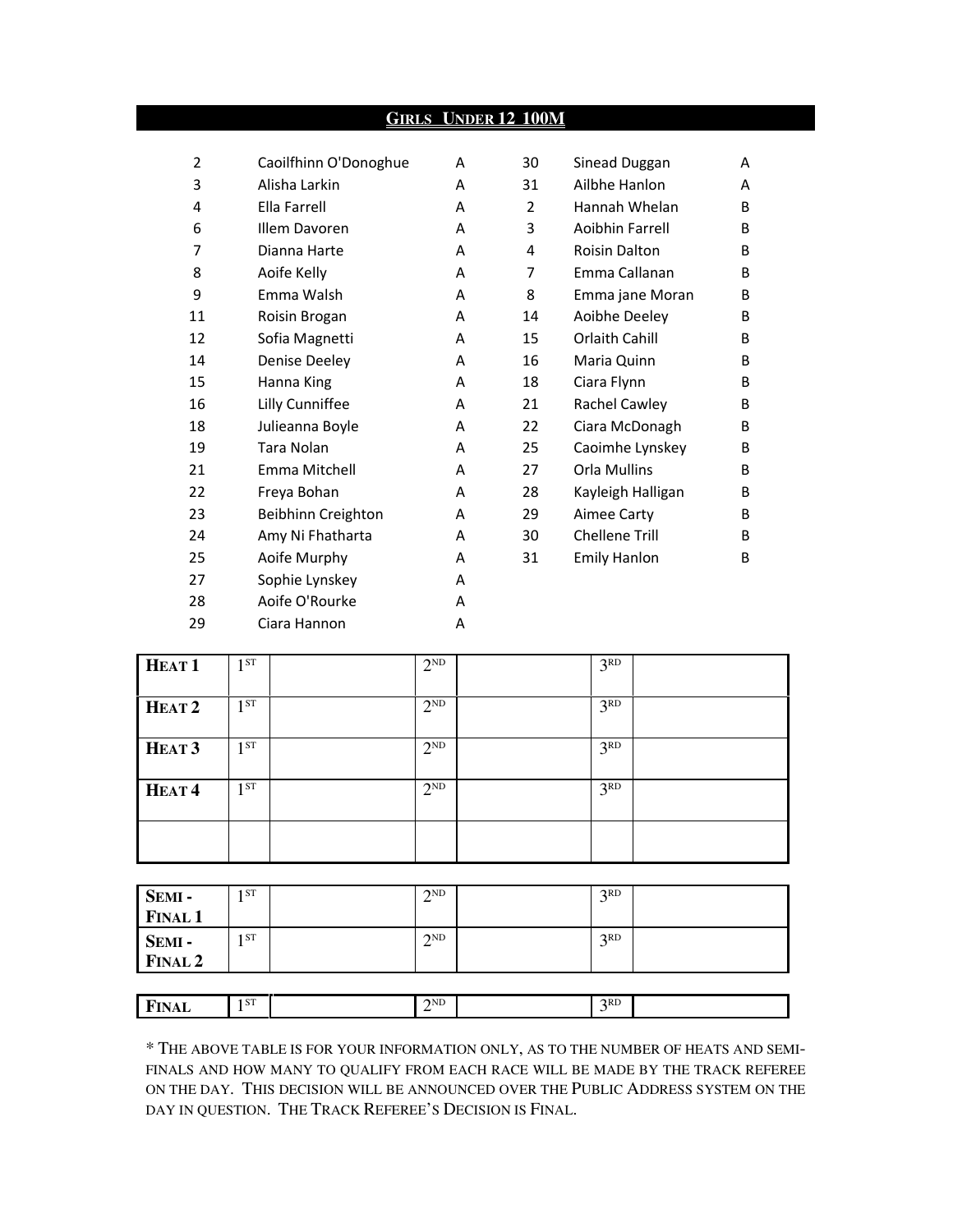## **GIRLS UNDER 12 600M**

| $\overline{2}$ | Aisling Quinn    | A | 26             | <b>Emer Rowe</b>     | A            |
|----------------|------------------|---|----------------|----------------------|--------------|
| 3              | Katie Ann Porter | A | 28             | Alexandra Ziolkowska | A            |
| 4              | Laoise Dalton    | A | 29             | Ciara Mulrooney      | A            |
| 6              | Ellen Power      | A | 30             | Shauna Brennan       | A            |
| 7              | Rachel Diskin    | A | 31             | Rachel Whyte         | A            |
| 8              | Emily Miskella   | A | $\overline{2}$ | Catriona Furey       | B            |
| 11             | Olwyn Cooke      | A | 11             | Orlaith Keane        | <sub>B</sub> |
| 12             | Alannah Slattery | A | 14             | Ciara Griffen        | B            |
| 14             | Laura Kenny      | A | 18             | Aoibhinn Keane       | <sub>B</sub> |
| 15             | Orla Conlon      | A | 22             | Emma Moore           | <sub>B</sub> |
| 18             | Chloe Higgins    | A | 23             | Maedbh Walsh         | B            |
| 20             | Joanna Healy     | A | 25             | Elaine Dolphin       | B            |
| 21             | Rachel Hayes     | A | 28             | Dorcha Canney        | B            |
| 22             | Ellie Cronin     | A | 29             | Ciara Kilcommons     | B            |
| 23             | Rionach McGauley | A | 30             | Jennifer Hughes      | B            |
| 25             | Abbie Callanan   | A |                |                      |              |

| HEAT <sub>1</sub> | 1 <sup>ST</sup> | $2^{ND}$ | 3 <sup>RD</sup> |  |
|-------------------|-----------------|----------|-----------------|--|
| HEAT <sub>2</sub> | 1 <sup>ST</sup> | $2^{ND}$ | 3 <sup>RD</sup> |  |
| HEAT <sub>3</sub> | 1 <sup>ST</sup> | $2^{ND}$ | 3 <sup>RD</sup> |  |
| HEAT <sup>4</sup> | 1 <sup>ST</sup> | $2^{ND}$ | 3 <sup>RD</sup> |  |
|                   |                 |          |                 |  |

| <b>SEMI -</b><br>FINAL 1  | . ST | $\gamma$ <sub>ND</sub><br>∠ | 2RD<br>◡ |  |
|---------------------------|------|-----------------------------|----------|--|
|                           |      |                             |          |  |
|                           | . ST | 2ND<br>∠                    | 2RD      |  |
| <b>SEMI -<br/>FINAL 2</b> |      |                             |          |  |
|                           |      |                             |          |  |

 $\mathbb{S}^{\mathsf{T}}$  2

**FINAL** 1<sup>ST</sup>

| * THE ABOVE TABLE IS FOR YOUR INFORMATION ONLY, AS TO THE NUMBER OF HEATS AND SEMI- |
|-------------------------------------------------------------------------------------|
| FINALS AND HOW MANY TO QUALIFY FROM EACH RACE WILL BE MADE BY THE TRACK REFEREE     |
| ON THE DAY. THIS DECISION WILL BE ANNOUNCED OVER THE PUBLIC ADDRESS SYSTEM ON THE   |
| DAY IN OUESTION. THE TRACK REFEREE'S DECISION IS FINAL.                             |

 $\overline{3}$ 

 $3<sup>RD</sup>$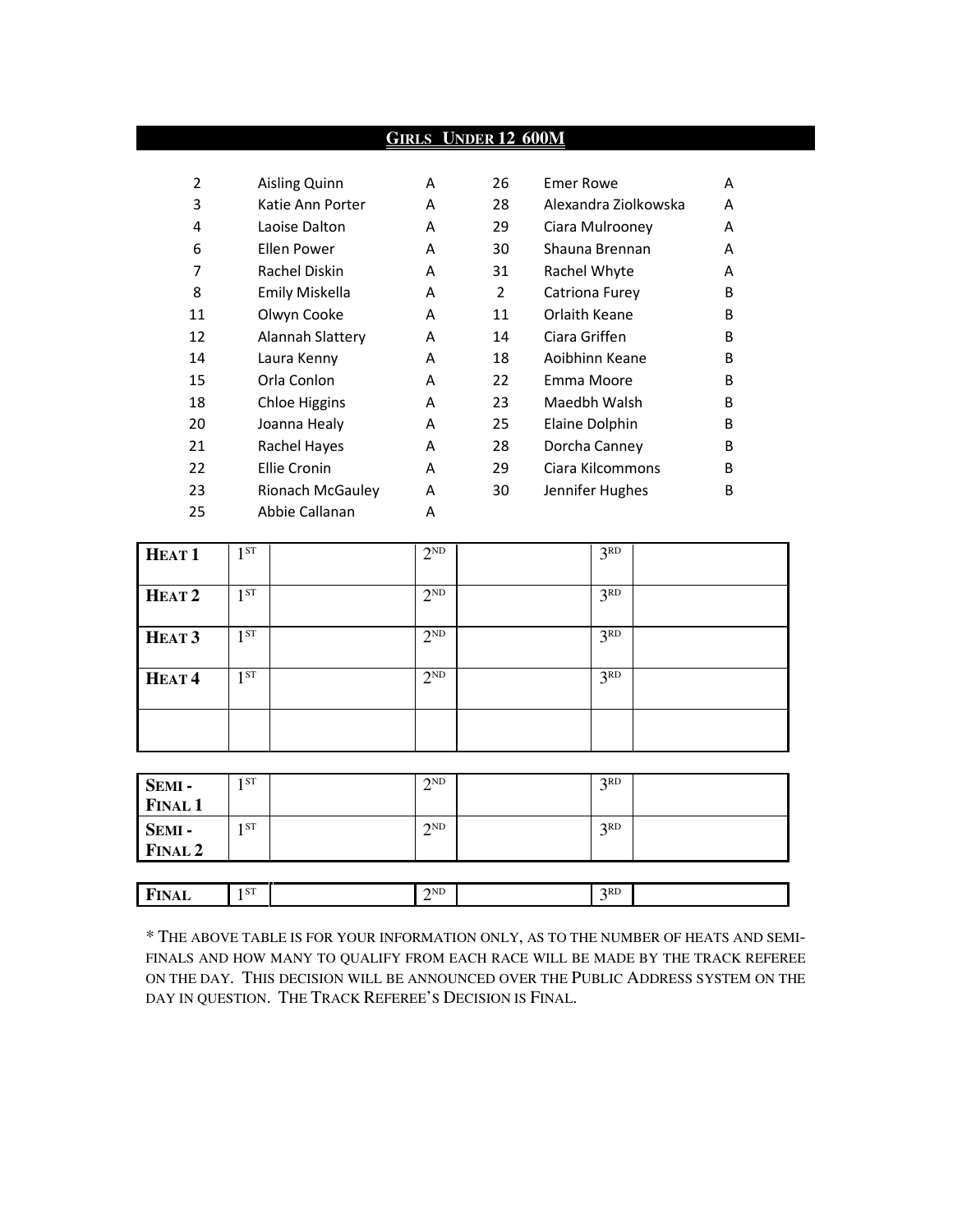|                |                       | BOYS | <b>UNDER 12 100M</b> |                   |   |
|----------------|-----------------------|------|----------------------|-------------------|---|
|                |                       |      |                      |                   |   |
| $\overline{2}$ | James Whelan          | A    | 26                   | Cian Mahon        | A |
| 3              | Noel Shiel            | A    | 27                   | Gabriel O'Donnell | A |
| 4              | Eli Sheedy            | A    | 28                   | Louis Walsh       | A |
| 5              | <b>Garving Surlis</b> | A    | 28                   | Matthew Glynn     | A |
| 6              | John McLoughlin       | A    | 29                   | Liam Hannon       | A |
| 8              | <b>Niall Cummins</b>  | A    | 30                   | Brendan Hardiman  | A |
| 11             | Conor Glynn           | A    | 31                   | Ben Bleahen       | A |
| 12             | <b>Rory Connors</b>   | A    | 2                    | Cian Horgan       | B |
| 13             | Cathal Fahy           | A    | 4                    | Killian Ford      | B |
| 14             | Adam Donoghue         | A    | 5                    | Paschal Walsh     | B |
| 15             | <b>Titus Glavee</b>   | A    | 6                    | James McLoughlin  | B |
| 18             | Luke Cunningham       | A    | 11                   | Darren Greaney    | B |
| 19             | Lorcan Walsh          | A    | 14                   | Jordan McMahon    | B |
| 20             | Padraig Ryan          | A    | 24                   | Ronan O Culain    | B |
| 21             | Tom Fitzpatrick       | A    | 25                   | Michael Walsh     | B |
| 22             | Sean Byrne            | A    | 29                   | Aodhan Kelly      | B |
| 23             | Cathal Buckley        | A    | 31                   | Cian MaManus      | B |
| 24             | <b>Shane Crawford</b> | A    |                      |                   |   |
| 25             | Enda Gardiner         | A    |                      |                   |   |

| HEAT <sub>1</sub> | $1^{ST}$ | $2^{ND}$ | 3 <sup>RD</sup> |  |
|-------------------|----------|----------|-----------------|--|
| HEAT <sub>2</sub> | 1 ST     | $2^{ND}$ | 3 <sup>RD</sup> |  |
| HEAT <sub>3</sub> | $1^{ST}$ | $2^{ND}$ | 3 <sup>RD</sup> |  |
| HEAT <sup>4</sup> | $1^{ST}$ | $2^{ND}$ | 3 <sup>RD</sup> |  |

| SEMI-<br><b>FINAL 1</b> | 1 ST | $\gamma$ <sub>ND</sub><br>↩ | 2RD            |  |
|-------------------------|------|-----------------------------|----------------|--|
| SEMI-<br><b>FINAL 2</b> | 1 ST | 2ND<br>∠                    | R <sub>2</sub> |  |

| <b>EINAI</b><br>YAL<br>. | 1 ST | $\gamma$ <sub>ND</sub> | 2RD |  |
|--------------------------|------|------------------------|-----|--|
|                          |      |                        |     |  |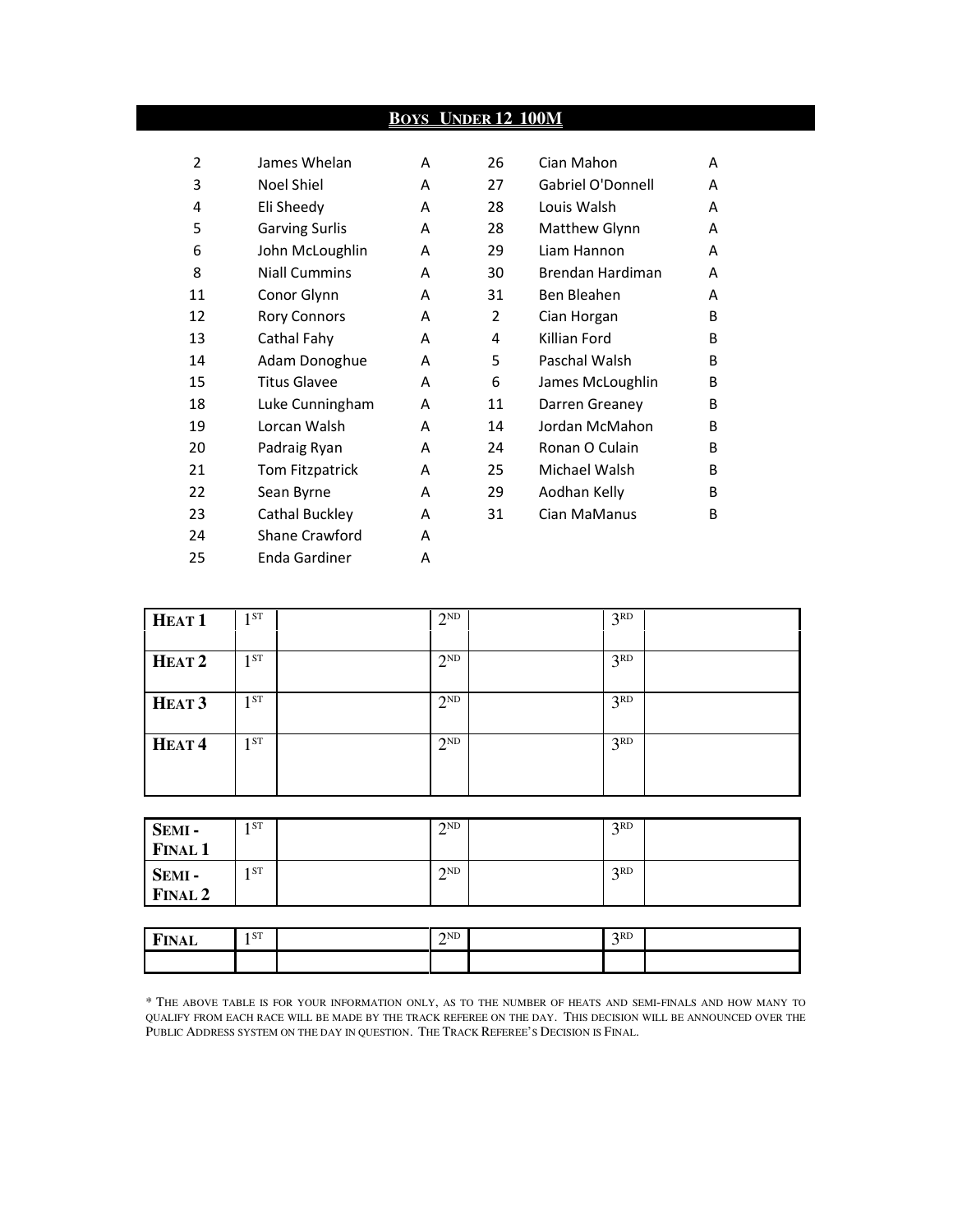## **BOYS UNDER 12 600M**

| 2  | Ben Burke            | A | 26             | Evan kelly           | A |
|----|----------------------|---|----------------|----------------------|---|
| 4  | Evan Morgan          | A | 28             | Ronan Colleran       | A |
| 6  | Louis Corr           | A | 29             | Paddy Downey         | A |
| 8  | Kyle Moorhead        | A | 30             | Enda Lawless         | A |
| 11 | Dylan Joyce          | A | 31             | Cialan Tully         | A |
| 12 | Gareth Kilkelly      | A | $\overline{2}$ | <b>Conor Roberts</b> | B |
| 13 | <b>Gary Randles</b>  | A | 6              | Neil Jennings        | B |
| 14 | <b>Ethan Earls</b>   | A | 8              | Gavin Kelly          | B |
| 15 | Eoghan Flannery      | A | 13             | Ben Keane            | B |
| 16 | Peter Burke          | A | 14             | Darragh Donoghue     | B |
| 20 | Jamie Keane          | A | 21             | Evan Hayes           | B |
| 21 | Conor Harley         | A | 24             | Shane Dirrane        | B |
| 22 | <b>Ruari Collins</b> | A | 25             | Oisin McMahon        | B |
| 23 | <b>Adam Tierney</b>  | A | 30             | Cillian Gavin        | B |
| 24 | Caelan Cullen Quinn  | A |                |                      |   |
| 25 | Darragh O'Sullivan   | A |                |                      |   |

| 26 | Evan kelly           | А |
|----|----------------------|---|
| 28 | Ronan Colleran       | А |
| 29 | Paddy Downey         | А |
| 30 | Enda Lawless         | А |
| 31 | Cialan Tully         | А |
| 2  | <b>Conor Roberts</b> | в |
| 6  | Neil Jennings        | в |
| 8  | Gavin Kelly          | в |
| 13 | Ben Keane            | в |
| 14 | Darragh Donoghue     | в |
| 21 | Evan Hayes           | В |
| 24 | Shane Dirrane        | В |
| 25 | Oisin McMahon        | в |
| 30 | Cillian Gavin        | в |
|    |                      |   |

| HEAT <sub>1</sub> | 1 <sub>ST</sub> | $2^{ND}$ | 3 <sup>RD</sup> |  |
|-------------------|-----------------|----------|-----------------|--|
| HEAT <sub>2</sub> | 1 <sub>ST</sub> | $2^{ND}$ | 3 <sup>RD</sup> |  |
| HEAT <sub>3</sub> | 1 <sub>ST</sub> | $2^{ND}$ | 3 <sup>RD</sup> |  |
| HEAT <sup>4</sup> | <b>ST</b><br>1  | $2^{ND}$ | 3 <sup>RD</sup> |  |
|                   |                 |          |                 |  |

| SEMI -<br>FINAL 1 | I ST | $\gamma$ <sub>ND</sub> | 2RD      |  |
|-------------------|------|------------------------|----------|--|
|                   |      |                        |          |  |
|                   | I ST | 2ND                    | 2RD<br>◡ |  |
| SEMI -<br>FINAL 2 |      |                        |          |  |
|                   |      |                        |          |  |

**FINAL**  $1^{ST}$   $2^{ND}$   $3^{RD}$ 

| * THE ABOVE TABLE IS FOR YOUR INFORMATION ONLY, AS TO THE NUMBER OF HEATS AND SEMI- |
|-------------------------------------------------------------------------------------|
| FINALS AND HOW MANY TO OUALIFY FROM EACH RACE WILL BE MADE BY THE TRACK REFEREE     |
| ON THE DAY. THIS DECISION WILL BE ANNOUNCED OVER THE PUBLIC ADDRESS SYSTEM ON THE   |
| DAY IN QUESTION. THE TRACK REFEREE'S DECISION IS FINAL.                             |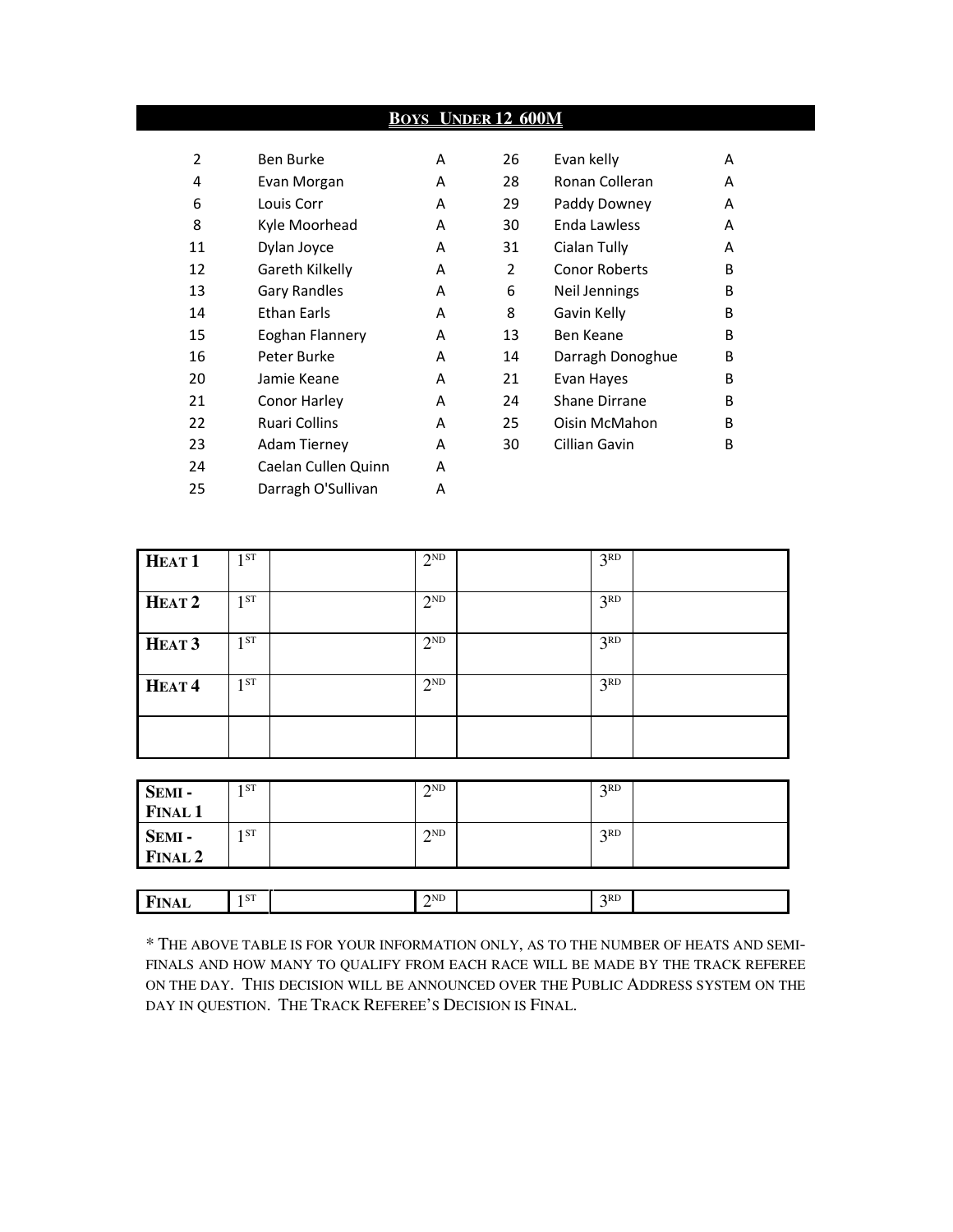## **GIRLS UNDER 14 100M**

| 2  | Caoimhe O'Donoghue    | A | 24 | <b>Bronagh Greaney</b> | A |
|----|-----------------------|---|----|------------------------|---|
| 3  | Lisa Fallon           | A | 25 | Caoimhe Cahill         | A |
| 4  | Shauna Finn           | A | 28 | Jennifer Daly          | A |
| 6  | Anna Roche            | A | 30 | Mary Duggan            | A |
| 8  | Anna Farrelly         | A | 31 | Alanna Higgins         | A |
| 11 | <b>Aisling Hanley</b> | A | 2  | Aoife Keaveney         | B |
| 13 | Aine Finnegan         | A | 14 | Siobhan McGrath        | B |
| 14 | Denise Deeley         | A | 18 | Niamh Connaughton      | B |
| 15 | Aine Daly             | A | 21 | Saoirse Ni Thuairisg   | B |
| 18 | Katie Mannion         | A | 23 | Emily Jasko            | B |
| 19 | Triona Nolan          | A | 31 | Chloe Reilly           | B |
| 20 | <b>Stacey Duggan</b>  | A |    |                        |   |
| 21 | Aoibheann Reilly      | A |    |                        |   |
| 23 | <b>Roisin Darcy</b>   | Α |    |                        |   |

| 24             | <b>Bronagh Greaney</b> | А |
|----------------|------------------------|---|
| 25             | Caoimhe Cahill         | А |
| 28             | Jennifer Daly          | А |
| 30             | Mary Duggan            | А |
| 31             | Alanna Higgins         | А |
| $\overline{2}$ | Aoife Keaveney         | в |
| 14             | Siobhan McGrath        | в |
| 18             | Niamh Connaughton      | в |
| 21             | Saoirse Ni Thuairisg   | в |
| 23             | Emily Jasko            | в |
| 31             | Chloe Reilly           | R |
|                |                        |   |

| HEAT <sub>1</sub> | 1 <sup>ST</sup> | $2^{ND}$        | 3 <sup>RD</sup> |  |
|-------------------|-----------------|-----------------|-----------------|--|
| HEAT <sub>2</sub> | $1^{ST}$        | $2^{\text{ND}}$ | 3 <sup>RD</sup> |  |
| HEAT <sub>3</sub> | 1 <sup>ST</sup> | $2^{ND}$        | 3 <sup>RD</sup> |  |
| HEAT <sup>4</sup> | $1^{ST}$        | $2^{ND}$        | 3 <sup>RD</sup> |  |
|                   |                 |                 |                 |  |

| SEMI-          | 1 ST | 2ND<br>∠                                    | 2RD<br>J |  |
|----------------|------|---------------------------------------------|----------|--|
| <b>FINAL 1</b> |      |                                             |          |  |
| SEMI-          | 1 ST | 2 <sub>ND</sub><br>$\overline{\phantom{a}}$ | 2RD<br>J |  |
| FINAL 2        |      |                                             |          |  |
|                |      |                                             |          |  |
| <b>FINAL</b>   | 1 ST | 2 <sub>ND</sub><br>∠                        | $3^{RD}$ |  |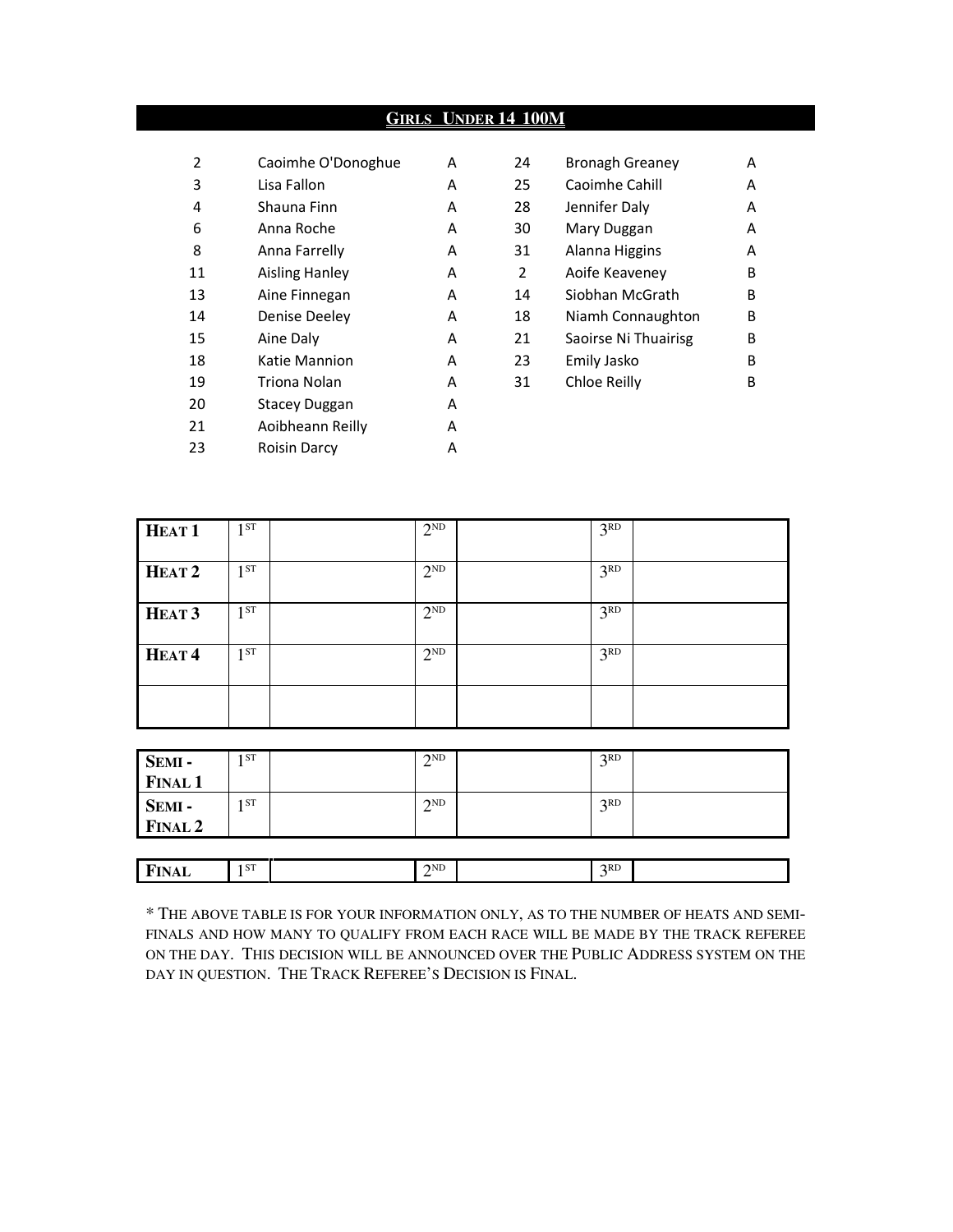## **GIRLS UNDER 14 800M**

| 3  | Rebecca Shiel   | Α | 28 | Olivia Kenny         | A |
|----|-----------------|---|----|----------------------|---|
| 11 | Shannon Glynn   | А | 29 | Amy Kilcommons       | А |
| 14 | Cora Kenny      | А | 30 | <b>Rachel Hughes</b> | A |
| 18 | Alannah Keane   | А | 31 | Anna McCann          | А |
| 21 | Katie Naughton  | А | 18 | Roisin Colleran      | в |
| 22 | Dearbhla Cronin | А | 30 | Miriam Green         | в |
| 23 | Aoife McNamara  | А |    |                      |   |

| HEAT <sub>1</sub> | 1 <sub>ST</sub> | $2^{ND}$ | 3 <sup>RD</sup> |  |
|-------------------|-----------------|----------|-----------------|--|
| HEAT <sub>2</sub> | 1 <sub>ST</sub> | $2^{ND}$ | 3 <sup>RD</sup> |  |
| HEAT <sub>3</sub> | 1 <sup>ST</sup> | $2^{ND}$ | 3 <sup>RD</sup> |  |
| HEAT <sup>4</sup> | 1ST             | $2^{ND}$ | 3 <sup>RD</sup> |  |
|                   |                 |          |                 |  |

| SEMI-<br><b>FINAL 1</b> | ST <sub>1</sub> | 2ND<br>∸ | 2RD      |  |
|-------------------------|-----------------|----------|----------|--|
| SEMI-<br>FINAL 2        | ST <sub>1</sub> | 2ND<br>∸ | 2RD<br>◡ |  |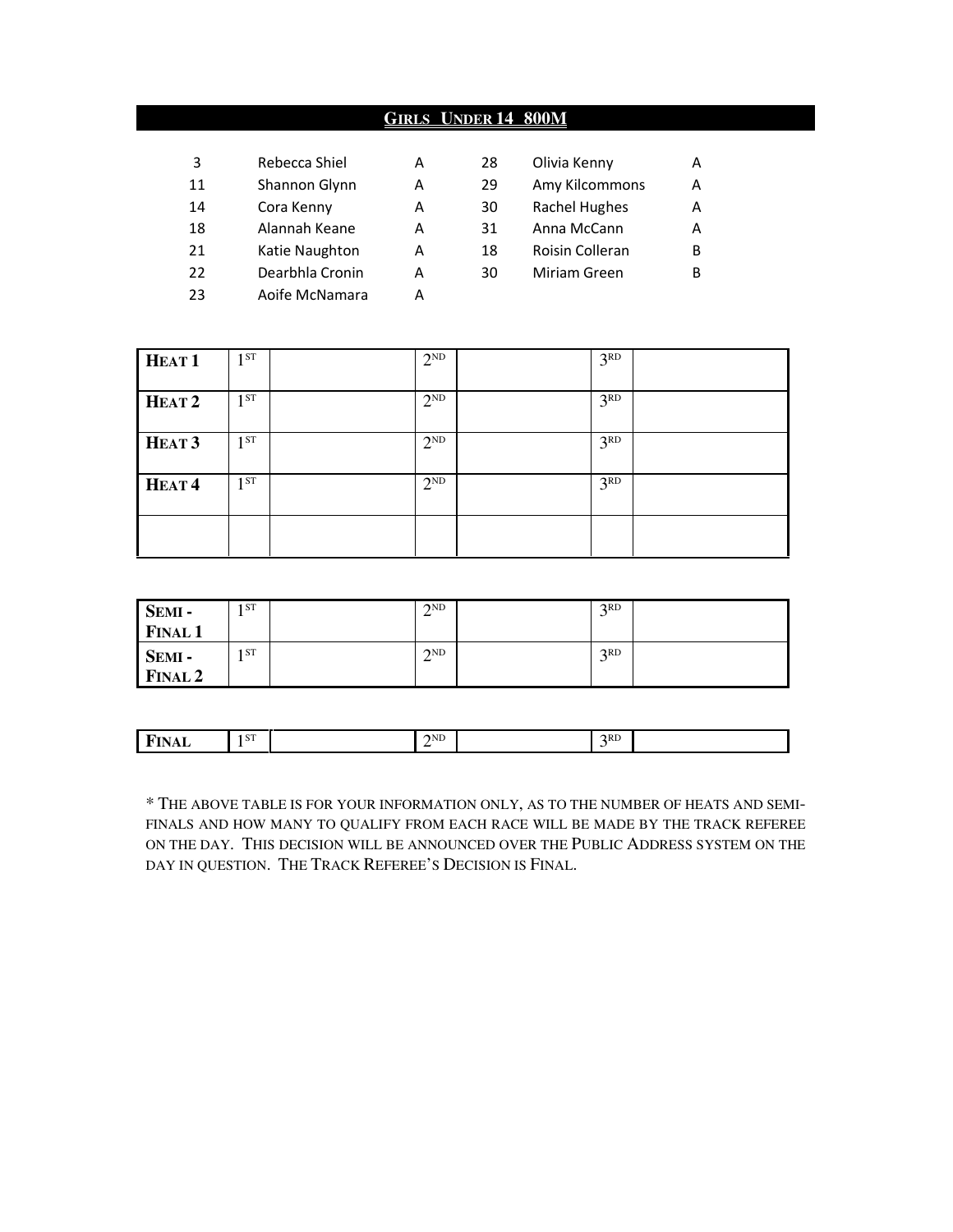## **BOYS UNDER 14 100M**

| 3  | Jack Larkin     | А |
|----|-----------------|---|
| 13 | Niall Martin    | А |
| 14 | Robert Connaire | А |
| 15 | Xavier Clarke   | А |
| 18 | Shayne Coyle    | А |
| 21 | James Burke     | А |
| 22 | Ufuoma Obodo    | А |
| 23 | Ryan Monaghan   | Δ |
|    |                 |   |

| 3  | Jack Larkin         | А | 24 | Liam O Flatharta         | А |
|----|---------------------|---|----|--------------------------|---|
| 13 | <b>Niall Martin</b> | А | 25 | <b>Neill Gardiner</b>    | А |
| 14 | Robert Connaire     | А | 30 | <b>Brandon McMenamin</b> | A |
| 15 | Xavier Clarke       | A | 31 | Dylan Duane              | A |
| 18 | Shayne Coyle        | А | 14 | Liam Donoghue            | B |
| 21 | James Burke         | А | 21 | Evan Hendricks           | B |
| 22 | Ufuoma Obodo        | А | 30 | Adam Burke               | В |
|    |                     |   |    |                          |   |

| HEAT <sub>1</sub> | 1ST      | $2^{ND}$ | 3 <sup>RD</sup> |  |
|-------------------|----------|----------|-----------------|--|
| HEAT <sub>2</sub> | 1ST      | $2^{ND}$ | 3 <sup>RD</sup> |  |
| HEAT <sub>3</sub> | 1ST      | $2^{ND}$ | 3 <sup>RD</sup> |  |
| HEAT <sup>4</sup> | $1^{ST}$ | $2^{ND}$ | 3 <sup>RD</sup> |  |
|                   |          |          |                 |  |

| SEMI-<br><b>FINAL 1</b> | 1 ST | $\gamma$ <sub>ND</sub> | 2RD<br>◡ |  |
|-------------------------|------|------------------------|----------|--|
| SEMI-<br><b>FINAL 2</b> | 1 ST | $\gamma$ <sub>ND</sub> | 2RD<br>ັ |  |

| <u>та</u><br>. н.<br>.<br>----- | 1 ST | $\gamma$ <sub>ND</sub><br>__ | 2RD |  |
|---------------------------------|------|------------------------------|-----|--|
|                                 |      |                              |     |  |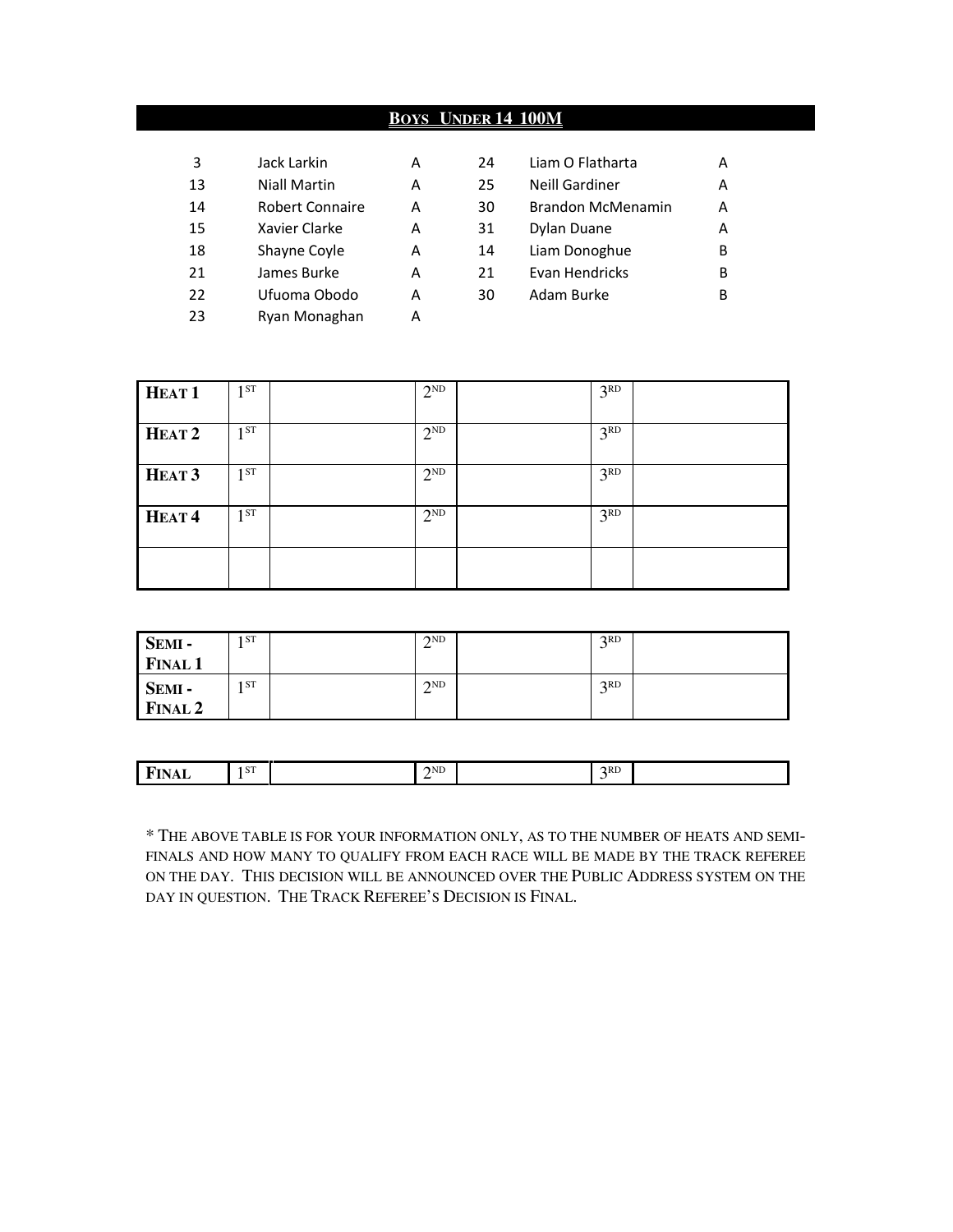## **BOYS UNDER 14 800M**

| 2  | Oisin Lyons       | A | 22 | <b>Christian Mullen</b> | А            |
|----|-------------------|---|----|-------------------------|--------------|
| 4  | Luke Prendergast  | A | 23 | Tom Fox                 | A            |
| 5  | Gavin Ford        | A | 25 | Neill Lynskey           | A            |
| 6  | Oran Fahy         | A | 28 | Orlando Nildzwicedz     | A            |
| 8  | Finbar McFadden   | A | 29 | Adam Farrell            | A            |
| 11 | Uiseann Cooke     | A | 30 | Aaron Brennan           | A            |
| 12 | Ruairi MacSweenev | A | 31 | Cathal Whyte            | A            |
| 13 | Cian Connaughton  | A | 2  | Sean Cannon             | B            |
| 14 | Evan Cox          | A | 14 | Fiachra Garvey          | B            |
| 15 | Paul Cotter       | A | 20 | Daniel Broderick        | B            |
| 16 | Eoin Horan        | A | 21 | Rowan Harley            | <sub>B</sub> |
| 16 | Alan Connaughton  | A | 25 | William Fitzgerald      | B            |
| 18 | Enna Gavin        | A | 28 | Mark Colleran           | B            |
| 20 | Christopher Kelly | A | 31 | Darragh Finnerty        | B            |
| 21 | Odhran Dooley     | A |    |                         |              |

| 22             | Christian Mullen    | А |
|----------------|---------------------|---|
| 23             | Tom Fox             | А |
| 25             | Neill Lynskey       | А |
| 28             | Orlando Nildzwicedz | А |
| 29             | Adam Farrell        | А |
| 30             | Aaron Brennan       | А |
| 31             | Cathal Whyte        | А |
| $\overline{2}$ | Sean Cannon         | в |
| 14             | Fiachra Garvey      | в |
| 20             | Daniel Broderick    | в |
| 21             | Rowan Harlev        | в |
| 25             | William Fitzgerald  | в |
| 28             | Mark Colleran       | в |
| 31             | Darragh Finnerty    | в |
|                |                     |   |

| HEAT <sub>1</sub> | 1ST<br>J. | $2^{ND}$ | 3 <sup>RD</sup> |  |
|-------------------|-----------|----------|-----------------|--|
| HEAT <sub>2</sub> | $1^{ST}$  | $2^{ND}$ | 3 <sup>RD</sup> |  |
| HEAT <sub>3</sub> | 1ST       | $2^{ND}$ | 3 <sup>RD</sup> |  |
| HEAT <sup>4</sup> | 1 ST      | $2^{ND}$ | 3 <sup>RD</sup> |  |
|                   |           |          |                 |  |

| <b>SEMI-</b>   | 1 ST | $\gamma$ <sub>ND</sub><br>↩ | 2RD<br>$\overline{\phantom{0}}$ |  |
|----------------|------|-----------------------------|---------------------------------|--|
| <b>FINAL 1</b> |      |                             |                                 |  |
| SEMI-          | 1 ST | $\gamma$ <sub>ND</sub><br>∸ | 2RD<br>ັ                        |  |
| <b>FINAL 2</b> |      |                             |                                 |  |

| 2RD<br>1 ST<br>IND<br>-------<br>-<br>----- |
|---------------------------------------------|
|---------------------------------------------|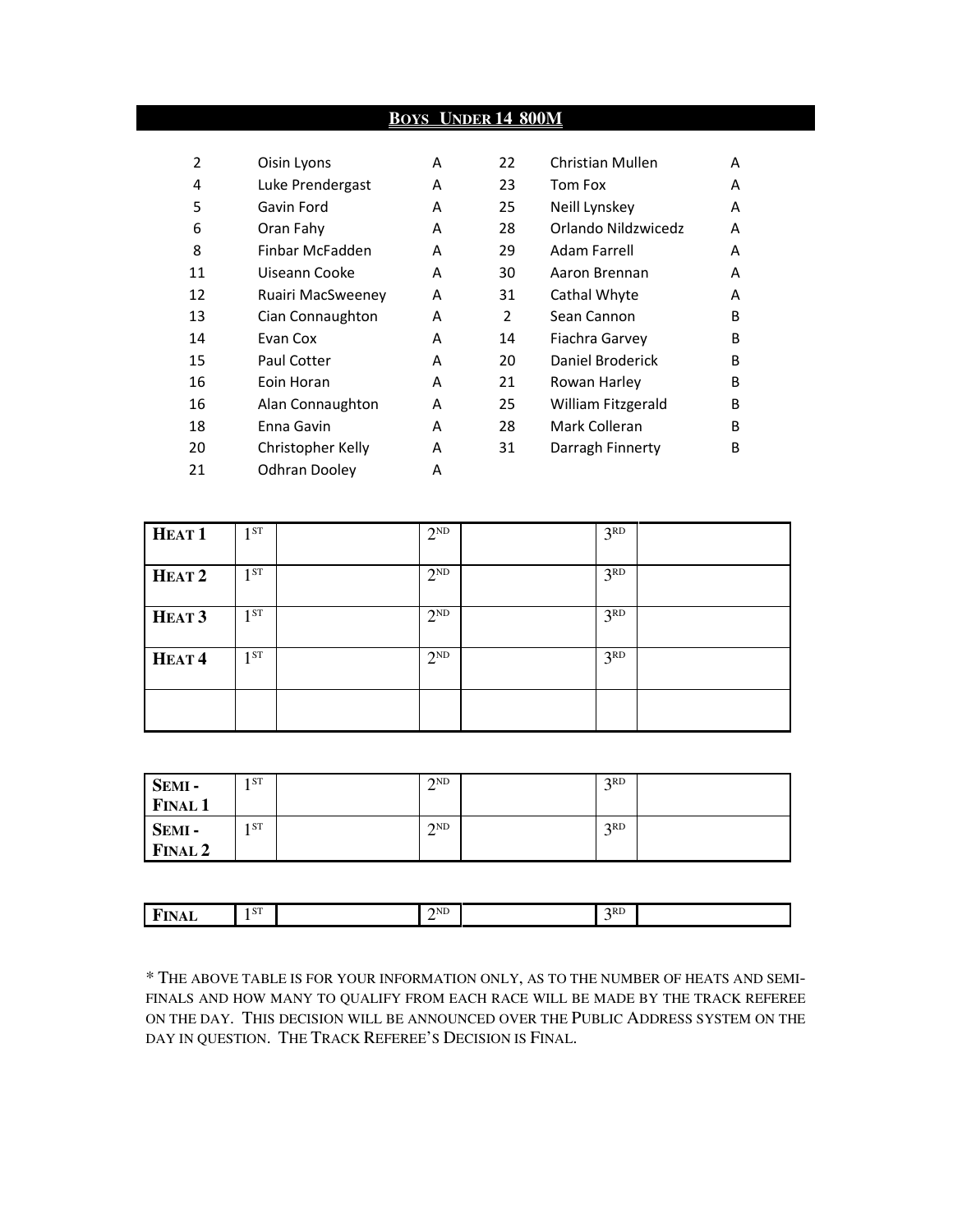## **GIRLS U/14 LONG JUMP GIRLS U/14 SHOT PUTT**

- 2 Fionla Kelly A
- 6 Molly Hynes A
- 6 Amy Darcy B
- 8 Siona Lawless A
- 14 Bebhinn Hanrahan A

|   | Fionla Kelly     | А |    | Anna White        | А |
|---|------------------|---|----|-------------------|---|
|   | Molly Hynes      | А | 4  | Muireann Flaherty | А |
|   | Amy Darcy        | В | 8  | Eva Kelly         | А |
|   | Siona Lawless    | А | 8  | Sarah Callanan    | В |
| 4 | Bebhinn Hanrahan | А | 16 | Niamh Quinn       | А |
|   |                  |   | 18 | Sinead Healy      | А |
|   |                  |   | 30 | Andrea Trill      |   |



## **BOYS U/14 LONG JUMP BOYS U/14 SHOT PUTT**

| 5  | Gaving Forde   | А |    | Scott Doyle            | А |
|----|----------------|---|----|------------------------|---|
| 8  | Ryan Gallagher | A | 4  | Shane Lyons            | A |
| q  | Sean Walsh     | А | 12 | <b>Thomas Connolly</b> | A |
| 12 | Donal Keely    | А | 18 | Oran O'Reilly          | A |
| 18 | Alex Ryan      | А | 20 | Mark Coyne             | А |
| 22 | Aubrey O'Brien | А | 22 | <b>Ryan McNelis</b>    | А |
|    |                |   |    |                        |   |



|   | Gaving Forde   | А | 2  | Scott Doyle            | A |
|---|----------------|---|----|------------------------|---|
|   | Ryan Gallagher | A | 4  | Shane Lyons            | A |
|   | Sean Walsh     | А | 12 | <b>Thomas Connolly</b> | А |
| 2 | Donal Keely    | А | 18 | Oran O'Reilly          | A |
| 8 | Alex Ryan      | А | 20 | Mark Coyne             | A |
| 2 | Aubrey O'Brien | А | 22 | <b>Ryan McNelis</b>    | A |
|   |                |   | 27 | Niall Kearney          | A |
|   |                |   | 2  | Daniel Burke           | B |
|   |                |   | 4  | James Beazley          | B |
|   |                |   |    |                        |   |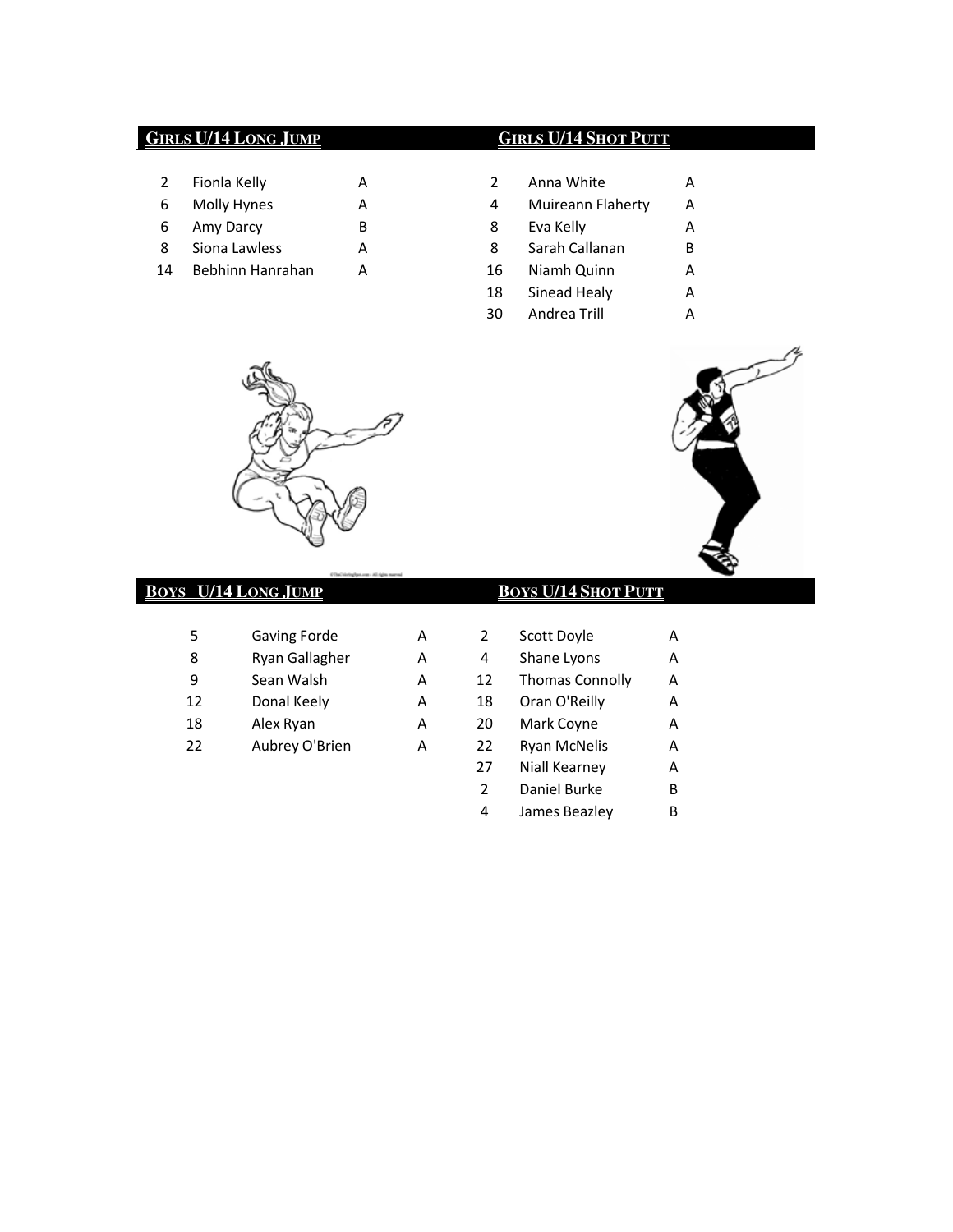#### **GIRLS UNDER 16 100M**

| 2  | Jade Greaney        | А | 24 | Aine Guildea      | А |
|----|---------------------|---|----|-------------------|---|
| 4  | Honor Cure          | A | 28 | Nicole Wiedzwiedz | A |
| 5  | Caoilin Milton      | A | 29 | Ailsih O Brien    | А |
| 8  | Michelle Duggan     | A | 30 | Laura Nally       | А |
| 15 | Kate McHugh         | A | 31 | Jessica Curley    | А |
| 19 | Jacquie Bergin      | A | 8  | Mary Dunphy       | B |
| 20 | Chloe Broderick     | А | 22 | Rebecca Ruane     | B |
| 21 | <b>Becky Cawley</b> | А | 29 | Linda Booth       | B |
| 22 | Niamh Hannon        | А | 30 | Emma Coakley      | B |



| HEAT <sub>1</sub> | 1ST  | $2^{ND}$ | 3 <sup>RD</sup> |  |
|-------------------|------|----------|-----------------|--|
| HEAT <sub>2</sub> | 1ST  | $2^{ND}$ | 3 <sup>RD</sup> |  |
| HEAT <sub>3</sub> | 1 ST | $2^{ND}$ | 3 <sup>RD</sup> |  |
|                   |      |          |                 |  |

| SEMI-<br><b>FINAL 1</b>     | I ST | $\gamma$ <sub>ND</sub> | 2RD<br>◡ |  |
|-----------------------------|------|------------------------|----------|--|
| SEMI-<br>FINAL <sub>2</sub> | 1ST  | $\gamma$ <sub>ND</sub> | 2RD<br>ັ |  |

| <u>т.</u><br>.<br>---- | $\epsilon$ on<br>1 S I | $\gamma$ <sub>ND</sub><br>- | 2RD |  |
|------------------------|------------------------|-----------------------------|-----|--|
|                        |                        |                             |     |  |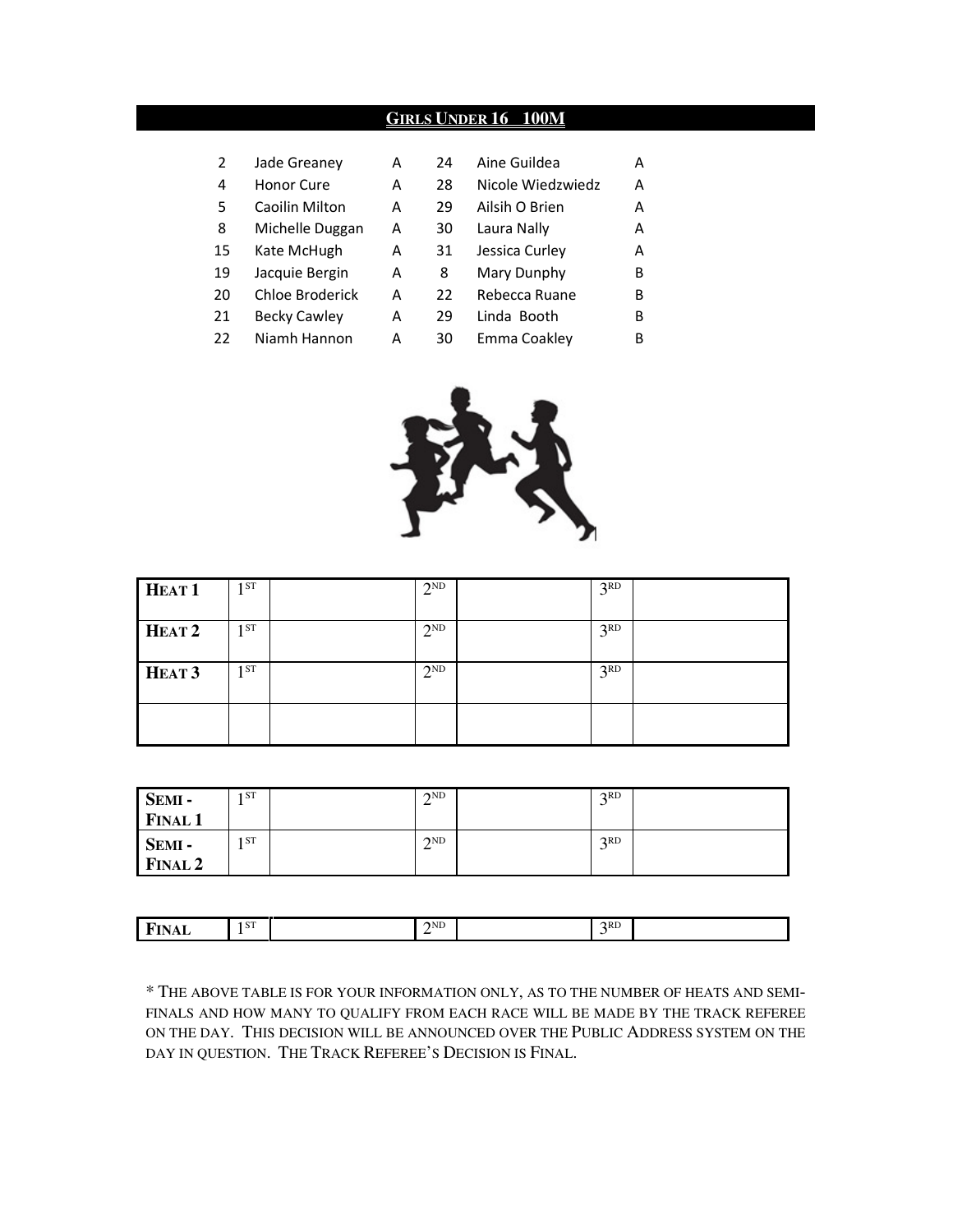## **GIRLS UNDER 16 1,500M**

| 8<br>9<br>18 | Grainne McDaid<br>Aoife Sheehy<br><b>Molly Mannion</b> | А<br>А<br>A | 25<br>29<br>30 | Dearbhaile Walsh<br>Laura Farrell<br>Aoife Gavin | А |
|--------------|--------------------------------------------------------|-------------|----------------|--------------------------------------------------|---|
| 20<br>22     | Elisha Broderick<br>Shannen Lee                        |             | 31             | Megan Tully                                      |   |
|              |                                                        |             |                |                                                  |   |

| <b>SEMI-</b>   | 1 ST | 2ND      | 3RD             |  |
|----------------|------|----------|-----------------|--|
| <b>FINAL 1</b> |      |          |                 |  |
| <b>SEMI-</b>   | 1 ST | 2ND      | 3 <sup>RD</sup> |  |
| <b>FINAL 2</b> |      |          |                 |  |
| <b>SEMI-</b>   | I ST | $2^{ND}$ | 3 <sup>RD</sup> |  |
| <b>FINAL 3</b> |      |          |                 |  |

| $T_{\text{max}}$<br>NAL | 1 ST | $\gamma$ <sub>ND</sub> | 2RD<br>ັ |  |
|-------------------------|------|------------------------|----------|--|
|                         |      |                        |          |  |

## **BOYS UNDER 16 1,500M**

| 3  | David Browne       | А | 23 | Killian Noone    | А |
|----|--------------------|---|----|------------------|---|
| 4  | <b>Ben Gerrard</b> | A | 25 | Liam Forde       | А |
| 5  | Liam Moran         | А | 31 | Oisin Tully      | А |
| 9  | Liam Costello      | А | 5  | Stephen Jennings | В |
| 15 | Liam Ward          | A | 15 | Eoinn Cahill     | B |
| 20 | Michael Healy      | А | 22 | Oisin Doyle      | B |
|    |                    |   |    |                  |   |

| SEMI-              | 1 ST | 2ND<br>$\overline{ }$ | 2RD |  |
|--------------------|------|-----------------------|-----|--|
| <b>FINAL 1</b>     |      |                       |     |  |
| SEMI-              | 1ST  | $2^{ND}$              | 3RD |  |
| FINAL <sub>2</sub> |      |                       |     |  |
| SEMI-              | 1 ST | $2^{ND}$              | 2RD |  |
| FINAL <sub>3</sub> |      |                       |     |  |

| <u>та.</u><br>д.<br>,,,,,, | 1 ST | 2 <sub>ND</sub> | 2RD |  |
|----------------------------|------|-----------------|-----|--|
|                            |      |                 |     |  |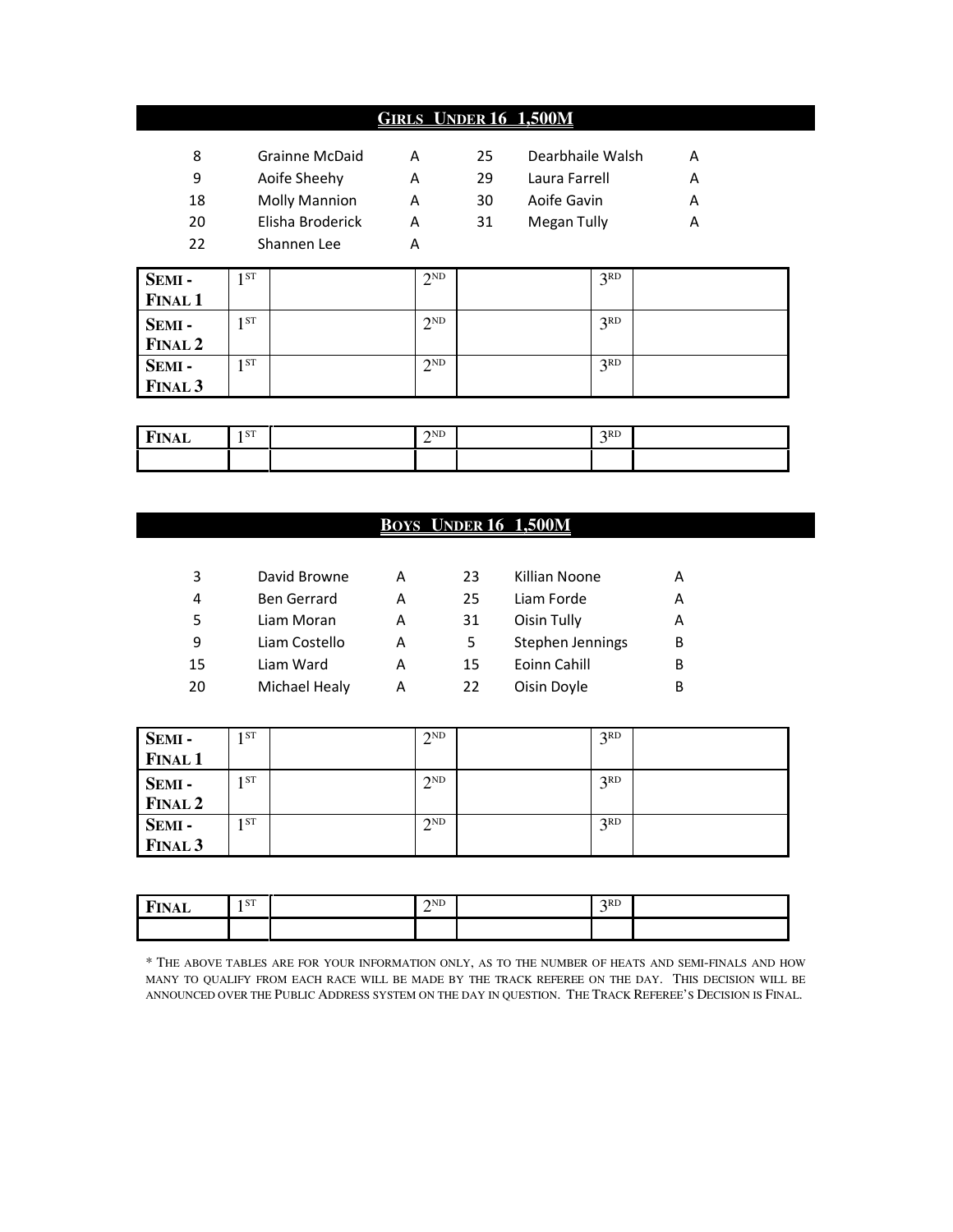## **BOYS UNDER 16 100M**

| 8  | Cian Waters        | А | 21 | Michael Fogarty | A |
|----|--------------------|---|----|-----------------|---|
| 11 | Luke O'Shaughnessy | А | 29 | Dylan Crehan    | А |
| 18 | Jack Dempsey       | А | 30 | Sean Kilmartin  | A |
| 18 | Sam Lee            | в | 30 | Sean Lyons      | B |
| 20 | David Wall         | А | 31 | Luke Bleahen    | А |

| HEAT <sub>1</sub> | 1 <sup>ST</sup> | $2^{ND}$ | 3 <sup>RD</sup> |  |
|-------------------|-----------------|----------|-----------------|--|
| HEAT <sub>2</sub> | 1 <sup>ST</sup> | $2^{ND}$ | 3 <sup>RD</sup> |  |
| HEAT <sub>3</sub> | 1 <sup>ST</sup> | $2^{ND}$ | 3 <sup>RD</sup> |  |
| HEAT <sup>4</sup> | 1 <sup>ST</sup> | $2^{ND}$ | 3 <sup>RD</sup> |  |
|                   |                 |          |                 |  |

| SEMI-<br><b>FINAL 1</b> | ST <sub>1</sub> | 2ND<br>∸                    | 2RD<br>◡ |  |
|-------------------------|-----------------|-----------------------------|----------|--|
| SEMI-<br><b>FINAL 2</b> | ST.             | $\gamma$ <sub>ND</sub><br>∸ | 2RD      |  |

| $\overline{\phantom{a}}$<br>-<br>.<br>----- | <b>CTP</b><br>I O L | $\gamma$ ND<br>- | 2RD |  |
|---------------------------------------------|---------------------|------------------|-----|--|
|                                             |                     |                  |     |  |

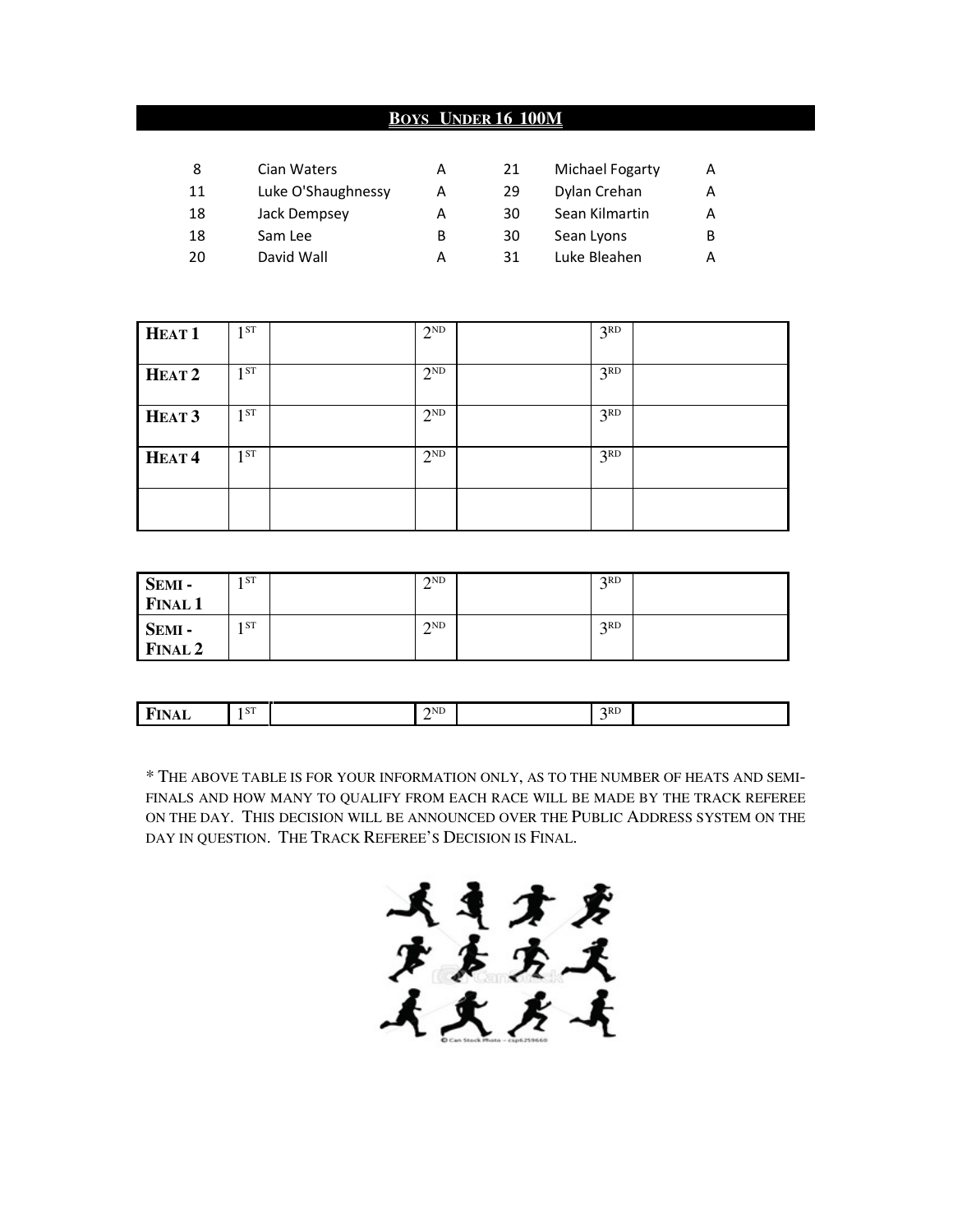## **GIRLS UNDER 14 LONG PUCK**

| 2  | Tara Lawrance      | А | 25 | Chloe Cunningham     | А |
|----|--------------------|---|----|----------------------|---|
| 4  | Fiona Ryan         | Α | 27 | Lilly Lynch          | А |
| 8  | Claire Forde       | A | 30 | <b>Aisling Burke</b> | A |
| 13 | Hazel Walshe       | Α | 4  | Aine Burke           | B |
| 15 | Ava Conlon         | A | 13 | Niamhy Spellman      | B |
| 18 | Orla Whyte         | А | 21 | Maeve Deeley         | B |
| 19 | Nathalie Diviney   | A | 22 | Leah Crofty          | В |
| 20 | Avril King         | А | 25 | Nicola Quinn         | B |
| 21 | <b>Emily Gavin</b> | Α | 30 | Aoife Lyons          | В |
| 22 | Rachel Tuffy       | Α |    |                      |   |

## **BOYS UNDER 12 LONG PUCK.**

| 2  | Evan O'Rourke | А | 25 | Mark O'Hara        | А |
|----|---------------|---|----|--------------------|---|
| 3  | Michael Power | А | 28 | Peter Kilmartin    | A |
| 4  | Conor O'Regan | A | 30 | Ryan Fox           | A |
| 8  | Ryan Howley   | А | 2  | Patrick Burke      | B |
| 13 | Conor Brann   | А | 4  | Matthew O'Connor   | B |
| 15 | Shane O'Neill | А | 8  | Brandon Morgan     | B |
| 18 | Shea Fallon   | А | 15 | Conal Gavin        | B |
| 19 | James Gormley | А | 22 | Patrick Freeney    | B |
| 21 | Daithi Ward   | А | 25 | <b>Mark Curtin</b> | В |
| 22 | Mark Hardiman | А |    |                    |   |

## **GIRLS UNDER 16 HIGH JUMP**

| Maeve Cannon   |  | Lorraine Delaney | B |
|----------------|--|------------------|---|
| Caoilin Milton |  | Aoife Walshe     | В |
| Aisling Keady  |  |                  |   |

## **BOYS UNDER 16 HIGH JUMP**

| 13 | Gerry Keary           | А |
|----|-----------------------|---|
| 22 | <b>Matthew Treacy</b> | А |
| 22 | Dean Treacy           | в |

## **BOYS UNDER 16 DISCUS**

| 18 | Ronan Griffin   | Moylough / Mountbellew | A  |
|----|-----------------|------------------------|----|
| 18 | Kieran Geraghty | Moylough / Mountbellew | B. |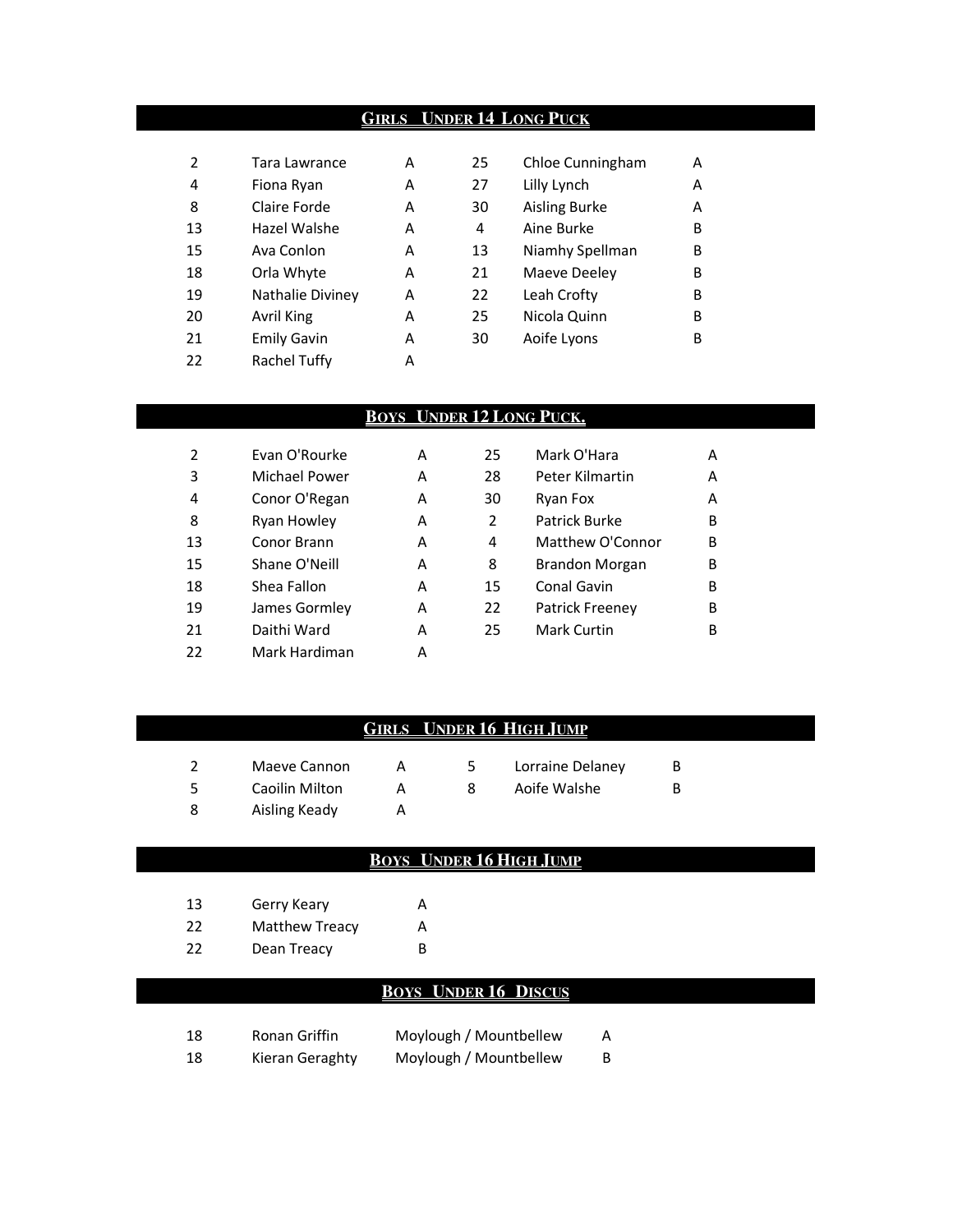

## **GIRLS UNDER 12 BALL THROW**

| А |
|---|
| А |
| В |
| В |
| В |
| В |
| В |
| В |
|   |

## **BOYS UNDER 12 BALL THROW**

| 2              | Mikey Cocco     | А | 22 | Shea Hennessy         | A |
|----------------|-----------------|---|----|-----------------------|---|
| $\overline{4}$ | Aengus Delaney  | А | 30 | Dara Magliocco        | A |
| -5             | Garvin Surfis   | А | 2  | <b>Matthew Burke</b>  | B |
| 8              | Lewis Ryan      | А | 4  | Cian Forde            | В |
| 13             | Ben Keane       | А | 13 | <b>Gary Randles</b>   | B |
| 18             | Robert Colleran | А | 18 | <b>Connor Mannion</b> | В |
| 19             | Nathan Gill     | А | 21 | John Devine           | В |
| 21             | Cameron O'Leary | А |    |                       |   |

| 22             | Shea Hennessy         | А |
|----------------|-----------------------|---|
| 30             | Dara Magliocco        | А |
| $\overline{2}$ | <b>Matthew Burke</b>  | в |
| 4              | Cian Forde            | B |
| 13             | Gary Randles          | в |
| 18             | <b>Connor Mannion</b> | в |
| 21             | John Devine           | R |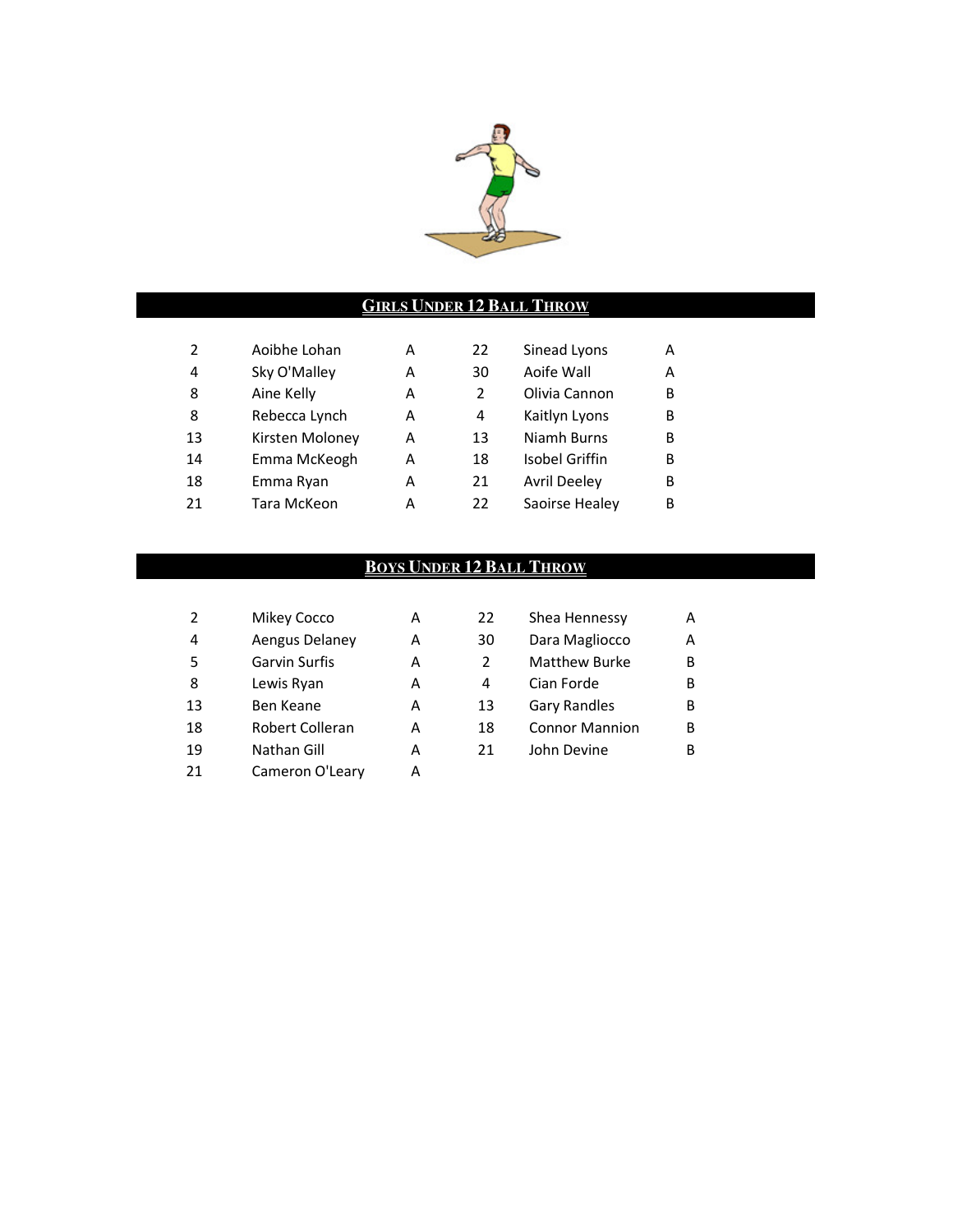## **GIRLS UNDER 12 RELAY**

| 2  | Oranmore / Maree       | А |
|----|------------------------|---|
| 4  | <b>Ballinderreen</b>   | А |
| 8  | Craughwell             | А |
| 14 | Bullaun / New Inn      | А |
| 18 | Moylough / Mountbellew | А |
| 21 | <b>Ballinasloe</b>     | А |
| 22 | Athenry                | А |
| 25 | Ardrahan               | А |
| 30 | Claregalway / Lackagh  | А |

| HEAT <sub>1</sub> | 1 <sub>ST</sub> | $2^{ND}$ | 3 <sup>RD</sup> |  |
|-------------------|-----------------|----------|-----------------|--|
| HEAT <sub>2</sub> | 1 <sup>ST</sup> | $2^{ND}$ | 3 <sup>RD</sup> |  |
| HEAT <sub>3</sub> | 1 ST            | $2^{ND}$ | 3 <sup>RD</sup> |  |
| HEAT <sup>4</sup> | 1 <sup>ST</sup> | $2^{ND}$ | 3 <sup>RD</sup> |  |
|                   |                 |          |                 |  |
| SEMI-             | 1ST             | $2^{ND}$ | 3 <sup>RD</sup> |  |

| <b>SEMI-</b><br><b>FINAL 1</b> | I O L | <b>JIND</b><br>↩ | ∡⊾<br>້  |  |
|--------------------------------|-------|------------------|----------|--|
| SEMI-<br><b>FINAL 2</b>        | I ST  | 2ND<br>∸         | 2RD<br>~ |  |

| 1. L<br>.<br>-<br>----- |
|-------------------------|
|-------------------------|

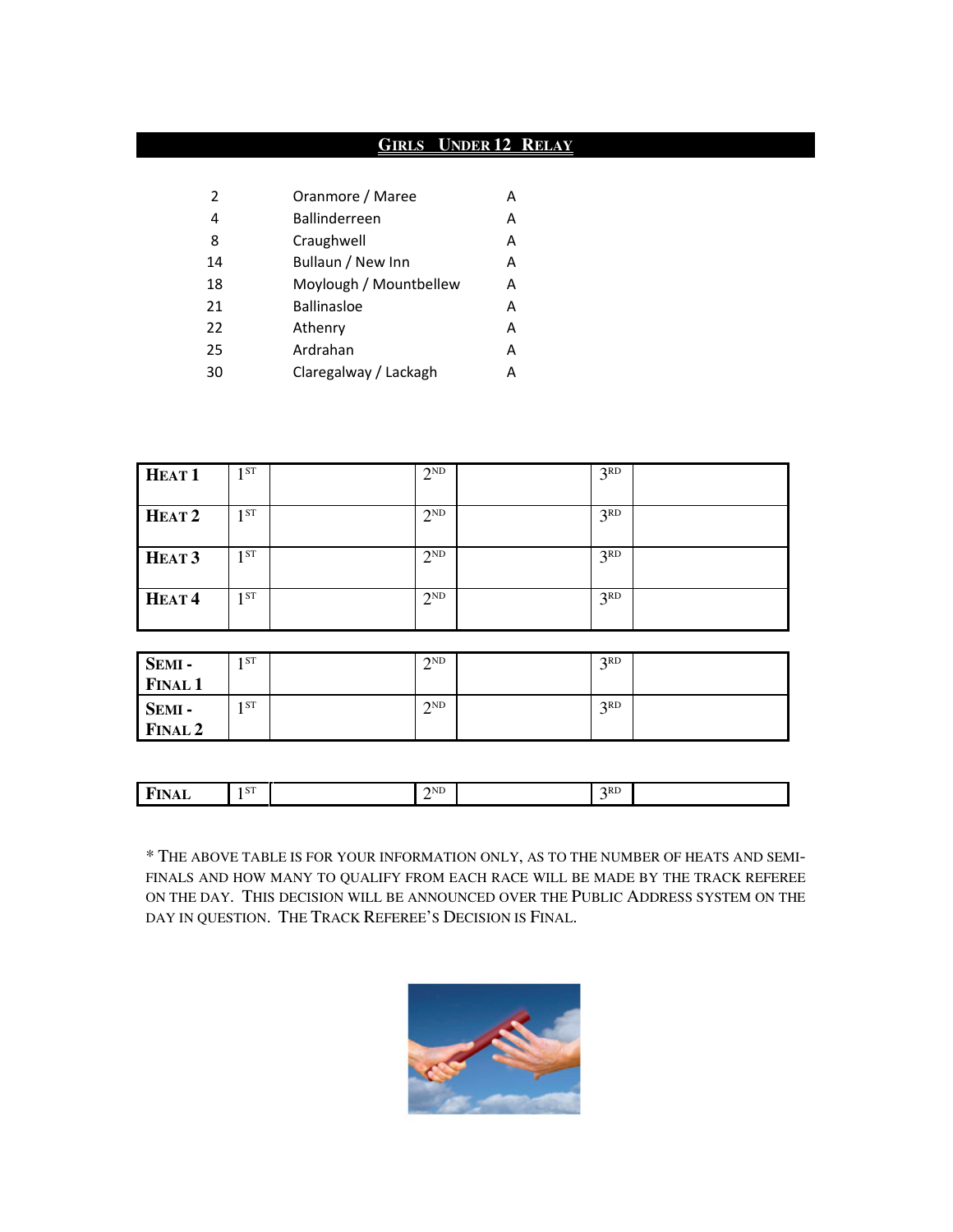## **BOYS UNDER 12 RELAY**

| 4  | <b>Ballinderreen</b>   | А |
|----|------------------------|---|
| 8  | Craughwell             | A |
| 14 | Bullaun / New Inn      | A |
| 18 | Moylough / Mountbellew | A |
| 21 | <b>Ballinasloe</b>     | A |
| 22 | Athenry                | A |
| 24 | Aran Islands           | A |
| 25 | Ardrahan               | A |
| 30 | Claregalway / Lackagh  | А |

| HEAT <sub>1</sub> | 1 <sup>ST</sup> | $2^{ND}$ | 3 <sup>RD</sup> |  |
|-------------------|-----------------|----------|-----------------|--|
| HEAT <sub>2</sub> | 1ST             | $2^{ND}$ | 3 <sup>RD</sup> |  |
| HEAT <sub>3</sub> | 1 <sup>ST</sup> | $2^{ND}$ | 3 <sup>RD</sup> |  |
| HEAT <sup>4</sup> | 1 <sup>ST</sup> | $2^{ND}$ | 3 <sup>RD</sup> |  |

| SEMI-          | 1 ST | $\gamma$ <sub>ND</sub> | 2RD<br>ັ |  |
|----------------|------|------------------------|----------|--|
| <b>FINAL 1</b> |      |                        |          |  |
| SEMI-          | 1 ST | $\gamma$ <sub>ND</sub> | 2RD<br>ັ |  |
| <b>FINAL 2</b> |      |                        |          |  |

| -<br>,,,,,<br>--<br>----- |
|---------------------------|
|---------------------------|

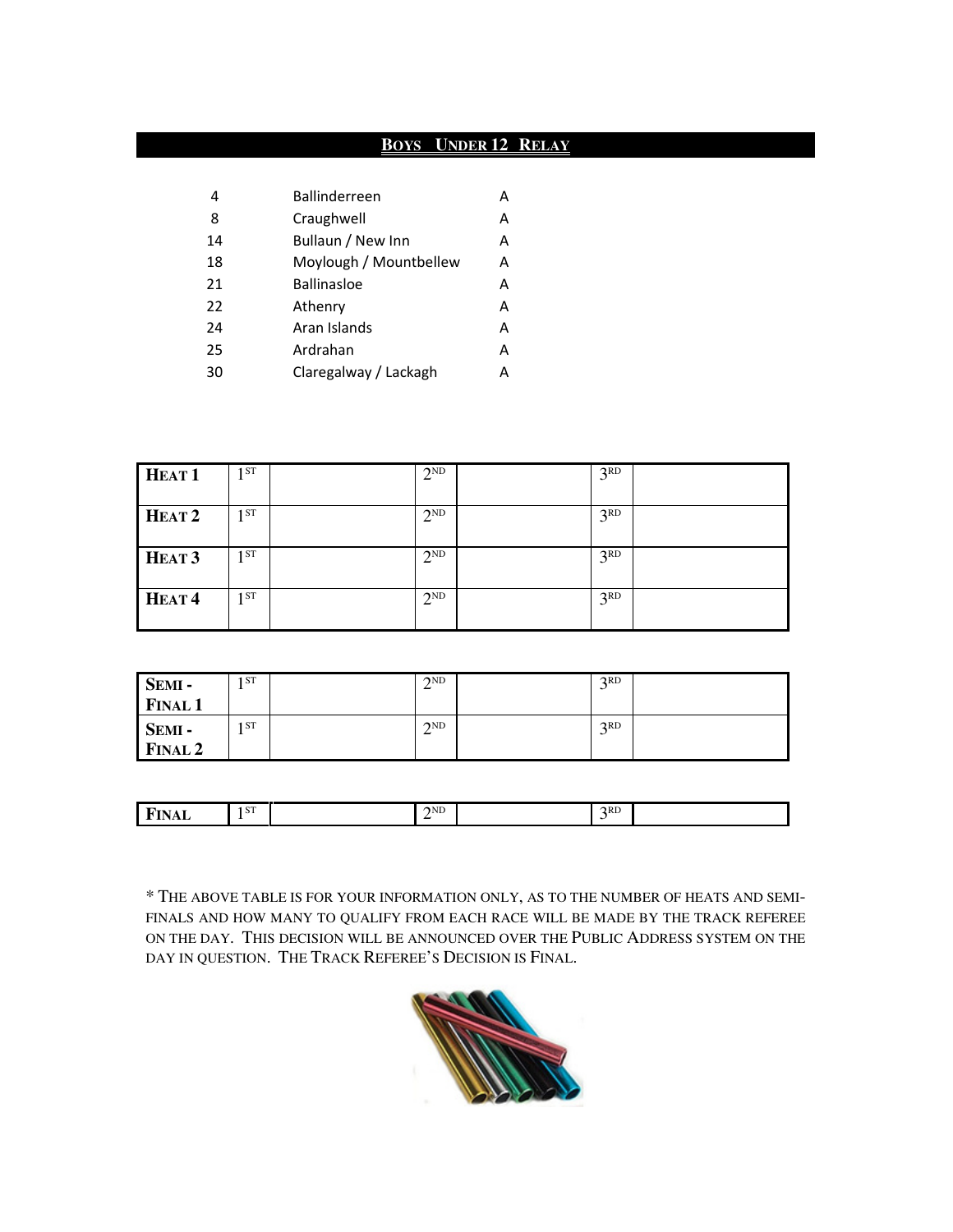#### **GIRLS UNDER 14 RELAY**

| 2              | Oranmore / Maree       |   |
|----------------|------------------------|---|
| $\overline{4}$ | <b>Ballinderreen</b>   | А |
| 8              | Craughwell             | А |
| 14             | Bullaun / New Inn      | А |
| 18             | Moylough / Mountbellew | А |
| 21             | <b>Ballinasloe</b>     | А |
| 22             | Athenry                | А |
| 25             | Ardrahan               | А |
| 30             | Claregalway / Lackagh  | А |

**FINAL** 1<sup>ST</sup>

|                   | 1 ST | $\gamma$ <sub>ND</sub><br>∠ | 2RD<br>◡ |  |
|-------------------|------|-----------------------------|----------|--|
| SEMI -<br>FINAL 1 |      |                             |          |  |
|                   | 1 ST | $\gamma$ <sub>ND</sub><br>↩ | 2RD<br>◡ |  |
| SEMI -<br>FINAL 2 |      |                             |          |  |
|                   |      |                             |          |  |

 $2^{ND}$  3<sup>RD</sup> 3<sup>RD</sup>

\* THE ABOVE TABLE IS FOR YOUR INFORMATION ONLY, AS TO THE NUMBER OF HEATS AND SEMI-FINALS AND HOW MANY TO QUALIFY FROM EACH RACE WILL BE MADE BY THE TRACK REFEREE ON THE DAY. THIS DECISION WILL BE ANNOUNCED OVER THE PUBLIC ADDRESS SYSTEM ON THE DAY IN QUESTION. THE TRACK REFEREE'S DECISION IS FINAL.

 $3<sup>RD</sup>$ 

|    | <b>BOYS</b> UNDER 14 RELAY |   |  |  |  |  |  |
|----|----------------------------|---|--|--|--|--|--|
| 14 | Bullaun / New Inn          | A |  |  |  |  |  |
| 18 | Moylough / Mountbellew     | A |  |  |  |  |  |
| 21 | Ballinasloe                | A |  |  |  |  |  |
| 22 | Athenry                    | A |  |  |  |  |  |
|    |                            |   |  |  |  |  |  |

| SEMI -<br>FINAL 1 | 1 ST            | $\gamma$ <sub>ND</sub> | 2RD             |  |
|-------------------|-----------------|------------------------|-----------------|--|
|                   |                 |                        |                 |  |
| SEMI-             | 1 <sub>ST</sub> | 2ND                    | R <sub>CD</sub> |  |
| <b>FINAL 2</b>    |                 |                        |                 |  |

| F)<br>n<br><b>FINAL</b> | I ST | 2ND<br>- | 2RD |  |
|-------------------------|------|----------|-----|--|
|                         |      |          |     |  |

\* THE ABOVE TABLE IS FOR YOUR INFORMATION ONLY, AS TO THE NUMBER OF HEATS AND SEMI- \* THE ABOVE TABLE IS FOR YOUR INFORMATION ONLY, AS TO THE NUMBER OF HEATS AND SEMI-FINALS AND HOW MANY TO QUALIFY FROM EACH RACE WILL BE MADE BY THE TRACK REFEREE ON THE DAY. THIS DECISION WILL BE ANNOUNCED OVER THE PUBLIC ADDRESS SYSTEM ON THE DAY IN QUESTION. THE TRACK REFEREE'S DECISION IS FINAL.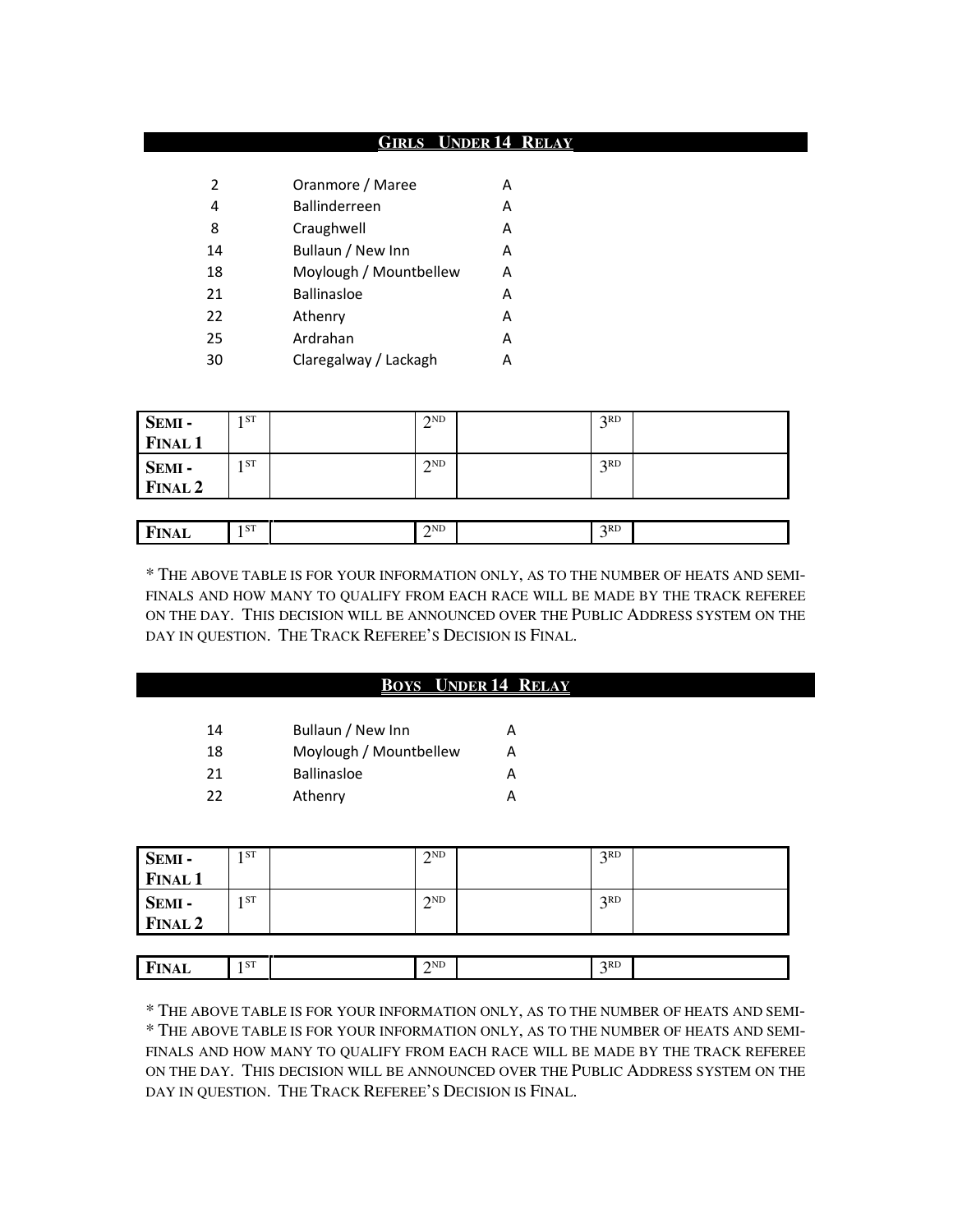

## **BOYS U/16 MARATHON**

21 Brian Burke A



## **GIRLS UNDER 16 RELAY**

| 5  | Clarinbridge           | А |
|----|------------------------|---|
| 8  | Craughwell             | А |
| 18 | Moylough / Mountbellew | А |

|  | . т.<br>۔ -<br>۰A<br>17 L<br>.<br>----- | I ST |  | $\gamma$ <sub>ND</sub><br>-- |  | 2RD |  |
|--|-----------------------------------------|------|--|------------------------------|--|-----|--|
|--|-----------------------------------------|------|--|------------------------------|--|-----|--|

#### **BOYS UNDER 16 RELAY**

| 18 | Moylough / Mountbellew |  |
|----|------------------------|--|
| 25 | Ardrahan               |  |

| л.<br>.<br>,,,,,<br>___ | L OTP<br>. | $\gamma$ ND<br>- | 2RD |  |
|-------------------------|------------|------------------|-----|--|
|                         |            |                  |     |  |

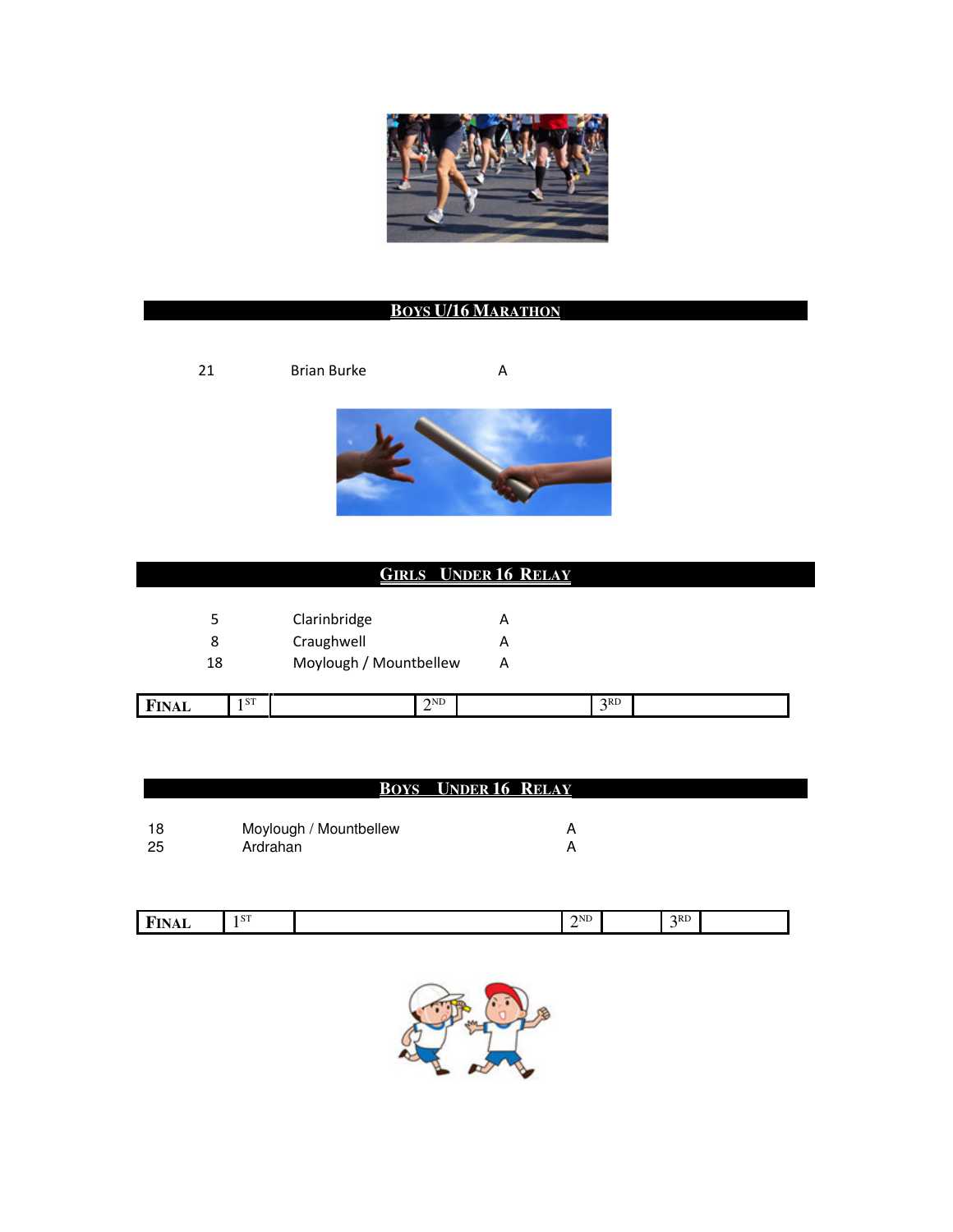## **MIXED UNDER 10 RELAY**

| 2  | Oranmore / Maree         | A |              |
|----|--------------------------|---|--------------|
| 3  | Woodford                 | A |              |
| 4  | Ballinderreen            | A |              |
| 5  | Clarinbridge             | А | Mark Walsh   |
| 8  | Craughwell               | A |              |
| 9  | MKK                      | A |              |
| 11 | Caherlistrane / Kilcoona | А |              |
| 14 | Bullaun / New Inn        | A |              |
| 18 | Moylough Mountbellew     | А |              |
| 21 | <b>Ballinasloe</b>       | А |              |
| 22 | Athenry                  | A |              |
| 25 | Ardrahan                 | A |              |
| 29 | N B T                    | A |              |
| 30 | Claregalway / Lackagh    | A |              |
| 31 | LKK                      | А |              |
| 5  | Clarinbridge             | В | Josie Fallon |

| HEAT <sub>1</sub> | 1ST             | $2^{ND}$ | 3 <sup>RD</sup> |  |
|-------------------|-----------------|----------|-----------------|--|
| HEAT <sub>2</sub> | 1ST             | $2^{ND}$ | 3 <sup>RD</sup> |  |
| HEAT <sub>3</sub> | 1ST             | $2^{ND}$ | 3 <sup>RD</sup> |  |
| HEAT <sup>4</sup> | 1 <sub>ST</sub> | $2^{ND}$ | 3 <sup>RD</sup> |  |

| SEMI-          | 1 ST | $\gamma$ <sub>ND</sub><br>∸ | 2RD<br>ັ |  |
|----------------|------|-----------------------------|----------|--|
| <b>FINAL 1</b> |      |                             |          |  |
| SEMI-          | 1 ST | 2ND                         | 2RD<br>ັ |  |
| <b>FINAL 2</b> |      |                             |          |  |

| I ST                   | <u>_</u> |
|------------------------|----------|
| $\gamma$ <sub>ND</sub> | . .      |
| 2RD                    | -        |
| $\blacksquare$         | .        |
|                        |          |
|                        |          |
| w                      | -----    |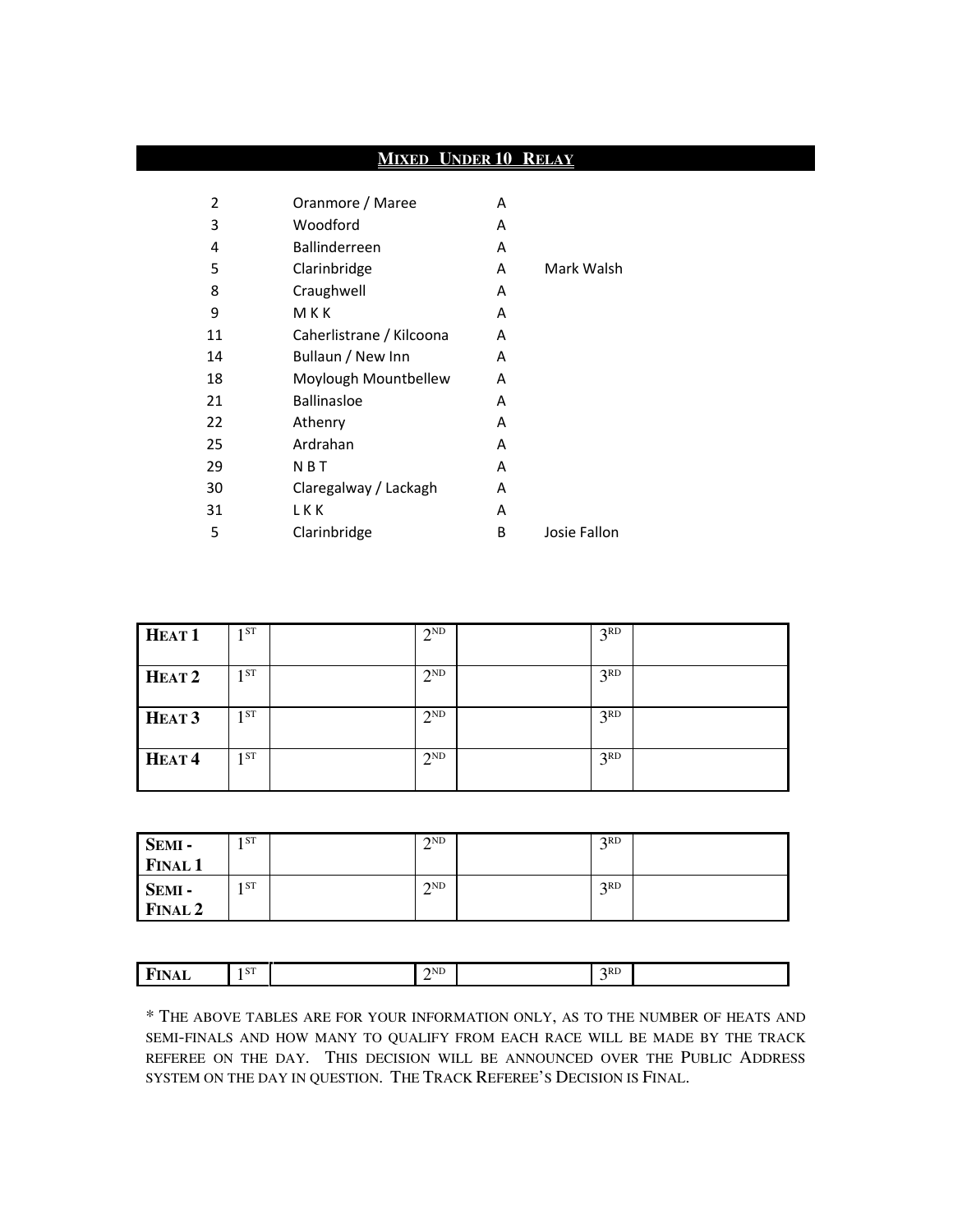|              |                          | <b>MIXED UNDER 13 RELAY</b> |                 |  |
|--------------|--------------------------|-----------------------------|-----------------|--|
| 3            | Woodford                 | Α                           |                 |  |
| 4            | Ballinderreen            | A                           |                 |  |
| 8            | Craughwell               | A                           |                 |  |
| 11           | Caherlistrane / Kilcoona | A                           |                 |  |
| 29           | <b>NBT</b>               | Α                           |                 |  |
| 31           | <b>LKK</b>               | Α                           |                 |  |
| <b>FINAL</b> | <b>ST</b><br>$2^{ND}$    |                             | 3 <sup>RD</sup> |  |

\* THE ABOVE TABLES ARE FOR YOUR INFORMATION ONLY, AS TO THE NUMBER OF HEATS AND SEMI-FINALS AND HOW MANY TO QUALIFY FROM EACH RACE WILL BE MADE BY THE TRACK REFEREE ON THE DAY. THIS DECISION WILL BE ANNOUNCED OVER THE PUBLIC ADDRESS SYSTEM ON THE DAY IN QUESTION. THE TRACK REFEREE'S DECISION IS FINAL.

#### **MIXED UNDER 15 RELAY**

| 8  | Craughwell            | А |
|----|-----------------------|---|
| 21 | <b>Ballinasloe</b>    | А |
| 25 | Ardrahan              | А |
| 30 | Claregalway / Lackagh | А |
| 31 | L K K                 |   |

| I ST<br>2RD<br>$\gamma$ <sub>ND</sub><br><b>FIN</b><br>плац<br>-- |
|-------------------------------------------------------------------|
|-------------------------------------------------------------------|

\* THE ABOVE TABLES ARE FOR YOUR INFORMATION ONLY, AS TO THE NUMBER OF HEATS AND SEMI-FINALS AND HOW MANY TO QUALIFY FROM EACH RACE WILL BE MADE BY THE TRACK REFEREE ON THE DAY. THIS DECISION WILL BE ANNOUNCED OVER THE PUBLIC ADDRESS SYSTEM ON THE DAY IN QUESTION. THE TRACK REFEREE'S DECISION IS FINAL.

|              |      |         |     | <b>MIXED UNDER 16 RELAY</b> |     |  |
|--------------|------|---------|-----|-----------------------------|-----|--|
|              |      |         |     |                             |     |  |
| 22           |      | Athenry |     | Α                           |     |  |
| 31           |      | L K K   |     | $\overline{\phantom{a}}$    |     |  |
|              |      |         |     |                             |     |  |
| <b>FINAL</b> | 1 ST |         | 2ND |                             | 2RD |  |

\* THE ABOVE TABLES ARE FOR YOUR INFORMATION ONLY, AS TO THE NUMBER OF HEATS AND SEMI-FINALS AND HOW MANY TO QUALIFY FROM EACH RACE WILL BE MADE BY THE TRACK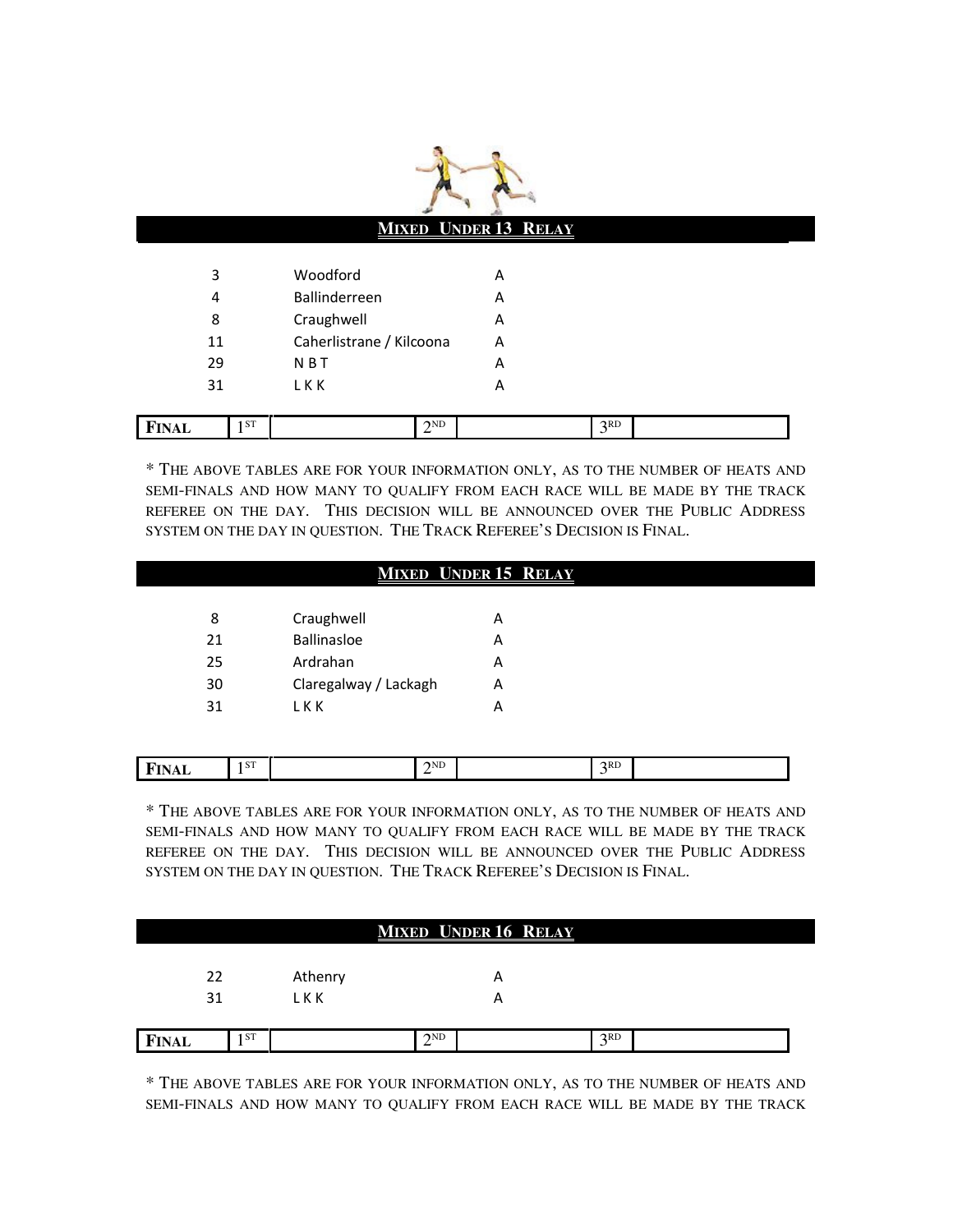REFEREE ON THE DAY. THIS DECISION WILL BE ANNOUNCED OVER THE PUBLIC ADDRESS SYSTEM ON THE DAY IN QUESTION. THE TRACK REFEREE'S DECISION IS FINAL.

|              |    |                  |          | <b>GIRLS U/12 CYCLING</b> |     |  |
|--------------|----|------------------|----------|---------------------------|-----|--|
| 24           |    | Aoife Guildea    |          | Α                         |     |  |
| 24           |    | Katlyn Ratcliffe |          | В                         |     |  |
| <b>FINAL</b> | ST |                  | $2^{ND}$ |                           | 3RD |  |

\* THE ABOVE TABLES ARE FOR YOUR INFORMATION ONLY, AS TO THE NUMBER OF HEATS AND SEMI-FINALS AND HOW MANY TO QUALIFY FROM EACH RACE WILL BE MADE BY THE TRACK REFEREE ON THE DAY. THIS DECISION WILL BE ANNOUNCED OVER THE PUBLIC ADDRESS SYSTEM ON THE DAY IN QUESTION. THE TRACK REFEREE'S DECISION IS FINAL.



|              |      |                 |                        | <b>BOYS U/12 CYCLING</b> |                 |  |  |
|--------------|------|-----------------|------------------------|--------------------------|-----------------|--|--|
| 24           |      | Joey O'Fatharta |                        | Α                        |                 |  |  |
| 24           |      | Ryan O'Toole    |                        | В                        |                 |  |  |
| <b>FINAL</b> | 1 ST |                 | $\gamma$ <sub>ND</sub> |                          | 3 <sup>RD</sup> |  |  |

| * THE ABOVE TABLES ARE FOR YOUR INFORMATION ONLY, AS TO THE NUMBER OF HEATS AND |
|---------------------------------------------------------------------------------|
| SEMI-FINALS AND HOW MANY TO OUALIFY FROM EACH RACE WILL BE MADE BY THE TRACK    |
| prepare ou gue p.1y. Thus provided with an indication over gue Dimito Appares   |

REFEREE ON THE DAY. THIS DECISION WILL BE ANNOUNCED OVER THE PUBLIC ADDRESS SYSTEM ON THE DAY IN QUESTION. THE TRACK REFEREE'S DECISION IS FINAL.



| <b>GIRLS U/14 CYCLING</b> |                 |   |  |  |  |  |
|---------------------------|-----------------|---|--|--|--|--|
| 24                        | Laura Ni Ghoill | А |  |  |  |  |
| 24                        | Coleen Judge    | В |  |  |  |  |

| <b>BOYS U/14 CYCLING</b> |                |  |  |  |
|--------------------------|----------------|--|--|--|
|                          | Cathal Delaney |  |  |  |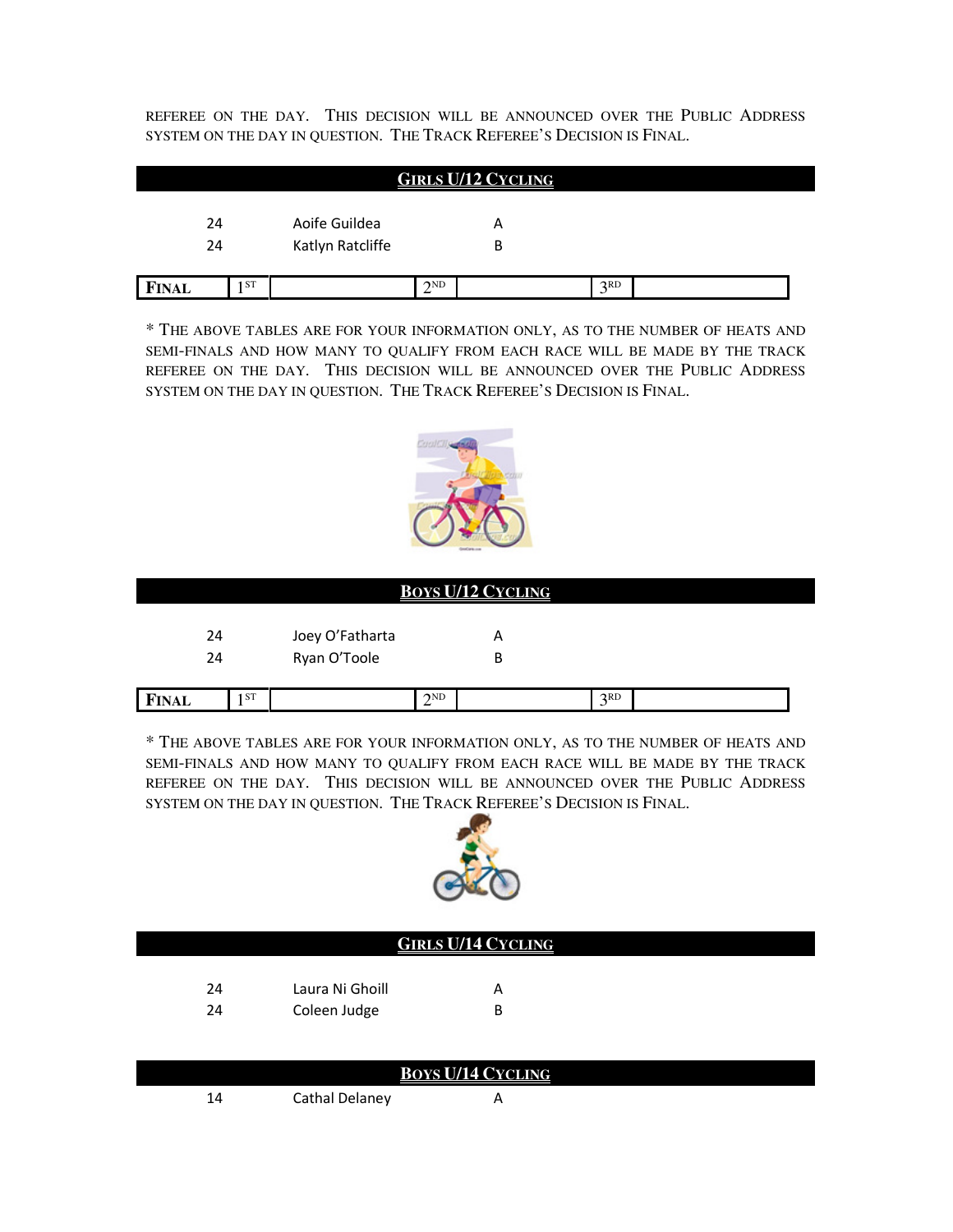## Congratulations to following Teams who have already qualified to the Connnaught Finals on the  $5<sup>th</sup>$  &  $6<sup>th</sup>$  July which is being hosted by Galway and held in Tuam

| <b>CHESS U/12 MIXED</b>               |                   | <b>KNOCKNACARRA</b>          |
|---------------------------------------|-------------------|------------------------------|
| CHESS U/16 MIXED                      |                   | <b>CLAREGALWAY/LACKAGH</b>   |
| <b>DRAUGHTS U/10 MIXED</b>            |                   | <b>NEWBRIDGE/BALLYGAR /T</b> |
| <b>DRAUGHTS U/12 MIXED</b>            |                   | <b>NEWBRIDGE/BALLYGAR /T</b> |
| <b>DRAUGHTS U/14 MIXED</b>            |                   | <b>NEWBRIDGE/BALLYGAR /T</b> |
| <b>HANDBALL Boys (One Wall) U/13</b>  |                   |                              |
| <b>HANDBALL GIRLS (One Wall) U/13</b> |                   |                              |
| <b>INDOOR SOCCER BOYS U/10</b>        |                   |                              |
| <b>INDOOR SOCCER BOYS U/13</b>        |                   |                              |
| <b>INDOOR SOCCER GIRLS U/10</b>       |                   |                              |
| <b>INDOOR SOCCER GIRLS U/13</b>       |                   | <b>CLAREGALWAY/LACKAGH</b>   |
| <b>RUGBY HYBRID, GIRLS U/16</b>       |                   |                              |
| <b>RUGBY MINI U/11</b>                |                   | <b>BALLINASLOE</b>           |
| <b>JUDO</b>                           |                   |                              |
| <b>BASKETBALL</b>                     | <b>U/11 MIXED</b> |                              |
| <b>BASKETBALL</b>                     | <b>BOYS U/13</b>  | <b>ORANMORE/MAREE</b>        |
| <b>BASKETBALL</b>                     | <b>GIRLS U/13</b> |                              |
| <b>CAMOGIE</b>                        | U/14              |                              |
| <b>GAELIC FOOTBALL</b>                | <b>U/10 MIXED</b> |                              |
| <b>GAELIC FOOTBALL</b>                | <b>U/12 GIRLS</b> |                              |
| <b>HURLING</b>                        | U/11              |                              |
| <b>ROUNDERS</b>                       | <b>GIRLS U/13</b> | <b>ATHENRY</b>               |
| <b>SOCCER</b>                         | <b>BOYS</b> U/12  |                              |
| <b>SOCCER</b>                         | <b>GIRLS U/12</b> | <b>CLAREGALWAY/LACKAGH</b>   |
| <b>SOCCER</b>                         | <b>GIRLS U/15</b> | <b>ATHENRY</b>               |
| <b>SPIKEBALL</b>                      | <b>BOYS U/14</b>  | <b>LAURANCETOWN/C/K</b>      |
| <b>SPIKEBALL</b>                      | <b>GIRLS U/14</b> | <b>LAURANCETOWN/C/K</b>      |

Best of luck to remaining Teams who are currently participating in County Competition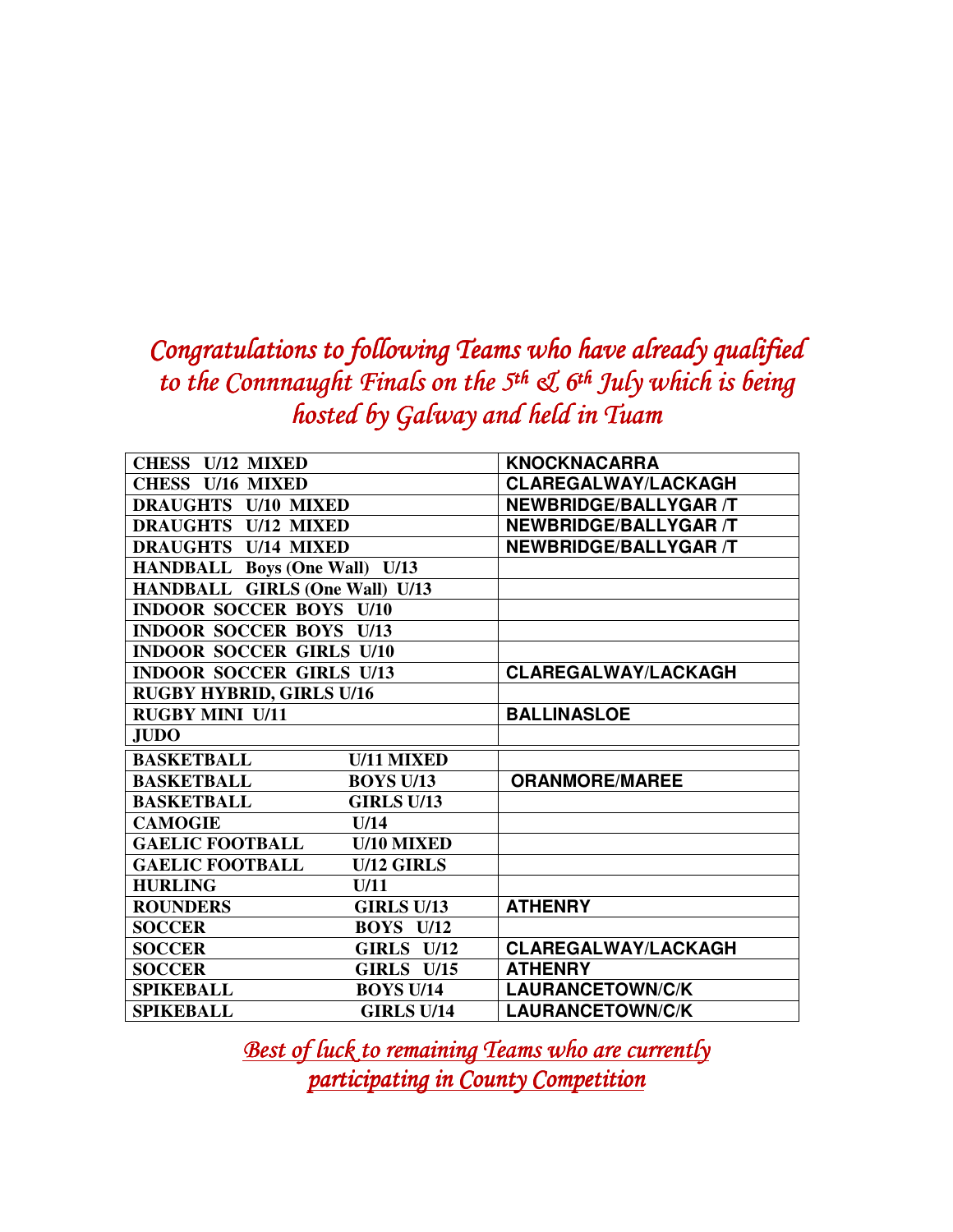County Finals of Camogie, Hurling, U/10 Gaelic & U/12 Girlsd Gaelic on Sunday 8<sup>th</sup> June in Ballindereen, Relevants Teams will notified of Times

Also Congratulation to Headford/Claren, (choir  $\mathcal{V}/13$ ) and Bullaun/New Inn, (  $\frac{U}{16}$  Boys Pitch & Putt, who are both through to the HSE National Community Games Finals in August

Breda

# **Appreciation**

Galway Community Games extends appreciation to the following Areas for the use of their Facilities

| <b>Athletics, Cycling Camogie</b>                                                                     |  |  |
|-------------------------------------------------------------------------------------------------------|--|--|
| <b>Finals Gaelic Football, Hurling</b>                                                                |  |  |
| Swimming                                                                                              |  |  |
| Talent & Duathlan,                                                                                    |  |  |
| <b>Table Quiz</b>                                                                                     |  |  |
| <b>Claregalway Community Centre Indoor Soccer &amp; Basketball</b>                                    |  |  |
| <b>Gaelic Football</b>                                                                                |  |  |
| <b>Table Tennis</b>                                                                                   |  |  |
| <b>Boy and Girls Soccer</b>                                                                           |  |  |
| <b>Art, Model Making, Handwriting</b>                                                                 |  |  |
| Table Quiz & Judo                                                                                     |  |  |
| <b>Calisanctus College, Oranmore Basketball</b>                                                       |  |  |
| & all other facilities given to Galway Community Games in 2014 to<br>run off the various competitions |  |  |
|                                                                                                       |  |  |

**Appreciation is also extended to all the Areas, Parents, Teachers, and officials who have assisted in the County Finals , to Tony and the County Executive Board members and to Michelle Power for coordinating this Programme**